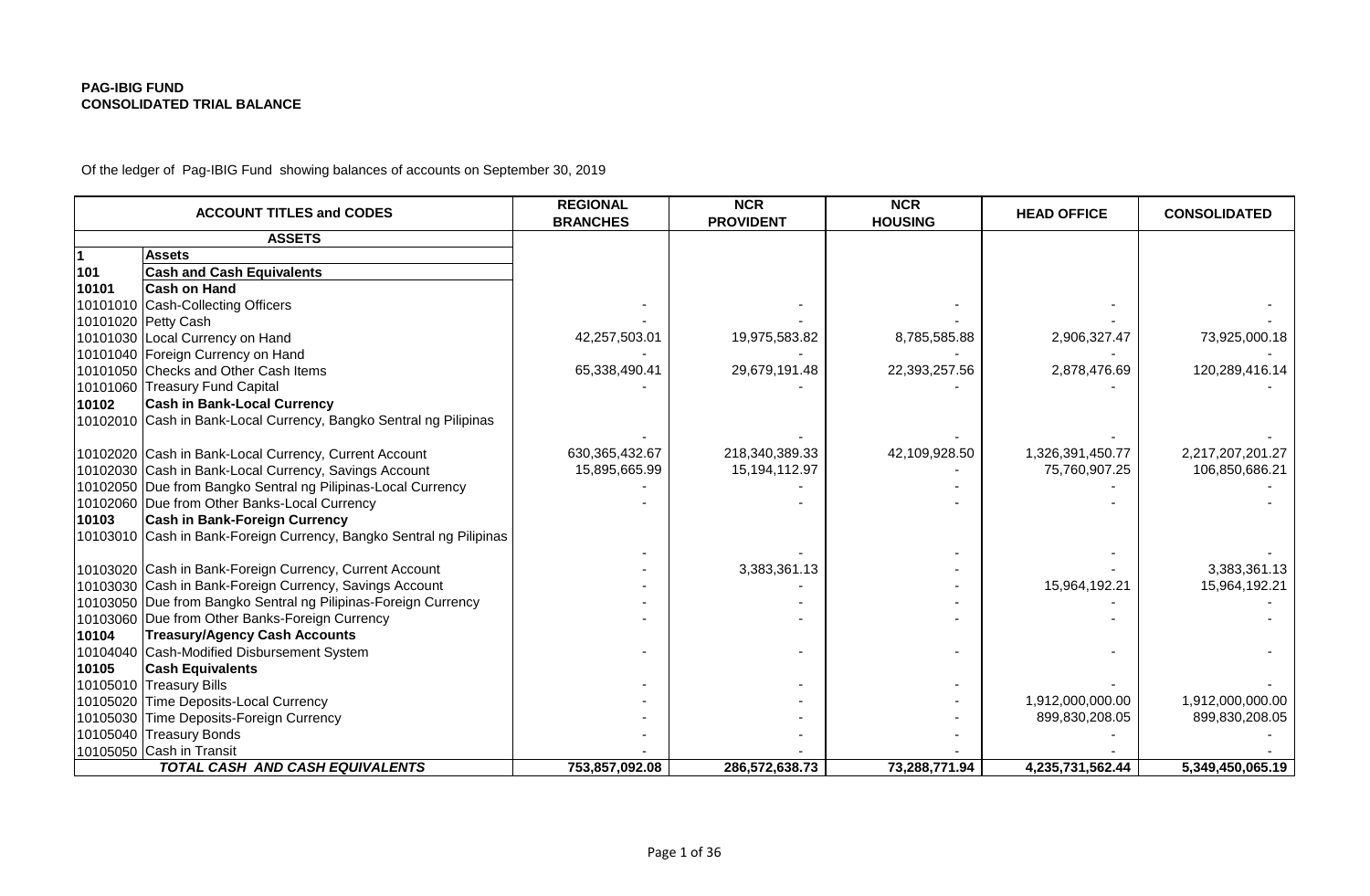|       | <b>ACCOUNT TITLES and CODES</b>                                  | <b>REGIONAL</b><br><b>BRANCHES</b> | <b>NCR</b><br><b>PROVIDENT</b> | <b>NCR</b><br><b>HOUSING</b> | <b>HEAD OFFICE</b> | <b>CONSOLIDATED</b>   |
|-------|------------------------------------------------------------------|------------------------------------|--------------------------------|------------------------------|--------------------|-----------------------|
|       |                                                                  |                                    |                                |                              |                    |                       |
| 102   | Investments                                                      |                                    |                                |                              |                    |                       |
| 10201 | Financial Assets at Fair Value Through Surplus/Profit or         |                                    |                                |                              |                    |                       |
|       | <b>Deficit/Loss</b>                                              |                                    |                                |                              |                    |                       |
|       | 10201010 Financial Assets Held for Trading                       |                                    |                                |                              |                    |                       |
|       | 10201020 Financial Assets Designated at Fair Value Through       |                                    |                                |                              |                    |                       |
|       | Surplus/Profit or Deficit/Loss                                   |                                    |                                |                              | 4,446,225,089.71   | 4,446,225,089.71      |
|       | 10201030 Derivative Financial Assets Held for Trading            |                                    |                                |                              |                    |                       |
|       | 10201040 Derivative Financial Assets Designated at Fair Value    |                                    |                                |                              |                    |                       |
|       | Through Surplus/Profit or Deficit/Loss                           |                                    |                                |                              |                    |                       |
| 10202 | <b>Financial Assets-Held to Maturity</b>                         |                                    |                                |                              |                    |                       |
|       | 10202010   Investments in Treasury Bills-Local                   |                                    |                                |                              |                    |                       |
|       | 10202011 Allowance for Impairment-Investments in Treasury Bills- |                                    |                                |                              |                    |                       |
|       | Local                                                            |                                    |                                |                              |                    |                       |
|       | 10202020 Investments in Treasury Bills-Foreign                   |                                    |                                |                              |                    |                       |
|       | 10202021 Allowance for Impairment-Investments in Treasury Bills- |                                    |                                |                              |                    |                       |
|       | Foreign                                                          |                                    |                                |                              |                    |                       |
|       | 10202050 Investments in Bonds-Local                              |                                    |                                |                              |                    |                       |
|       | 10202051 Allowance for Impairment-Investments in Bonds-Local     |                                    |                                |                              |                    |                       |
|       | 10202052 Premium on Investments in Bonds-Local                   |                                    |                                |                              |                    |                       |
|       | 10202053 Discount on Investments in Bonds-Local                  |                                    |                                |                              |                    |                       |
|       | 10202060 Investments in Bonds-Foreign                            |                                    |                                |                              |                    |                       |
|       | 10202061 Allowance for Impairment-Investments in Bonds-Foreign   |                                    |                                |                              |                    |                       |
|       |                                                                  |                                    |                                |                              |                    |                       |
|       | 10202062 Premium on Investments in Bonds-Foreign                 |                                    |                                |                              |                    |                       |
|       | 10202063 Discount on Investments in Bonds-Foreign                |                                    |                                |                              |                    |                       |
| 10205 | <b>Investments in Joint Venture</b>                              |                                    |                                |                              |                    |                       |
|       | 10205010 Investments in Joint Venture                            |                                    |                                |                              |                    |                       |
|       | 10205011 Allowance for Impairment-Investments in Joint Venture   |                                    |                                |                              |                    |                       |
| 10206 | <b>Investments in Associates/Affiliates</b>                      |                                    |                                |                              |                    |                       |
|       | 10206010 Investments in Associates/Affiliates                    |                                    |                                |                              |                    |                       |
|       | 10206011 Allowance<br>Impairment-Investments<br>for<br>in        |                                    |                                |                              |                    |                       |
|       | Associates/Affiliates                                            |                                    |                                |                              |                    |                       |
| 10207 | <b>Sinking Fund</b>                                              |                                    |                                |                              |                    |                       |
|       | 10207010 Sinking Fund                                            |                                    |                                |                              |                    |                       |
| 10208 | <b>Financial Assets-Available For Sale Securities</b>            |                                    |                                |                              |                    |                       |
|       | 10208010 Available For Sale Securities                           |                                    |                                |                              | 58,161,018,527.32  | 58, 161, 018, 527. 32 |
|       | 10208011 Allowance for Impairment-Available for Sale Securities  |                                    |                                |                              |                    |                       |
| 10209 | <b>Financial Assets-Domestic Investments</b>                     |                                    |                                |                              |                    |                       |
|       | 10209010 Domestic Securities                                     |                                    |                                |                              |                    |                       |
|       | 10209011 Allowance for Impairment-Domestic Securities            |                                    |                                |                              |                    |                       |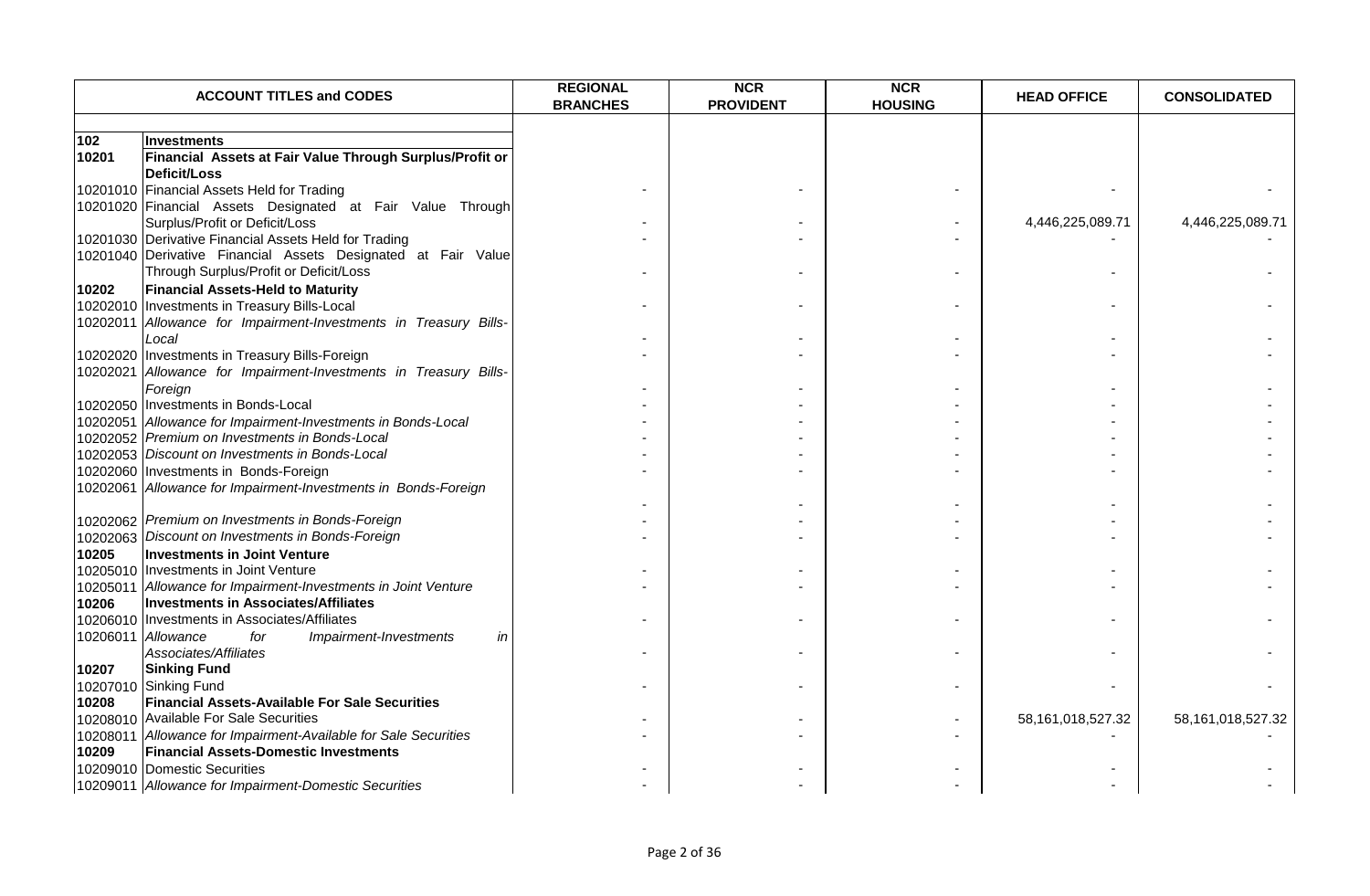|                   | <b>ACCOUNT TITLES and CODES</b>                                                              | <b>REGIONAL</b><br><b>BRANCHES</b> | <b>NCR</b><br><b>PROVIDENT</b> | <b>NCR</b><br><b>HOUSING</b> | <b>HEAD OFFICE</b> | <b>CONSOLIDATED</b> |
|-------------------|----------------------------------------------------------------------------------------------|------------------------------------|--------------------------------|------------------------------|--------------------|---------------------|
|                   | 10209020 Domestic<br>Securities<br>Purchased<br>Repurchase<br>Under                          |                                    |                                |                              |                    |                     |
|                   | Agreement                                                                                    |                                    |                                |                              |                    |                     |
|                   | 10209021 Allowance for Impairment-Domestic Securities Purchased                              |                                    |                                |                              |                    |                     |
|                   | <b>Under Repurchase Agreement</b>                                                            |                                    |                                |                              |                    |                     |
|                   | 10209030 Due from Local Banks                                                                |                                    |                                |                              |                    |                     |
| 10209031<br>10210 | Allowance for Impairment-Due from Local Banks                                                |                                    |                                |                              |                    |                     |
|                   | <b>Investments in Subsidiaries</b>                                                           |                                    |                                |                              |                    |                     |
|                   | 10210010 Investments in Subsidiaries<br>Allowance for Impairment-Investments in Subsidiaries |                                    |                                |                              |                    |                     |
| 10210011<br>10211 | <b>Investments in Time Deposits</b>                                                          |                                    |                                |                              |                    |                     |
|                   | 10211010 Investments in Time Deposits-Local Currency                                         |                                    |                                |                              | 200,000,000.00     | 200,000,000.00      |
| 10211020          | Investments in Time Deposits-Foreign Currency                                                |                                    |                                |                              |                    |                     |
| 10212             | <b>Investment Securities at Amortized Cost</b>                                               |                                    |                                |                              |                    |                     |
|                   | 10212010 Investment Securities at Amortized Cost                                             |                                    |                                |                              |                    |                     |
| 10212011          | Allowance for Impairment-Investment<br>Securities<br>at                                      |                                    |                                |                              |                    |                     |
|                   | <b>Amortized Cost</b>                                                                        |                                    |                                |                              |                    |                     |
|                   | Financial Assets at Fair Value Through Other                                                 |                                    |                                |                              |                    |                     |
| 10213             | <b>Comprehensive Income</b>                                                                  |                                    |                                |                              |                    |                     |
|                   | 10213010 Financial Assets at Fair Value Through Other                                        |                                    |                                |                              |                    |                     |
|                   | Comprehensive Income                                                                         |                                    |                                |                              |                    |                     |
| 10299             | <b>Other Investments</b>                                                                     |                                    |                                |                              |                    |                     |
| 10299010          | <b>Investments in Stocks</b>                                                                 |                                    |                                |                              |                    |                     |
| 10299011          | Allowance for Impairment-Investments in Stocks                                               |                                    |                                |                              |                    |                     |
| 10299020          | Investments in Non-Marketable Securities                                                     |                                    |                                |                              |                    |                     |
| 10299021          | Allowance for Impairment-Investments in Non-Marketable                                       |                                    |                                |                              |                    |                     |
|                   | <b>Securities</b>                                                                            |                                    |                                |                              |                    |                     |
|                   | 10299990 Other Investments                                                                   |                                    |                                |                              |                    |                     |
|                   | 10299991 Allowance for Impairment-Other Investments                                          |                                    |                                |                              |                    |                     |
|                   | <b>TOTAL INVESTMENTS</b>                                                                     |                                    |                                | $\sim$                       | 62,807,243,617.03  | 62,807,243,617.03   |
|                   |                                                                                              |                                    |                                |                              |                    |                     |
| 103<br>10301      | <b>Receivables</b><br><b>Loans and Receivable Accounts</b>                                   |                                    |                                |                              |                    |                     |
|                   | 10301010 Accounts Receivable                                                                 | 1,072,251,101.13                   | 72,153,173.83                  | 286,661,882.00               | 335,585,924.36     | 1,766,652,081.32    |
|                   | 10301011 Allowance for Impairment-Accounts Receivable                                        | (363, 392, 943.24)                 | (36,892,605.48)                | (205, 407, 602.79)           | (40, 191, 628.47)  | (645, 884, 779.98)  |
|                   | 10301020 Notes Receivable                                                                    |                                    |                                |                              |                    |                     |
|                   | 10301021 Allowance for Impairment-Notes Receivable                                           |                                    |                                |                              |                    |                     |
|                   | 10301040 Loans Receivable-Local Government Units                                             |                                    |                                |                              |                    |                     |
|                   | 10301041 Allowance<br>Receivable-Local<br>for Impairment-Loans                               |                                    |                                |                              |                    |                     |
|                   | <b>Government Units</b>                                                                      |                                    |                                |                              |                    |                     |
|                   | 10301050 Interests Receivable                                                                | 1,084,615,267.17                   | 128.97                         | 1,132,100,263.70             | 1,671,041,815.76   | 3,887,757,475.60    |
| 10301051          | Allowance for Impairment-Interests Receivable                                                | (136, 266, 675.14)                 |                                | (145, 116, 292.22)           |                    | (281, 382, 967.36)  |
|                   | 10301060 Dividends Receivable                                                                |                                    |                                |                              |                    |                     |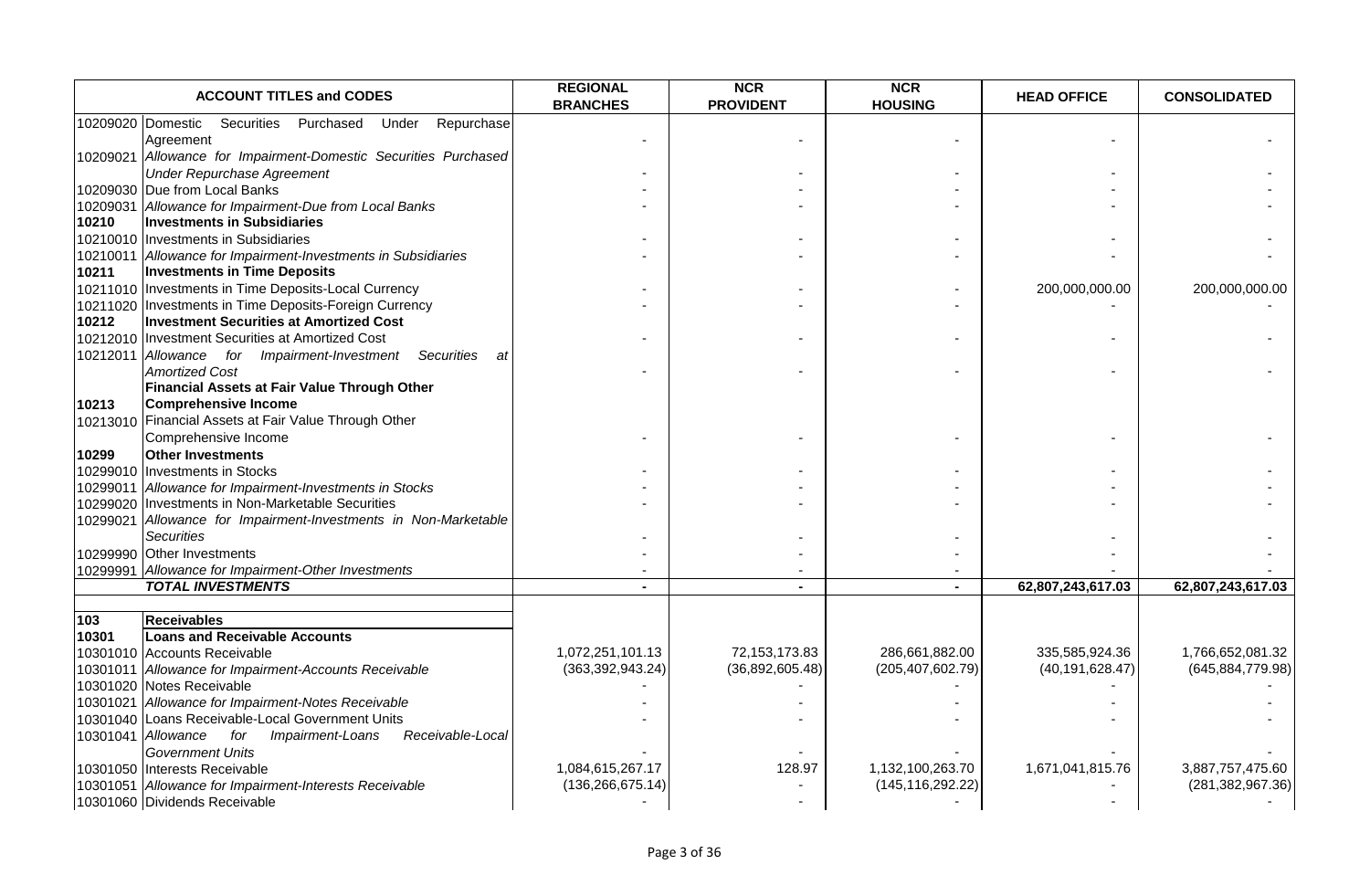|       | <b>ACCOUNT TITLES and CODES</b>                                  | <b>REGIONAL</b><br><b>BRANCHES</b> | <b>NCR</b><br><b>PROVIDENT</b> | <b>NCR</b><br><b>HOUSING</b> | <b>HEAD OFFICE</b> | <b>CONSOLIDATED</b>    |
|-------|------------------------------------------------------------------|------------------------------------|--------------------------------|------------------------------|--------------------|------------------------|
|       | 10301061 Allowance for Impairment-Dividends Receivable           |                                    |                                |                              |                    |                        |
|       | 10301070 Loans Receivable-Other Government Corporations          |                                    |                                |                              |                    |                        |
|       | 10301071 Allowance for Impairment-Loans<br>Receivable-Other      |                                    |                                |                              |                    |                        |
|       | <b>Government Corporations</b>                                   |                                    |                                |                              |                    |                        |
|       | 10301080 Subrogated Claims Receivable                            |                                    |                                |                              |                    |                        |
|       | 10301081 Allowance for Impairment-Subrogated Claims Receivable   |                                    |                                |                              |                    |                        |
|       |                                                                  |                                    |                                |                              |                    |                        |
|       | 10301090 Contributions and Premiums Receivable                   |                                    |                                |                              |                    |                        |
|       | 10301091 Allowance for Impairment-Contributions and Premiums     |                                    |                                |                              |                    |                        |
|       | Receivable                                                       |                                    |                                |                              |                    |                        |
|       | 10301100 Mortgage Contracts Receivable                           | 130,971,117,212.72                 |                                | 114,769,098,945.19           |                    | 245,740,216,157.91     |
|       | 10301101 Allowance for Impairment-Mortgage Contracts Receivable  |                                    |                                |                              |                    |                        |
|       |                                                                  | (13,011,414,330.61)                |                                | (12, 196, 321, 414.63)       |                    | (25, 207, 735, 745.24) |
|       | 10301110 Loans to Bangko Sentral ng Pilipinas                    |                                    |                                |                              |                    |                        |
|       | 10301111 Allowance for Impairment-Loans to Bangko Sentral ng     |                                    |                                |                              |                    |                        |
|       | Pilipinas                                                        |                                    |                                |                              |                    |                        |
|       | 10301120 Inter-bank Loans Receivable                             |                                    |                                |                              |                    |                        |
|       | 10301121 Allowance for Impairment-Inter-bank Loans Receivable    |                                    |                                |                              |                    |                        |
|       | 10301130 Deficiency Claims Receivable                            |                                    |                                |                              |                    |                        |
|       | 10301131 Allowance for Impairment-Deficiency Claims Receivable   |                                    |                                |                              |                    |                        |
|       | 10301140 Due from Reinsurer                                      |                                    |                                |                              |                    |                        |
|       | 10301141 Allowance for Impairment-Due from Reinsurer             |                                    |                                |                              |                    |                        |
|       | 10301150 Accrued Service Fee Receivable                          |                                    |                                |                              |                    |                        |
|       | 10301151 Allowance for Impairment-Accrued Service Fee Receivable |                                    |                                |                              |                    |                        |
|       |                                                                  |                                    |                                |                              |                    |                        |
|       | 10301160 Sales Contract Receivable                               | 107,999,002,148.81                 |                                | 106,246,471,180.23           |                    | 214,245,473,329.04     |
|       | 10301161 Allowance for Impairment-Sales Contract Receivable      | (6,632,105,658.58)                 |                                | (5,228,725,203.57)           |                    | (11,860,830,862.15)    |
|       | 10301162 Sales Contract Receivable-Discount                      |                                    |                                |                              |                    |                        |
|       | 10301170 Reinsurance Receivable                                  |                                    |                                |                              |                    |                        |
|       | 10301171 Allowance for Impairment-Reinsurance Receivable         |                                    |                                |                              |                    |                        |
|       | 10301180 Due from Head Office/Branches/Agencies Abroad           |                                    |                                |                              |                    |                        |
|       | 10301181 Allowance<br>for<br>Impairment-Due<br>from<br>Head      |                                    |                                |                              |                    |                        |
|       | Office/Branches/Agencies Abroad                                  |                                    |                                |                              |                    |                        |
|       | 10301190 Receivership and Liquidation Receivable                 |                                    |                                |                              |                    |                        |
|       | 10301191 Allowance for Impairment-Receivership and Liquidation   |                                    |                                |                              |                    |                        |
|       | Receivable                                                       |                                    |                                |                              |                    |                        |
|       | 10301200 Assigned Receivables                                    |                                    |                                |                              |                    |                        |
|       | 10301201 Allowance for Impairment-Assigned Receivables           |                                    |                                |                              |                    |                        |
|       | 10301990 Loans Receivable-Others                                 | 574,072,593.16                     | 489,936,058.17                 | 775,587,025.39               | 66,434,384,383.24  | 68,273,980,059.96      |
|       | 10301991 Allowance for Impairment-Loans Receivable-Others        | (68, 499, 381.55)                  |                                | (16, 382, 007.00)            | (1,380,763,464.24) | (1,465,644,852.79)     |
| 10302 | Lease Receivable                                                 |                                    |                                |                              |                    |                        |
|       | 10302010 Operating Lease Receivable                              |                                    |                                |                              |                    |                        |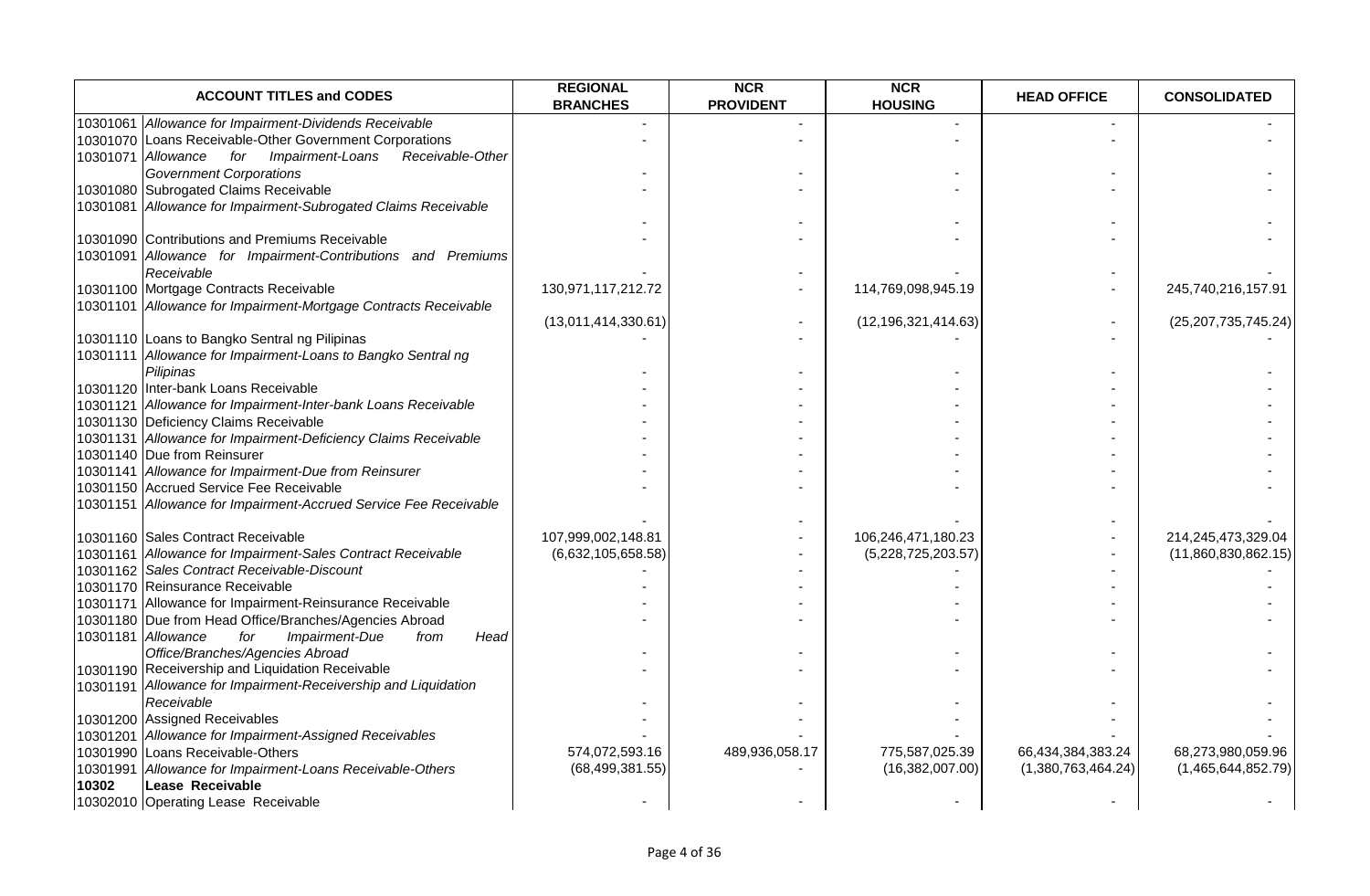|          | <b>ACCOUNT TITLES and CODES</b>                                  | <b>REGIONAL</b><br><b>BRANCHES</b> | <b>NCR</b><br><b>PROVIDENT</b> | <b>NCR</b><br><b>HOUSING</b> | <b>HEAD OFFICE</b> | <b>CONSOLIDATED</b> |
|----------|------------------------------------------------------------------|------------------------------------|--------------------------------|------------------------------|--------------------|---------------------|
|          | 10302011 Allowance for Impairment-Operating Lease Receivable     |                                    |                                |                              |                    |                     |
|          | 10302020 Finance Lease Receivable                                |                                    |                                |                              |                    |                     |
|          | 10302021 Allowance for Impairment-Finance Lease Receivable       |                                    |                                |                              |                    |                     |
| 10303    | <b>Inter-Agency Receivables</b>                                  |                                    |                                |                              |                    |                     |
|          | 10303010 Due from National Government Agencies                   |                                    |                                |                              |                    |                     |
|          | 10303030 Due from Local Government Units                         |                                    |                                |                              |                    |                     |
|          | 10303050 Due from Government Corporations                        |                                    |                                |                              |                    |                     |
| 10303060 |                                                                  |                                    |                                |                              |                    |                     |
|          | Due from Subsidiaries/Joint Ventures/Associates/Affiliates       |                                    |                                |                              |                    |                     |
|          | 10303070 Due from Parent Corporations                            |                                    |                                |                              |                    |                     |
| 10304    | Intra-Agency Receivables                                         |                                    |                                |                              |                    |                     |
|          | 10304040 Due from Operating Units                                |                                    |                                |                              |                    |                     |
|          | 10304050 Due from Other Funds                                    |                                    |                                |                              |                    |                     |
|          | 10304060 Due from Central Office/Home/Head Office                |                                    |                                |                              |                    |                     |
|          | 10304070 Due from Regional/Branch Offices                        |                                    |                                |                              |                    |                     |
| 10305    | <b>Other Receivables</b>                                         |                                    |                                |                              |                    |                     |
|          | 10305010 Receivables-Disallowances/Charges                       |                                    |                                |                              |                    |                     |
|          | 10305020 Due from Officers and Employees                         | 9,801,431.98                       | 596,627.88                     | 1,247,321.09                 | 395,571.61         | 12,040,952.56       |
|          | 10305030 Due from Non-Government Organizations/People's          |                                    |                                |                              |                    |                     |
|          | Organizations                                                    |                                    |                                |                              |                    |                     |
|          | 10305040 Insurance Claims Receivable                             |                                    |                                |                              |                    |                     |
|          | 10305041 Allowance for Impairment-Insurance Claims Receivable    |                                    |                                |                              |                    |                     |
|          | 10305050 Deficiency Judgment Receivable                          |                                    |                                |                              |                    |                     |
|          | 10305051 Allowance for Impairment-Deficiency Judgment Receivable |                                    |                                |                              |                    |                     |
|          |                                                                  |                                    |                                |                              |                    |                     |
|          | 10305060 Subscriptions Receivable                                |                                    |                                |                              |                    |                     |
|          | 10305070 Guarantee Receivables                                   |                                    |                                |                              |                    |                     |
|          | 10305071 Allowance for Impairment-Guarantee Receivables          |                                    |                                |                              |                    |                     |
|          | 10305080 Unremitted Recoveries                                   |                                    |                                |                              |                    |                     |
|          | 10305081 Allowance for Impairment-Unremitted Recoveries          |                                    |                                |                              |                    |                     |
|          | 10305090 Guaranty Call Receivable                                |                                    |                                |                              |                    |                     |
|          | 10305091 Allowance for Impairment-Guaranty Call Receivable       |                                    |                                |                              |                    |                     |
|          | 10305100 Universal Charge Receivable                             |                                    |                                |                              |                    |                     |
|          | 10305101 Allowance for Impairment-Universal Charge Receivable    |                                    |                                |                              |                    |                     |
|          | 10305990 Other Receivables                                       | 1,121,337.02                       | 2,751,491.92                   |                              |                    | 3,872,828.94        |
|          | 10305991 Allowance for Impairment-Other Receivables              |                                    |                                |                              |                    |                     |
|          | <b>TOTAL LOANS AND RECEIVABLES</b>                               | 221,500,302,102.87                 | 528,544,875.29                 | 205,419,214,097.39           | 67,020,452,602.26  | 494,468,513,677.81  |
|          |                                                                  |                                    |                                |                              |                    |                     |
| 104      | <b>Inventories</b>                                               |                                    |                                |                              |                    |                     |
| 10401    | <b>Inventory Held for Sale</b>                                   |                                    |                                |                              |                    |                     |
|          | 10401010 Merchandise Inventory                                   |                                    |                                |                              |                    |                     |
|          | 10401011 Allowance for Impairment-Merchandise Inventory          |                                    |                                |                              |                    |                     |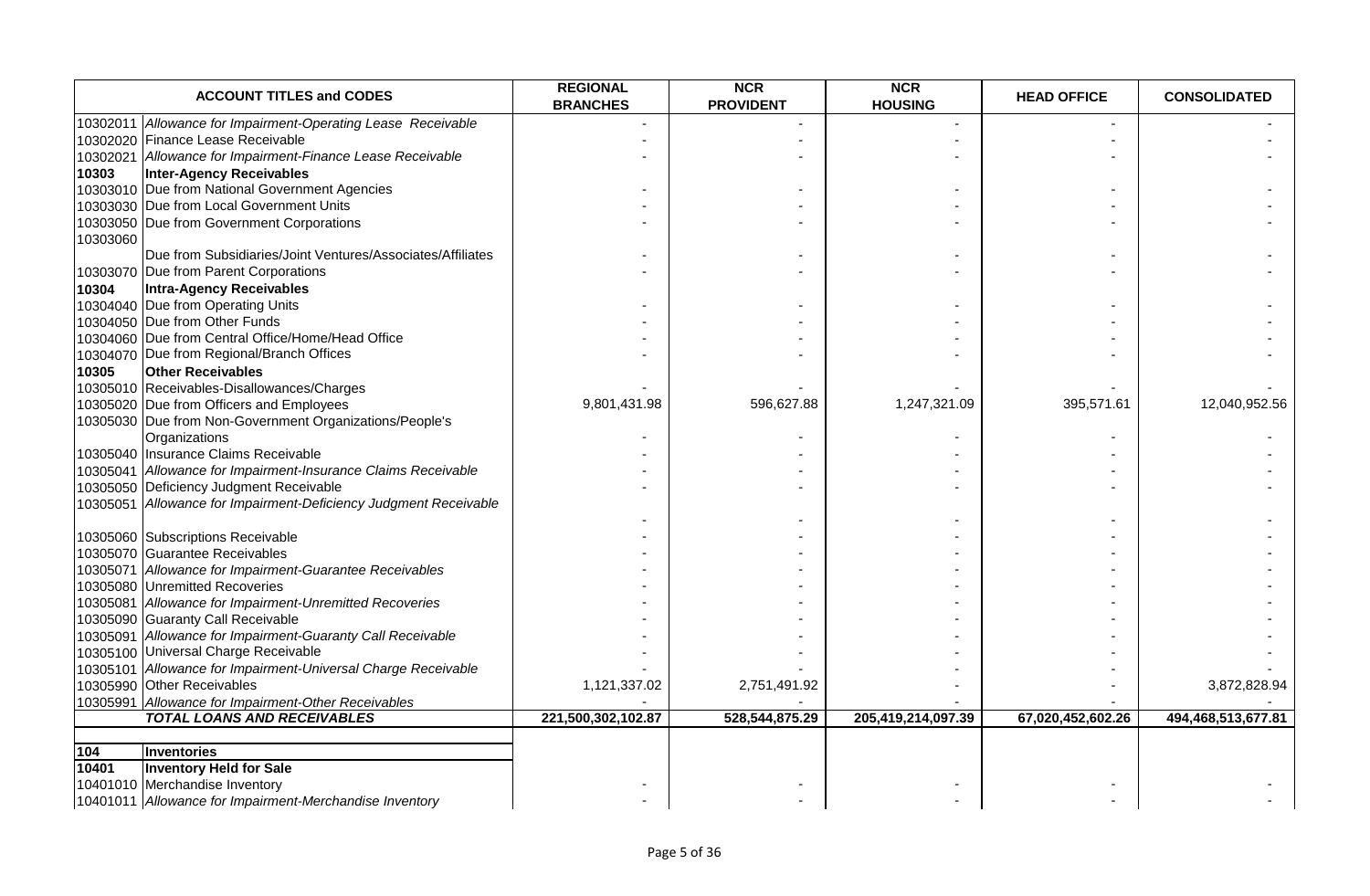|          | <b>ACCOUNT TITLES and CODES</b>                                    | <b>REGIONAL</b><br><b>BRANCHES</b> | <b>NCR</b><br><b>PROVIDENT</b> | <b>NCR</b><br><b>HOUSING</b> | <b>HEAD OFFICE</b> | <b>CONSOLIDATED</b> |
|----------|--------------------------------------------------------------------|------------------------------------|--------------------------------|------------------------------|--------------------|---------------------|
| 10402    | <b>Inventory Held for Distribution</b>                             |                                    |                                |                              |                    |                     |
|          | 10402010 Food Supplies for Distribution                            |                                    |                                |                              |                    |                     |
|          | 10402011 Allowance for Impairment-Food Supplies for Distribution   |                                    |                                |                              |                    |                     |
|          | 10402020 Welfare Goods for Distribution                            |                                    |                                |                              |                    |                     |
|          | 10402021 Allowance for Impairment-Welfare Goods for Distribution   |                                    |                                |                              |                    |                     |
|          |                                                                    |                                    |                                |                              |                    |                     |
|          | 10402030 Drugs and Medicines for Distribution                      |                                    |                                |                              |                    |                     |
|          | 10402031 Allowance for Impairment-Drugs and Medicines for          |                                    |                                |                              |                    |                     |
|          | <b>Distribution</b>                                                |                                    |                                |                              |                    |                     |
|          | 10402040 Medical, Dental and Laboratory Supplies for Distribution  |                                    |                                |                              |                    |                     |
|          | 10402041 Allowance for Impairment-Medical, Dental and Laboratory   |                                    |                                |                              |                    |                     |
|          | <b>Supplies for Distribution</b>                                   |                                    |                                |                              |                    |                     |
|          | 10402050 Agricultural and Marine Supplies for Distribution         |                                    |                                |                              |                    |                     |
|          | 10402051 Allowance for Impairment-Agricultural and Marine Supplies |                                    |                                |                              |                    |                     |
|          | for Distribution                                                   |                                    |                                |                              |                    |                     |
|          | 10402060 Agricultural Produce for Distribution                     |                                    |                                |                              |                    |                     |
|          | 10402061 Allowance for Impairment-Agricultural Produce for         |                                    |                                |                              |                    |                     |
|          | <b>Distribution</b>                                                |                                    |                                |                              |                    |                     |
|          | 10402070 Textbooks and Instructional Materials for Distribution    |                                    |                                |                              |                    |                     |
|          | 10402071 Allowance for Impairment-Textbooks and Instructional      |                                    |                                |                              |                    |                     |
|          | <b>Materials for Distribution</b>                                  |                                    |                                |                              |                    |                     |
|          | 10402080 Construction Materials for Distribution                   |                                    |                                |                              |                    |                     |
|          | 10402081 Allowance for Impairment-Construction Materials for       |                                    |                                |                              |                    |                     |
|          | <b>Distribution</b>                                                |                                    |                                |                              |                    |                     |
|          | 10402090 Property and Equipment for Distribution                   |                                    |                                |                              |                    |                     |
|          | 10402091 Allowance for Impairment-Property and Equipment for       |                                    |                                |                              |                    |                     |
|          | <b>Distribution</b>                                                |                                    |                                |                              |                    |                     |
|          | 10402990 Other Supplies and Materials for Distribution             |                                    |                                |                              |                    |                     |
| 10402991 | Allowance for Impairment-Other Supplies and Materials for          |                                    |                                |                              |                    |                     |
|          | <b>Distribution</b>                                                |                                    |                                |                              |                    |                     |
| 10403    | <b>Inventory Held for Manufacturing</b>                            |                                    |                                |                              |                    |                     |
|          | 10403010 Raw Materials Inventory                                   |                                    |                                |                              |                    |                     |
|          | 10403011 Allowance for Impairment-Raw Materials Inventory          |                                    |                                |                              |                    |                     |
|          | 10403020 Work-in-Process Inventory                                 |                                    |                                |                              |                    |                     |
|          | 10403021 Allowance for Impairment-Work-in-Process Inventory        |                                    |                                |                              |                    |                     |
|          | 10403030 Finished Goods Inventory                                  |                                    |                                |                              |                    |                     |
|          | 10403031 Allowance for Impairment-Finished Goods Inventory         |                                    |                                |                              |                    |                     |
| 10404    | <b>Inventory Held for Consumption</b>                              |                                    |                                |                              |                    |                     |
|          | 10404010 Office Supplies Inventory                                 | 24,256,107.00                      | 6,647,655.61                   |                              | 38,119,767.58      | 69,023,530.19       |
|          | 10404011 Allowance for Impairment-Office Supplies Inventory        |                                    |                                |                              |                    |                     |
|          | 10404020 Accountable Forms, Plates and Stickers Inventory          | 6,078,130.11                       | 2,649,569.44                   |                              | 4,736,600.00       | 13,464,299.55       |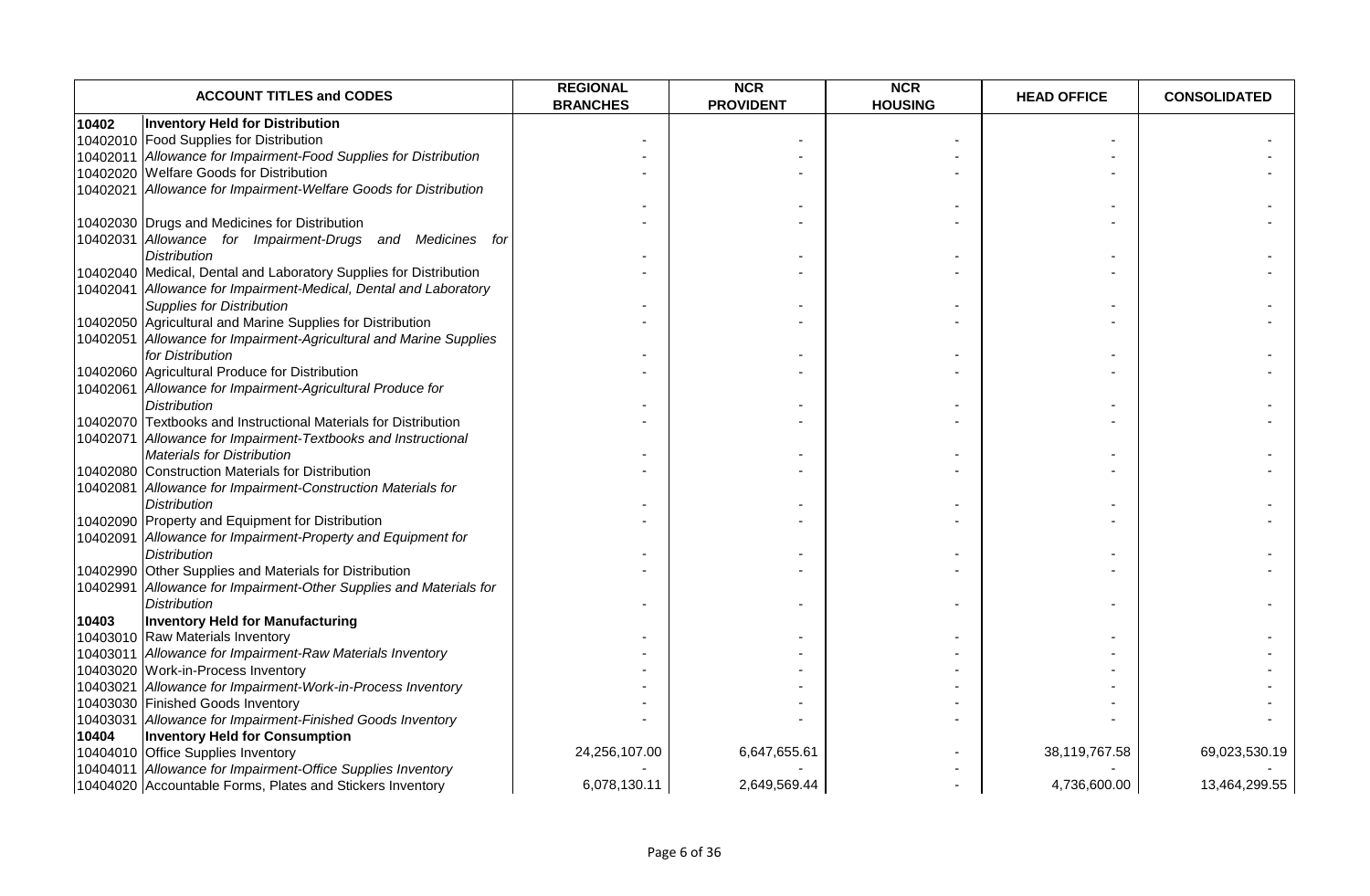| <b>ACCOUNT TITLES and CODES</b>                                                    | <b>REGIONAL</b><br><b>BRANCHES</b> | <b>NCR</b><br><b>PROVIDENT</b> | <b>NCR</b><br><b>HOUSING</b> | <b>HEAD OFFICE</b> | <b>CONSOLIDATED</b> |
|------------------------------------------------------------------------------------|------------------------------------|--------------------------------|------------------------------|--------------------|---------------------|
| Allowance for Impairment-Accountable Forms, Plates and<br>10404021                 |                                    |                                |                              |                    |                     |
| <b>Stickers Inventory</b>                                                          |                                    |                                |                              |                    |                     |
| 10404030 Non-Accountable Forms Inventory                                           |                                    |                                |                              |                    |                     |
| 10404031 Allowance for Impairment-Non-Accountable Forms                            |                                    |                                |                              |                    |                     |
| Inventory                                                                          |                                    |                                |                              |                    |                     |
| 10404040 Animal/Zoological Supplies Inventory                                      |                                    |                                |                              |                    |                     |
| 10404041 Allowance for Impairment-Animal/Zoological Supplies                       |                                    |                                |                              |                    |                     |
| Inventory                                                                          |                                    |                                |                              |                    |                     |
| 10404050 Food Supplies Inventory                                                   |                                    |                                |                              |                    |                     |
| 10404051 Allowance for Impairment-Food Supplies Inventory                          |                                    |                                |                              |                    |                     |
| 10404060 Drugs and Medicines Inventory                                             | 5,266.50                           | 57,829.01                      |                              |                    | 63,095.51           |
| 10404061 Allowance for Impairment-Drugs and Medicines Inventory                    |                                    |                                |                              |                    |                     |
| 10404070 Medical, Dental and Laboratory Supplies Inventory                         | 14,827.71                          | 342,145.99                     |                              | 580,299.75         | 937,273.45          |
| 10404071 Allowance for Impairment-Medical, Dental and Laboratory                   |                                    |                                |                              |                    |                     |
| Supplies Inventory                                                                 |                                    |                                |                              |                    |                     |
| 10404080 Fuel, Oil and Lubricants Inventory                                        |                                    |                                |                              |                    |                     |
| 10404081 Allowance for Impairment-Fuel, Oil and Lubricants Inventory               |                                    |                                |                              |                    |                     |
|                                                                                    |                                    |                                |                              |                    |                     |
| 10404090 Agricultural and Marine Supplies Inventory                                |                                    |                                |                              |                    |                     |
| Allowance for Impairment-Agricultural and Marine Supplies<br>10404091<br>Inventory |                                    |                                |                              |                    |                     |
| 10404100 Textbooks and Instructional Materials Inventory                           |                                    |                                |                              |                    |                     |
| 10404101 Allowance for Impairment-Textbooks and Instructional                      |                                    |                                |                              |                    |                     |
| Materials Inventory                                                                |                                    |                                |                              |                    |                     |
| 10404110 Military, Police and Traffic Supplies Inventory                           |                                    |                                |                              |                    |                     |
| 10404111 Allowance for Impairment-Military, Police and Traffic                     |                                    |                                |                              |                    |                     |
| <b>Supplies Inventory</b>                                                          |                                    |                                |                              |                    |                     |
| 10404120 Chemical and Filtering Supplies Inventory                                 |                                    |                                |                              |                    |                     |
| 10404121 Allowance for Impairment-Chemical and Filtering Supplies                  |                                    |                                |                              |                    |                     |
| Inventory                                                                          |                                    |                                |                              |                    |                     |
| 10404130 Construction Materials Inventory                                          |                                    |                                |                              |                    |                     |
| 10404131 Allowance for Impairment-Construction Materials Inventory                 |                                    |                                |                              |                    |                     |
|                                                                                    |                                    |                                |                              |                    |                     |
| 10404140 Currency Inventory                                                        |                                    |                                |                              |                    |                     |
| 10404141 Allowance for Impairment-Currency Inventory                               |                                    |                                |                              |                    |                     |
| 10404150 Demonetized Coins for Melting                                             |                                    |                                |                              |                    |                     |
| 10404151 Allowance for Impairment-Demonetized Coins for Melting                    |                                    |                                |                              |                    |                     |
| 10404160 Information Materials Inventory                                           |                                    |                                |                              |                    |                     |
| Allowance for Impairment-Information Materials Inventory<br>10404161               |                                    |                                |                              |                    |                     |
|                                                                                    |                                    |                                |                              |                    |                     |
|                                                                                    |                                    |                                |                              |                    |                     |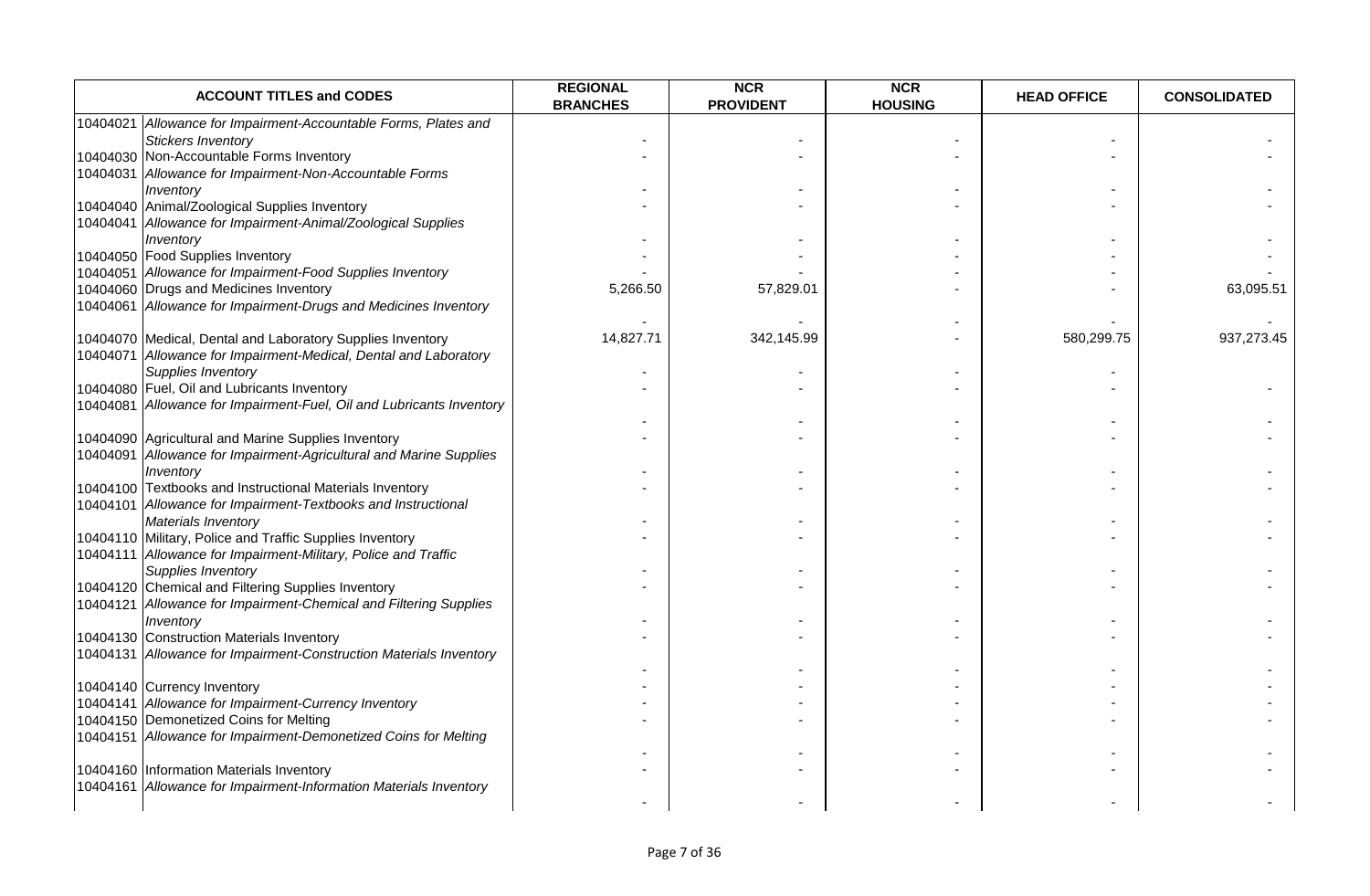| <b>ACCOUNT TITLES and CODES</b>                                     | <b>REGIONAL</b><br><b>BRANCHES</b> | <b>NCR</b><br><b>PROVIDENT</b> | <b>NCR</b><br><b>HOUSING</b> | <b>HEAD OFFICE</b> | <b>CONSOLIDATED</b> |
|---------------------------------------------------------------------|------------------------------------|--------------------------------|------------------------------|--------------------|---------------------|
| 10404170 Linens and Beddings                                        |                                    |                                | $\blacksquare$               |                    |                     |
| 10404171 Allowance for Impairment-Linens and Beddings               |                                    |                                |                              |                    |                     |
| 10404180 Play/Bet Slips and Thermal Rolls Supplies Inventories      |                                    |                                |                              |                    |                     |
| 10404181 Allowance for Impairment-Play/Bet Slips and Thermal Rolls  |                                    |                                |                              |                    |                     |
| Supplies Inventories                                                |                                    |                                |                              |                    |                     |
| 10404190 Electrical Supplies and Materials Inventory                |                                    |                                |                              |                    |                     |
| 10404191 Allowance for Impairment-Electrical Supplies and Materials |                                    |                                |                              |                    |                     |
| Inventory                                                           |                                    |                                |                              |                    |                     |
| 10404990 Other Supplies and Materials Inventory                     | 1,885,946.81                       | 501,649.83                     |                              | 4,411,577.72       | 6,799,174.36        |
| 10404991 Allowance for Impairment-Other Supplies and Materials      |                                    |                                |                              |                    |                     |
| Inventory                                                           |                                    |                                |                              |                    |                     |
| Semi-Expendable Machinery and Equipment<br>10405                    |                                    |                                |                              |                    |                     |
| 10405020<br>Semi-Expendable Office Equipment                        | 59,055.00                          |                                |                              | 55,900.00          | 114,955.00          |
| 10405030 Semi-Expendable Information and Communication              |                                    |                                |                              |                    |                     |
| Technology Equipment                                                | 23,380.00                          | 47,161.80                      |                              | 228,410.00         | 298,951.80          |
| 10405040 Semi-Expendable Agricultural and Forestry Equipment        |                                    |                                |                              |                    |                     |
| 10405050. Semi-Expendable Marine and Fishery Equipment              |                                    |                                |                              |                    |                     |
| 10405060 Semi-Expendable Airport Equipment                          |                                    |                                |                              |                    |                     |
| 10405070 Semi-Expendable Communication Equipment                    |                                    |                                |                              |                    |                     |
| 10405080 Semi-Expendable Disaster Response and Rescue               |                                    |                                |                              |                    |                     |
| Equipment                                                           |                                    |                                |                              |                    |                     |
| 10405090 Semi-Expendable Military, Police and Security Equipment    |                                    |                                |                              |                    |                     |
|                                                                     |                                    |                                |                              |                    |                     |
| 10405100 Semi-Expendable Medical Equipment                          |                                    |                                |                              | 5,148.00           | 5,148.00            |
| 10405110 Semi-Expendable Printing Equipment                         |                                    | 185,267.78                     |                              |                    | 185,267.78          |
| 10405120 Semi-Expendable Sports Equipment                           |                                    |                                |                              |                    |                     |
| 10405130 Semi-Expendable Technical and Scientific Equipment         |                                    |                                |                              |                    |                     |
| 10405140 Semi-Expendable Construction and Heavy Equipment           |                                    |                                |                              |                    |                     |
| 10405150 Semi-Expendable Gaming Equipment                           |                                    |                                |                              |                    |                     |
| 10405160 Semi-Expendable Kitchen Equipment                          |                                    |                                |                              |                    |                     |
| 10405170 Semi-Expendable Electrical Equipment                       |                                    |                                |                              |                    |                     |
| 10405190 Semi-Expendable Other Machinery and Equipment              | 134,635.58                         | 144,462.00                     |                              | 15,502,999.75      | 15,782,097.33       |
| 10406<br>Semi-Expendable Furniture, Fixtures and Books              |                                    |                                |                              |                    |                     |
| 10406010 Semi-Expendable Furniture and Fixtures                     | 3,178,831.16                       | 71,389.00                      |                              |                    | 3,250,220.16        |
| 10406020 Semi-Expendable Books                                      |                                    |                                |                              |                    |                     |
| 10407<br>Domestic Gold and Silver Inventory                         |                                    |                                |                              |                    |                     |
| 10407010 Gold for Refining                                          |                                    |                                |                              |                    |                     |
| 10407020 Gold for Domestic Sales                                    |                                    |                                |                              |                    |                     |
| 10407030 Silver for Domestic Sales                                  |                                    |                                |                              |                    |                     |
| 10407040 Silver for Refining                                        |                                    |                                |                              |                    |                     |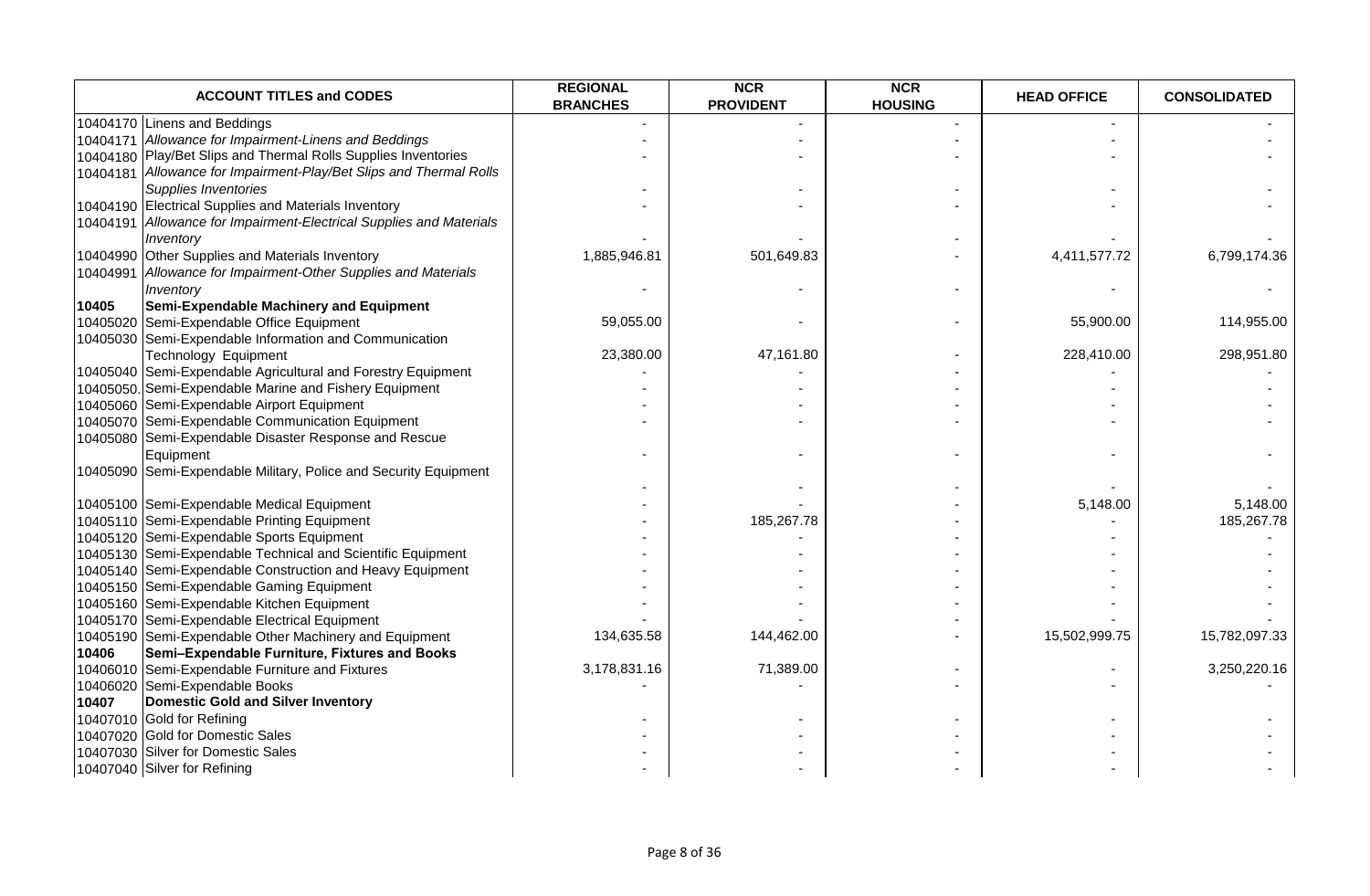|                 | <b>ACCOUNT TITLES and CODES</b>                                  | <b>REGIONAL</b><br><b>BRANCHES</b> | <b>NCR</b><br><b>PROVIDENT</b> | <b>NCR</b><br><b>HOUSING</b> | <b>HEAD OFFICE</b> | <b>CONSOLIDATED</b> |
|-----------------|------------------------------------------------------------------|------------------------------------|--------------------------------|------------------------------|--------------------|---------------------|
| 10408           | <b>Plant Inventory</b>                                           |                                    |                                |                              |                    |                     |
|                 | 10408010 Plant Inventory                                         |                                    |                                |                              |                    |                     |
|                 | <b>TOTAL INVENTORIES</b>                                         | 35,636,179.87                      | 10,647,130.46                  |                              | 63,640,702.80      | 109,924,013.13      |
| 105             | <b>Investment Property</b>                                       |                                    |                                |                              |                    |                     |
| 10501           | <b>Land and Buildings</b>                                        |                                    |                                |                              |                    |                     |
|                 | 10501010 Investment Property, Land                               |                                    |                                |                              | 303,986,441.83     | 303,986,441.83      |
|                 | 10501011 Accumulated Impairment Losses-Investment Property,      |                                    |                                |                              |                    |                     |
|                 | Land                                                             |                                    |                                |                              |                    |                     |
|                 | 10501020 Investment Property, Buildings                          | 10,856,923,131.79                  |                                | 8,787,387,359.49             |                    | 19,644,310,491.28   |
|                 | 10501021 Accumulated Depreciation-Investment Property, Buildings |                                    |                                |                              |                    |                     |
|                 |                                                                  | (514, 648, 664.16)                 |                                | (434, 836, 208.16)           | (487, 581.12)      | (949, 972, 453.44)  |
|                 | 10501022 Accumulated Impairment Losses-Investment Property,      |                                    |                                |                              |                    |                     |
|                 | <b>Buildings</b>                                                 | (1,411,958,730.67)                 |                                | (205, 333, 869.84)           |                    | (1,617,292,600.51)  |
| 10599           | <b>Construction in Progress</b>                                  |                                    |                                |                              |                    |                     |
|                 | 10599010 Construction in Progress-Investment Property, Buildings |                                    |                                |                              |                    |                     |
|                 | <b>TOTAL INVESTMENT PROPERTY</b>                                 | 8,930,315,736.96                   | $\blacksquare$                 | 8, 147, 217, 281. 49         | 303,498,860.71     | 17,381,031,879.16   |
| 106             | <b>Property, Plant and Equipment</b>                             |                                    |                                |                              |                    |                     |
| 10601           | Land                                                             |                                    |                                |                              |                    |                     |
| 10601010 Land - |                                                                  | 104,630,361.01                     |                                |                              |                    | 104,630,361.01      |
|                 | 10601011 Accumulated Impairment Losses-Land                      |                                    |                                |                              |                    |                     |
| 10602           | <b>Land Improvements</b>                                         |                                    |                                |                              |                    |                     |
|                 | 10602010 Land Improvements, Aquaculture Structures               |                                    |                                |                              |                    |                     |
|                 | 10602011 Accumulated Depreciation-Land Improvements, Aquaculture |                                    |                                |                              |                    |                     |
|                 | <b>Structures</b>                                                |                                    |                                |                              |                    |                     |
|                 | 10602012 Accumulated Impairment Losses-Land Improvements,        |                                    |                                |                              |                    |                     |
|                 | <b>Aquaculture Structures</b>                                    |                                    |                                |                              |                    |                     |
|                 | 10602020 Land Improvements, Reforestation Projects               |                                    |                                |                              |                    |                     |
|                 | 10602021 Accumulated Impairment Losses-Land Improvements,        |                                    |                                |                              |                    |                     |
|                 | <b>Reforestation Projects</b>                                    |                                    |                                |                              |                    |                     |
|                 | 10602990 Other Land Improvements                                 | 842,295.84                         |                                |                              |                    | 842,295.84          |
|                 | 10602991 Accumulated Depreciation-Other Land Improvements        | (510, 156.62)                      |                                |                              |                    | (510, 156.62)       |
|                 | 10602992 Accumulated Impairment Losses-Other Land Improvements   |                                    |                                |                              |                    |                     |
|                 |                                                                  |                                    |                                |                              |                    |                     |
| 10603           | Infrastructure Assets                                            |                                    |                                |                              |                    |                     |
|                 | 10603010 Road Networks                                           |                                    |                                |                              |                    |                     |
|                 | 10603011 Accumulated Depreciation-Road Networks                  |                                    |                                |                              |                    |                     |
|                 | 10603012 Accumulated Impairment Losses-Road Networks             |                                    |                                |                              |                    |                     |
|                 | 10603020 Flood Control Systems                                   |                                    |                                |                              |                    |                     |
|                 | 10603021 Accumulated Depreciation-Flood Control Systems          |                                    |                                |                              |                    |                     |
|                 | 10603022 Accumulated Impairment Losses-Flood Control Systems     |                                    |                                |                              |                    |                     |
|                 |                                                                  |                                    |                                |                              |                    |                     |
|                 | 10603030 Sewer Systems                                           |                                    |                                |                              |                    |                     |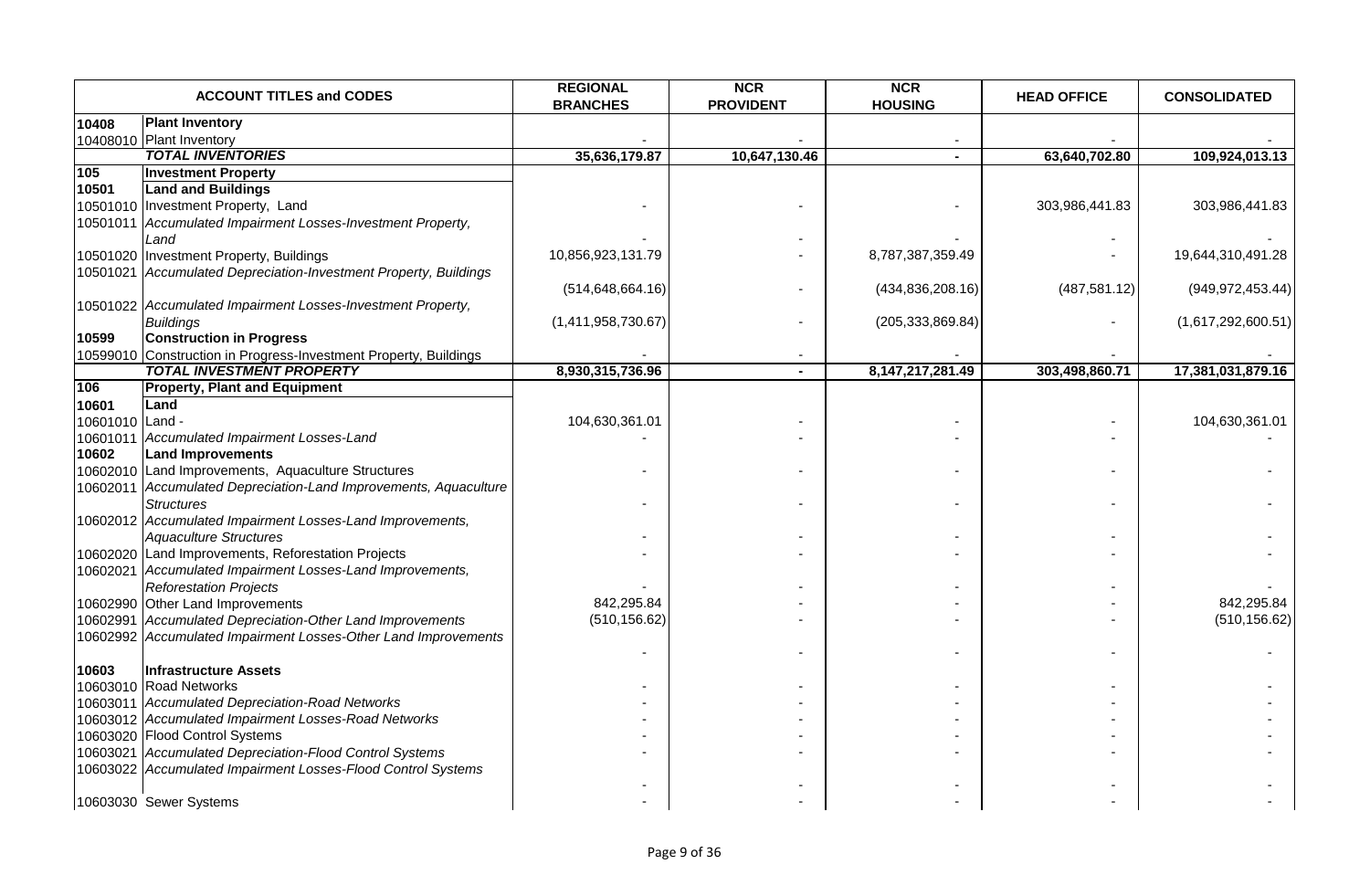| <b>ACCOUNT TITLES and CODES</b>                               | <b>REGIONAL</b><br><b>BRANCHES</b> | <b>NCR</b><br><b>PROVIDENT</b> | <b>NCR</b><br><b>HOUSING</b> | <b>HEAD OFFICE</b> | <b>CONSOLIDATED</b> |
|---------------------------------------------------------------|------------------------------------|--------------------------------|------------------------------|--------------------|---------------------|
| 10603031 Accumulated Depreciation-Sewer Systems               |                                    |                                |                              |                    |                     |
| 10603032 Accumulated Impairment Losses-Sewer Systems          |                                    |                                |                              |                    |                     |
| 10603040 Water Supply Systems                                 |                                    |                                |                              |                    |                     |
| 10603041 Accumulated Depreciation-Water Supply Systems        |                                    |                                |                              |                    |                     |
| 10603042 Accumulated Impairment Losses-Water Supply Systems   |                                    |                                |                              |                    |                     |
|                                                               |                                    |                                |                              |                    |                     |
| 10603050 Power Supply Systems                                 |                                    |                                |                              |                    |                     |
| 10603051 Accumulated Depreciation-Power Supply Systems        |                                    |                                |                              |                    |                     |
| 10603052 Accumulated Impairment Losses-Power Supply Systems   |                                    |                                |                              |                    |                     |
|                                                               |                                    |                                |                              |                    |                     |
| 10603060 Communication Networks                               |                                    |                                |                              |                    |                     |
| 10603061 Accumulated Depreciation-Communication Networks      |                                    |                                |                              |                    |                     |
| 10603062 Accumulated Impairment Losses-Communication Networks |                                    |                                |                              |                    |                     |
|                                                               |                                    |                                |                              |                    |                     |
| 10603070 Seaport Systems                                      |                                    |                                |                              |                    |                     |
| 10603071 Accumulated Depreciation-Seaport Systems             |                                    |                                |                              |                    |                     |
| 10603072 Accumulated Impairment Losses-Seaport Systems        |                                    |                                |                              |                    |                     |
| 10603080 Airport Systems                                      |                                    |                                |                              |                    |                     |
| 10603081 Accumulated Depreciation-Airport Systems             |                                    |                                |                              |                    |                     |
| 10603082 Accumulated Impairment Losses-Airport Systems        |                                    |                                |                              |                    |                     |
| 10603090 Parks, Plazas and Monuments                          |                                    |                                |                              |                    |                     |
| 10603091 Accumulated Depreciation-Parks, Plazas and Monuments |                                    |                                |                              |                    |                     |
|                                                               |                                    |                                |                              |                    |                     |
| 10603092 Accumulated Impairment Losses-Parks, Plazas and      |                                    |                                |                              |                    |                     |
| <b>Monuments</b>                                              |                                    |                                |                              |                    |                     |
| 10603100 Railway Systems                                      |                                    |                                |                              |                    |                     |
| 10603101 Accumulated Depreciation-Railway Systems             |                                    |                                |                              |                    |                     |
| 10603102 Accumulated Impairment Losses-Railway Systems        |                                    |                                |                              |                    |                     |
| 10603110 Plant-Utility Plant in Service (UPIS)                |                                    |                                |                              |                    |                     |
| 10603111 Accumulated Depreciation-Plant (UPIS)                |                                    |                                |                              |                    |                     |
| 10603112 Accumulated Impairment Losses-Plant (UPIS)           |                                    |                                |                              |                    |                     |
| 10603990 Other Infrastructure Assets                          |                                    |                                |                              |                    |                     |
| 10603991 Accumulated Depreciation-Other Infrastructure Assets |                                    |                                |                              |                    |                     |
| 10603992 Accumulated Impairment Losses-Other Infrastructure   |                                    |                                |                              |                    |                     |
| Assets                                                        |                                    |                                |                              |                    |                     |
| 10604<br><b>Buildings and Other Structures</b>                |                                    |                                |                              |                    |                     |
| 10604010 Buildings                                            | 630,013,914.40                     |                                |                              | 637, 353, 615. 79  | 1,267,367,530.19    |
| 10604011 Accumulated Depreciation-Buildings                   | (322, 427, 639.70)                 |                                |                              | (516, 185, 856.77) | (838, 613, 496.47)  |
| 10604012 Accumulated Impairment Losses-Buildings              |                                    |                                |                              |                    |                     |
| 10604020 School Buildings                                     |                                    |                                |                              |                    |                     |
|                                                               |                                    |                                |                              |                    |                     |
| 10604021 Accumulated Depreciation-School Buildings            |                                    |                                |                              |                    |                     |
| 10604022 Accumulated Impairment Losses-School Buildings       |                                    |                                |                              |                    |                     |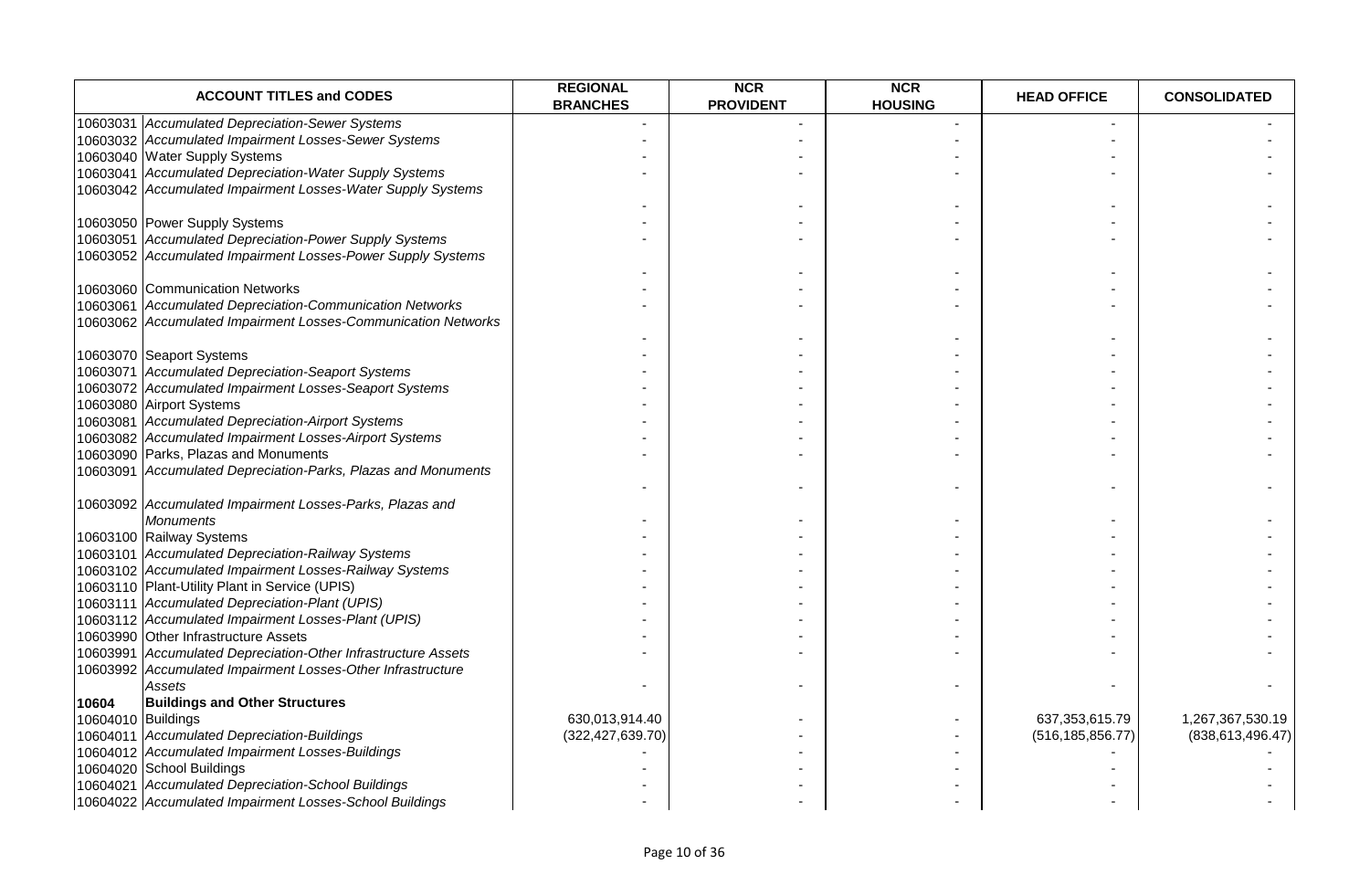| <b>ACCOUNT TITLES and CODES</b>                                                                               | <b>REGIONAL</b><br><b>BRANCHES</b> | <b>NCR</b><br><b>PROVIDENT</b> | <b>NCR</b><br><b>HOUSING</b> | <b>HEAD OFFICE</b> | <b>CONSOLIDATED</b> |
|---------------------------------------------------------------------------------------------------------------|------------------------------------|--------------------------------|------------------------------|--------------------|---------------------|
| 10604030 Hospitals and Health Centers                                                                         |                                    |                                |                              |                    |                     |
| 10604031 Accumulated Depreciation-Hospitals and Health Centers                                                |                                    |                                |                              |                    |                     |
|                                                                                                               |                                    |                                |                              |                    |                     |
| 10604032 Accumulated Impairment Losses-Hospitals and Health<br>Centers                                        |                                    |                                |                              |                    |                     |
| 10604040 Markets                                                                                              |                                    |                                |                              |                    |                     |
| 10604041 Accumulated Depreciation-Markets                                                                     |                                    |                                |                              |                    |                     |
| 10604042 Accumulated Impairment Losses-Markets                                                                |                                    |                                |                              |                    |                     |
| 10604050 Slaughterhouses                                                                                      |                                    |                                |                              |                    |                     |
| 10604051 Accumulated Depreciation-Slaughterhouses                                                             |                                    |                                |                              |                    |                     |
| 10604052 Accumulated Impairment Losses-Slaughterhouses                                                        |                                    |                                |                              |                    |                     |
| 10604060 Hostels and Dormitories                                                                              |                                    |                                |                              |                    |                     |
| 10604061 Accumulated Depreciation-Hostels and Dormitories                                                     |                                    |                                |                              |                    |                     |
| 10604062 Accumulated Impairment Losses-Hostels and Dormitories                                                |                                    |                                |                              |                    |                     |
|                                                                                                               |                                    |                                |                              |                    |                     |
| 10604070 Water Plant, Structure and Improvements                                                              |                                    |                                |                              |                    |                     |
| 10604071 Accumulated Depreciation-Water Plant, Structure and                                                  |                                    |                                |                              |                    |                     |
| <b>Improvements</b>                                                                                           |                                    |                                |                              |                    |                     |
|                                                                                                               |                                    |                                |                              |                    |                     |
| 10604072 Accumulated Impairment Losses-Water Plant Structure and<br><i><b>Improvements</b></i>                |                                    |                                |                              |                    |                     |
| 10604990 Other Structures                                                                                     |                                    |                                |                              |                    |                     |
|                                                                                                               |                                    |                                |                              |                    |                     |
| 10604991 Accumulated Depreciation-Other Structures<br>10604992 Accumulated Impairment Losses-Other Structures |                                    |                                |                              |                    |                     |
|                                                                                                               |                                    |                                |                              |                    |                     |
| <b>Machinery and Equipment</b><br>10605                                                                       |                                    |                                |                              |                    |                     |
| 10605020 Office Equipment                                                                                     | 271,185,221.22                     | 72,277,845.33                  |                              | 31,623,494.90      | 375,086,561.45      |
| 10605021 Accumulated Depreciation-Office Equipment                                                            | (158, 491, 650.39)                 | (42,782,487.91)                |                              | (22,846,255.89)    | (224, 120, 394.19)  |
| 10605022 Accumulated Impairment Losses-Office Equipment                                                       |                                    |                                |                              |                    |                     |
| 10605030 Information and Communication Technology Equipment                                                   | 511,706,311.73                     | 173,985,490.27                 |                              | 493,172,099.32     | 1,178,863,901.32    |
| 10605031 Accumulated Depreciation-Information and Communication                                               |                                    |                                |                              |                    |                     |
| <b>Technology Equipment</b>                                                                                   | (378, 490, 496.77)                 | (118,700,858.29)               | $\overline{\phantom{a}}$     | (292, 687, 000.43) | (789, 878, 355.49)  |
| 10605032 Accumulated Impairment Losses-Information and                                                        |                                    |                                |                              |                    |                     |
| Communication Technology Equipment                                                                            |                                    |                                |                              |                    |                     |
| 10605040 Agricultural and Forestry Equipment                                                                  |                                    |                                |                              |                    |                     |
| 10605041 Accumulated Depreciation-Agricultural and Forestry                                                   |                                    |                                |                              |                    |                     |
| Equipment                                                                                                     |                                    |                                |                              |                    |                     |
| 10605042 Accumulated Impairment Losses-Agricultural and Forestry                                              |                                    |                                |                              |                    |                     |
| Equipment                                                                                                     |                                    |                                |                              |                    |                     |
| 10605050 Marine and Fishery Equipment                                                                         |                                    |                                |                              |                    |                     |
| 10605051 Accumulated Depreciation-Marine and Fishery Equipment                                                |                                    |                                |                              |                    |                     |
|                                                                                                               |                                    |                                |                              |                    |                     |
| 10605052 Accumulated Impairment Losses-Marine and Fishery                                                     |                                    |                                |                              |                    |                     |
| Equipment                                                                                                     |                                    |                                |                              |                    |                     |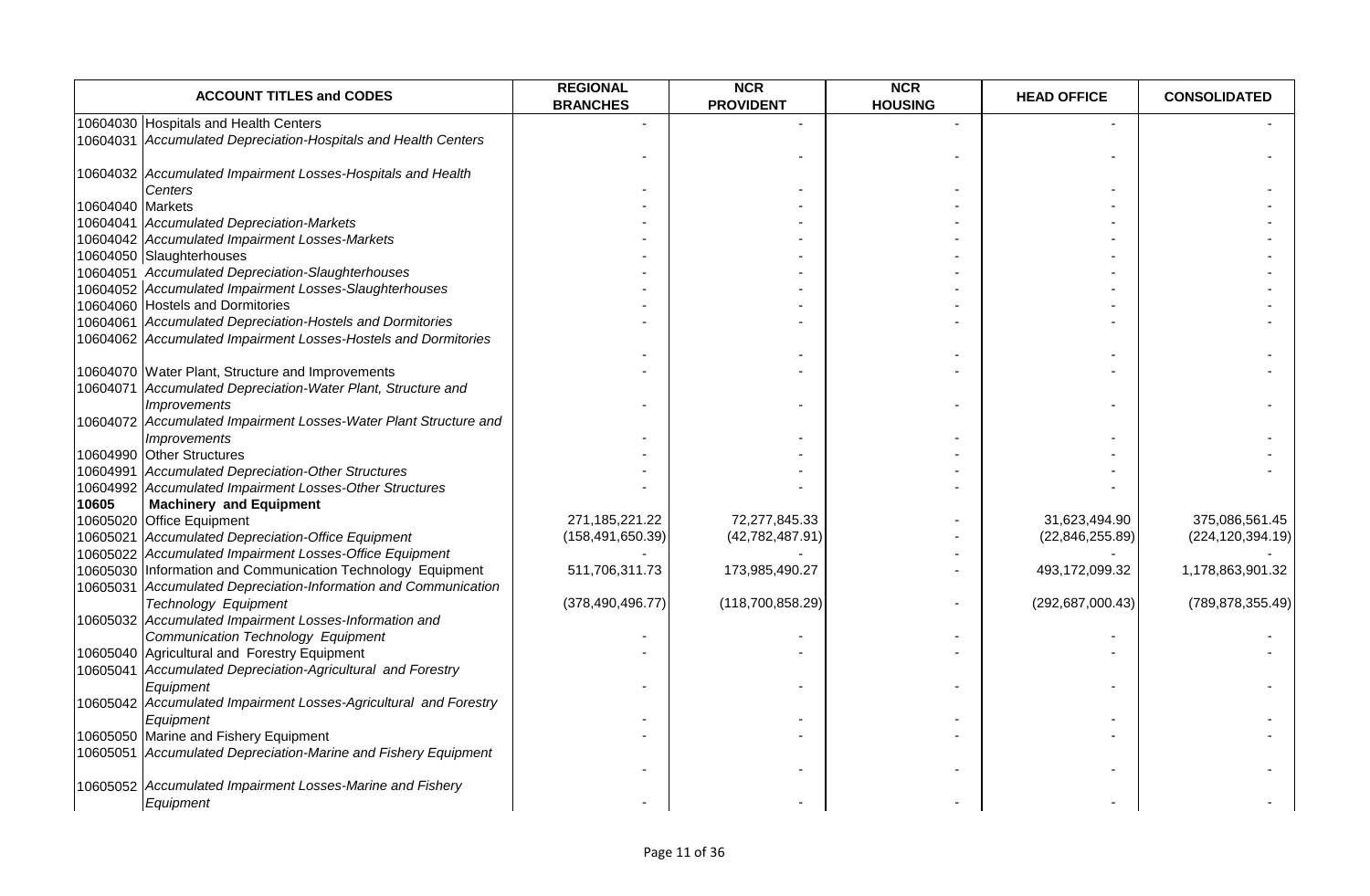| <b>ACCOUNT TITLES and CODES</b>                                 | <b>REGIONAL</b><br><b>BRANCHES</b> | <b>NCR</b><br><b>PROVIDENT</b> | <b>NCR</b><br><b>HOUSING</b> | <b>HEAD OFFICE</b> | <b>CONSOLIDATED</b> |
|-----------------------------------------------------------------|------------------------------------|--------------------------------|------------------------------|--------------------|---------------------|
| 10605060 Airport Equipment                                      |                                    |                                |                              |                    |                     |
| 10605061 Accumulated Depreciation-Airport Equipment             |                                    |                                |                              |                    |                     |
| 10605062 Accumulated Impairment Losses-Airport Equipment        |                                    |                                |                              |                    |                     |
| 10605070 Communication Equipment                                |                                    |                                |                              |                    |                     |
| 10605071 Accumulated Depreciation-Communication Equipment       |                                    |                                |                              |                    |                     |
| 10605072 Accumulated Impairment Losses-Communication            |                                    |                                |                              |                    |                     |
| Equipment                                                       |                                    |                                |                              |                    |                     |
| 10605080 Construction and Heavy Equipment                       |                                    |                                |                              |                    |                     |
| 10605081 Accumulated Depreciation-Construction and Heavy        |                                    |                                |                              |                    |                     |
| Equipment                                                       |                                    |                                |                              |                    |                     |
| 10605082 Accumulated Impairment Losses-Construction and Heavy   |                                    |                                |                              |                    |                     |
| Equipment                                                       |                                    |                                |                              |                    |                     |
| 10605090 Disaster Response and Rescue Equipment                 |                                    |                                |                              |                    |                     |
| 10605090 01 Firefighting Equipment and Accessories              |                                    |                                |                              |                    |                     |
| 10605090 02 Flood Rescue Equipment                              |                                    |                                |                              |                    |                     |
| 10605090 03 Earthquake Rescue Equipment                         |                                    |                                |                              |                    |                     |
| 10605090 04 Volcanic Eruption Rescue Equipment                  |                                    |                                |                              |                    |                     |
| 10605090 05 Landslide Rescue Equipment                          |                                    |                                |                              |                    |                     |
| 10605091 Accumulated Depreciation-Disaster Response and Rescue  |                                    |                                |                              |                    |                     |
| Equipment                                                       |                                    |                                |                              |                    |                     |
| 10605092 Accumulated Impairment Losses-Disaster Response and    |                                    |                                |                              |                    |                     |
| Rescue Equipment                                                |                                    |                                |                              |                    |                     |
| 10605100 Military, Police and Security Equipment                |                                    |                                |                              |                    |                     |
| 10605101 Accumulated Depreciation-Military, Police and Security |                                    |                                |                              |                    |                     |
| Equipment                                                       |                                    |                                |                              |                    |                     |
| 10605102 Accumulated Impairment Losses-Military, Police and     |                                    |                                |                              |                    |                     |
| <b>Security Equipment</b>                                       |                                    |                                |                              |                    |                     |
| 10605110 Medical Equipment                                      |                                    |                                |                              |                    |                     |
| 10605111 Accumulated Depreciation-Medical Equipment             |                                    |                                |                              |                    |                     |
| 10605112 Accumulated Impairment Losses-Medical Equipment        |                                    |                                |                              |                    |                     |
| 10605120 Printing Equipment                                     |                                    |                                |                              |                    |                     |
| 10605121 Accumulated Depreciation-Printing Equipment            |                                    |                                |                              |                    |                     |
| 10605122 Accumulated Impairment Losses-Printing Equipment       |                                    |                                |                              |                    |                     |
| 10605130 Sports Equipment                                       |                                    |                                |                              |                    |                     |
| 10605131 Accumulated Depreciation-Sports Equipment              |                                    |                                |                              |                    |                     |
| 10605132 Accumulated Impairment Losses-Sports Equipment         |                                    |                                |                              |                    |                     |
| 10605140 Technical and Scientific Equipment                     |                                    |                                |                              |                    |                     |
| 10605141 Accumulated Depreciation-Technical and Scientific      |                                    |                                |                              |                    |                     |
| Equipment                                                       |                                    |                                |                              |                    |                     |
| 10605142 Accumulated Impairment Losses-Technical and Scientific |                                    |                                |                              |                    |                     |
| Equipment                                                       |                                    |                                |                              |                    |                     |
| 10605150 Gaming Equipment                                       |                                    |                                |                              |                    |                     |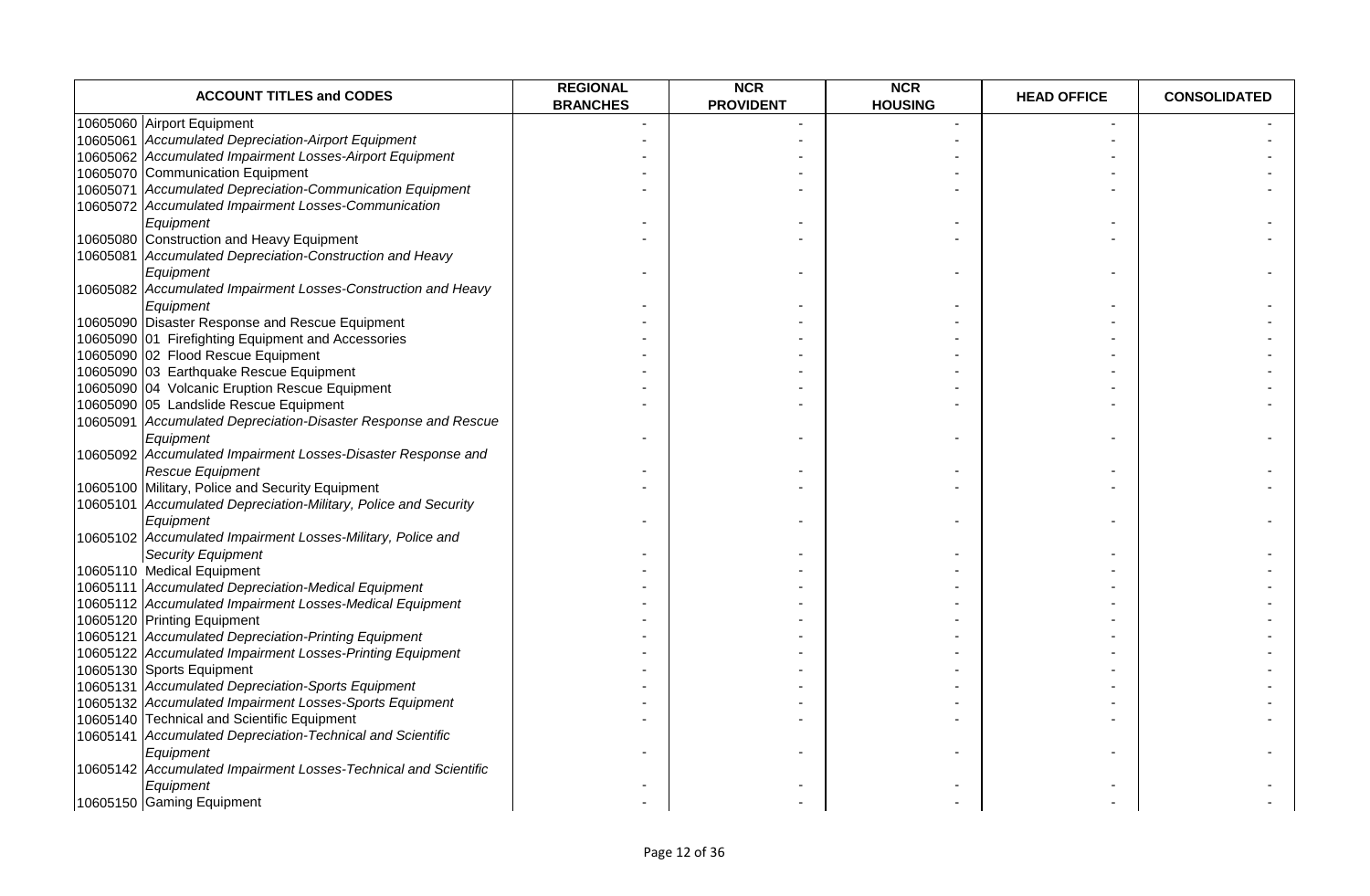|                 | <b>ACCOUNT TITLES and CODES</b>                                  | <b>REGIONAL</b><br><b>BRANCHES</b> | <b>NCR</b><br><b>PROVIDENT</b> | <b>NCR</b><br><b>HOUSING</b> | <b>HEAD OFFICE</b> | <b>CONSOLIDATED</b> |
|-----------------|------------------------------------------------------------------|------------------------------------|--------------------------------|------------------------------|--------------------|---------------------|
|                 | 10605151 Accumulated Depreciation-Gaming Equipment               |                                    |                                |                              |                    |                     |
|                 | 10605152 Accumulated Impairment Losses-Gaming Equipment          |                                    |                                |                              |                    |                     |
|                 | 10605160 Kitchen Equipment                                       |                                    |                                |                              |                    |                     |
|                 | 10605161 Accumulated Depreciation-Kitchen Equipment              |                                    |                                |                              |                    |                     |
|                 | 10605162 Accumulated Impairment Losses-Kitchen Equipment         |                                    |                                |                              |                    |                     |
|                 | 10605170 Electrical Equipment                                    |                                    |                                |                              |                    |                     |
|                 | 10605171 Accumulated Depreciation-Electrical Equipment           |                                    |                                |                              |                    |                     |
|                 | 10605172 Accumulated Impairment Losses-Electrical Equipment      |                                    |                                |                              |                    |                     |
|                 | 10605990 Other Machinery and Equipment                           | 40,125,374.20                      | 14,270,802.57                  |                              | 27,658,567.48      | 82,054,744.25       |
|                 | 10605991 Accumulated Depreciation-Other Machinery and Equipment  |                                    |                                |                              |                    |                     |
|                 |                                                                  | (29,803,208.71)                    | (9,528,074.37)                 |                              | (14, 537, 622.04)  | (53,868,905.12)     |
|                 | 10605992 Accumulated Impairment Losses-Other Machinery and       |                                    |                                |                              |                    |                     |
|                 | Equipment                                                        |                                    |                                |                              |                    |                     |
| 10606           | <b>Transportation Equipment</b>                                  |                                    |                                |                              |                    |                     |
|                 | 10606010 Motor Vehicles                                          | 147,188,342.88                     | 36,427,093.09                  |                              | 112,234,340.45     | 295,849,776.42      |
|                 | 10606011 Accumulated Depreciation-Motor Vehicles                 | (85,650,271.43)                    | (20, 268, 356.41)              |                              | (55,657,444.69)    | (161, 576, 072.53)  |
|                 | 10606012 Accumulated Impairment Losses-Motor Vehicles            |                                    |                                |                              |                    |                     |
| 10606020 Trains |                                                                  |                                    |                                |                              |                    |                     |
|                 | 10606021 Accumulated Depreciation-Trains                         |                                    |                                |                              |                    |                     |
|                 | 10606022 Accumulated Impairment Losses-Trains                    |                                    |                                |                              |                    |                     |
|                 | 10606030 Aircrafts and Aircrafts Ground Equipment                |                                    |                                |                              |                    |                     |
|                 | 10606031 Accumulated Depreciation-Aircrafts and Aircrafts Ground |                                    |                                |                              |                    |                     |
|                 | Equipment                                                        |                                    |                                |                              |                    |                     |
|                 | 10606032 Accumulated Impairment Losses-Aircrafts and Aircrafts   |                                    |                                |                              |                    |                     |
|                 | <b>Ground Equipment</b>                                          |                                    |                                |                              |                    |                     |
|                 | 10606040 Watercrafts                                             |                                    |                                |                              |                    |                     |
|                 | 10606041 Accumulated Depreciation-Watercrafts                    |                                    |                                |                              |                    |                     |
|                 | 10606042 Accumulated Impairment Losses-Watercrafts               |                                    |                                |                              |                    |                     |
|                 | 10606990 Other Transportation Equipment                          |                                    |                                |                              |                    |                     |
|                 | 10606991 Accumulated Depreciation-Other Transportation Equipment |                                    |                                |                              |                    |                     |
|                 |                                                                  |                                    |                                |                              |                    |                     |
|                 | 10606992 Accumulated Impairment Losses-Other Transportation      |                                    |                                |                              |                    |                     |
|                 | Equipment                                                        |                                    |                                |                              |                    |                     |
| 10607           | <b>Furniture, Fixtures and Books</b>                             |                                    |                                |                              |                    |                     |
|                 | 10607010 Furniture and Fixtures                                  | 231,257,291.80                     | 68,443,900.76                  |                              | 43,594,354.19      | 343,295,546.75      |
|                 | 10607011 Accumulated Depreciation-Furniture and Fixtures         | (101, 227, 401.93)                 | (38, 867, 292.17)              |                              | (15, 244, 589.36)  | (155, 339, 283.46)  |
|                 | 10607012 Accumulated Impairment Losses-Furniture and Fixtures    |                                    |                                |                              |                    |                     |
| 10607020 Books  |                                                                  |                                    |                                |                              |                    |                     |
|                 | 10607021 Accumulated Depreciation-Books                          |                                    |                                |                              |                    |                     |
|                 | 10607022 Accumulated Impairment Losses-Books                     |                                    |                                |                              |                    |                     |
| 10608           | <b>Leased Assets</b>                                             |                                    |                                |                              |                    |                     |
|                 | 10608010 Leased Assets, Land                                     |                                    |                                |                              |                    |                     |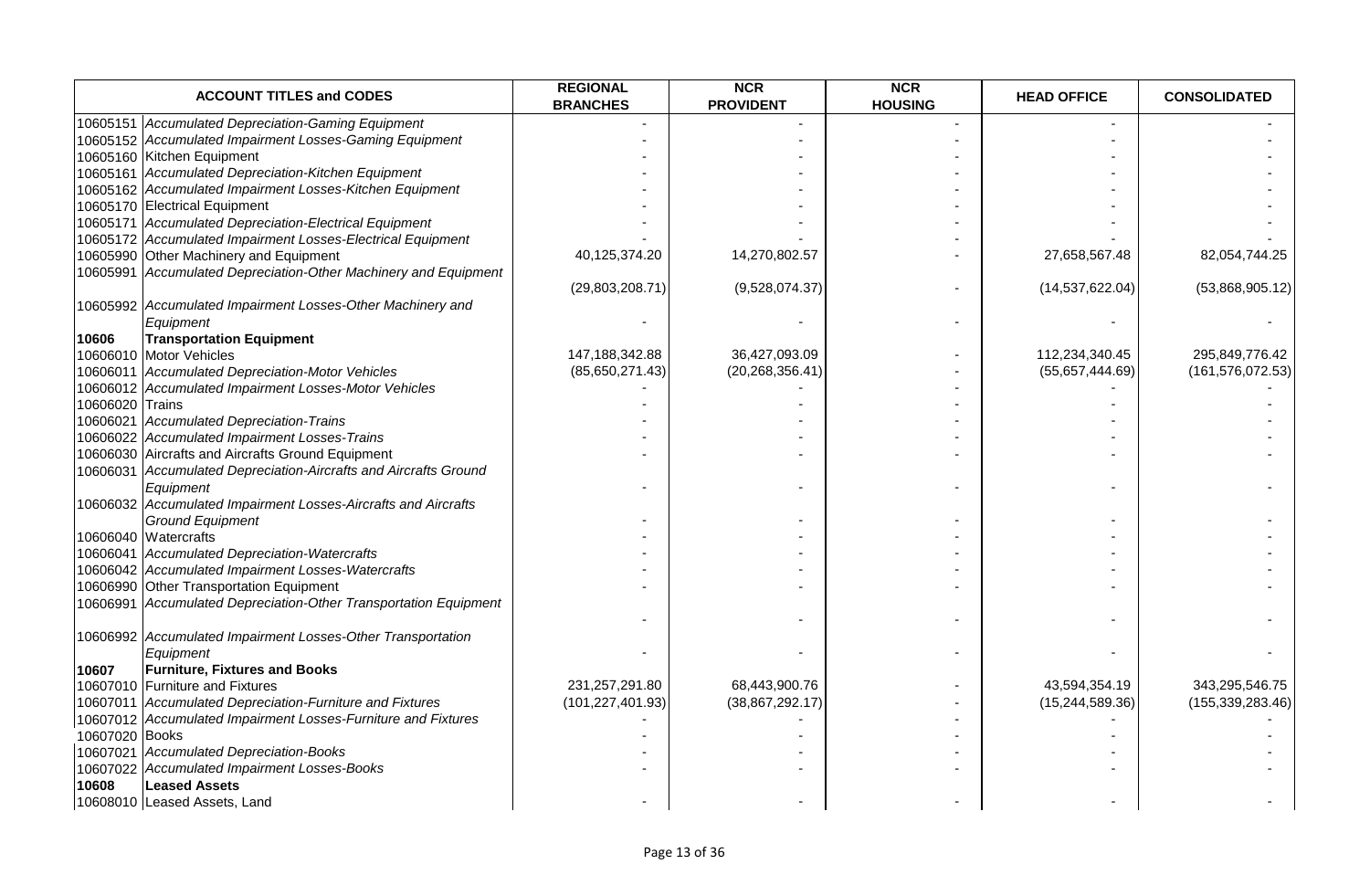|          | <b>ACCOUNT TITLES and CODES</b>                                      | <b>REGIONAL</b><br><b>BRANCHES</b> | <b>NCR</b><br><b>PROVIDENT</b> | <b>NCR</b><br><b>HOUSING</b> | <b>HEAD OFFICE</b> | <b>CONSOLIDATED</b> |
|----------|----------------------------------------------------------------------|------------------------------------|--------------------------------|------------------------------|--------------------|---------------------|
| 10608011 | Accumulated Impairment Losses-Leased Assets, Land                    |                                    |                                |                              |                    |                     |
| 10608020 | Leased Assets, Buildings and Other Structures                        |                                    |                                |                              |                    |                     |
|          | 10608021 Accumulated Depreciation-Leased Assets, Buildings and       |                                    |                                |                              |                    |                     |
|          | <b>Other Structures</b>                                              |                                    |                                |                              |                    |                     |
|          | 10608022 Accumulated Impairment Losses-Leased Assets, Buildings      |                                    |                                |                              |                    |                     |
|          | and Other Structures                                                 |                                    |                                |                              |                    |                     |
|          | 10608030 Leased Assets, Machinery and Equipment                      |                                    |                                |                              |                    |                     |
|          | 10608031 Accumulated Depreciation-Leased Assets, Machinery and       |                                    |                                |                              |                    |                     |
|          | Equipment                                                            |                                    |                                |                              |                    |                     |
|          | 10608032 Accumulated Impairment Losses-Leased Assets,                |                                    |                                |                              |                    |                     |
|          | <b>Machinery and Equipment</b>                                       |                                    |                                |                              |                    |                     |
|          | 10608040 Leased Assets, Transportation Equipment                     |                                    |                                |                              |                    |                     |
|          | 10608041 Accumulated Depreciation-Leased Assets, Transportation      |                                    |                                |                              |                    |                     |
|          | Equipment                                                            |                                    |                                |                              |                    |                     |
|          | 10608042 Accumulated Impairment Losses-Leased Assets,                |                                    |                                |                              |                    |                     |
|          | <b>Transportation Equipment</b>                                      |                                    |                                |                              |                    |                     |
|          | 10608050 Leased Assets, Furniture and Fixtures                       |                                    |                                |                              |                    |                     |
| 10608051 | Accumulated Depreciation-Leased Assets, Furniture and                |                                    |                                |                              |                    |                     |
|          | <b>Fixtures</b>                                                      |                                    |                                |                              |                    |                     |
|          | 10608052 Accumulated Impairment Losses-Leased Assets, Furniture      |                                    |                                |                              |                    |                     |
|          | and Fixtures                                                         |                                    |                                |                              |                    |                     |
|          | 10608990 Other Leased Assets                                         |                                    |                                |                              |                    |                     |
|          | 10608991 Accumulated Depreciation-Other Leased Assets                |                                    |                                |                              |                    |                     |
|          | 10608992 Accumulated Impairment Losses-Other Leased Assets           |                                    |                                |                              |                    |                     |
| 10609    | <b>Leased Assets Improvements</b>                                    |                                    |                                |                              |                    |                     |
|          | 10609010 Leased Assets Improvements, Land                            |                                    |                                |                              |                    |                     |
|          | 10609011 Accumulated Depreciation-Leased Assets Improvements,        |                                    |                                |                              |                    |                     |
|          | Land                                                                 |                                    |                                |                              |                    |                     |
|          | 10609012 Accumulated Impairment Losses-Leased Assets                 |                                    |                                |                              |                    |                     |
|          | Improvements, Land<br>10609020 Leased Assets Improvements, Buildings | 118, 175, 732. 74                  | 60,668,595.51                  |                              | 18,612,688.80      | 197,457,017.05      |
|          | 10609021 Accumulated Depreciation-Leased Assets Improvements,        |                                    |                                |                              |                    |                     |
|          | <b>Buildings</b>                                                     | (62, 811, 924.78)                  | (42, 359, 339.46)              |                              | (13,585,548.49)    | (118, 756, 812.73)  |
|          | 10609022 Accumulated Impairment Losses-Leased Assets                 |                                    |                                |                              |                    |                     |
|          | Improvements, Buildings                                              |                                    |                                |                              |                    |                     |
|          | 10609990 Other Leased Assets Improvements                            |                                    |                                |                              |                    |                     |
| 10609991 | Accumulated Depreciation-Other Leased Assets                         |                                    |                                |                              |                    |                     |
|          | <b>Improvements</b>                                                  |                                    |                                |                              |                    |                     |
|          | 10609992 Accumulated Impairment Losses-Other Leased Assets           |                                    |                                |                              |                    |                     |
|          | <b>Improvements</b>                                                  |                                    |                                |                              |                    |                     |
| 10610    | <b>Heritage Assets</b>                                               |                                    |                                |                              |                    |                     |
|          | 10610010 Historical Buildings                                        |                                    |                                |                              |                    |                     |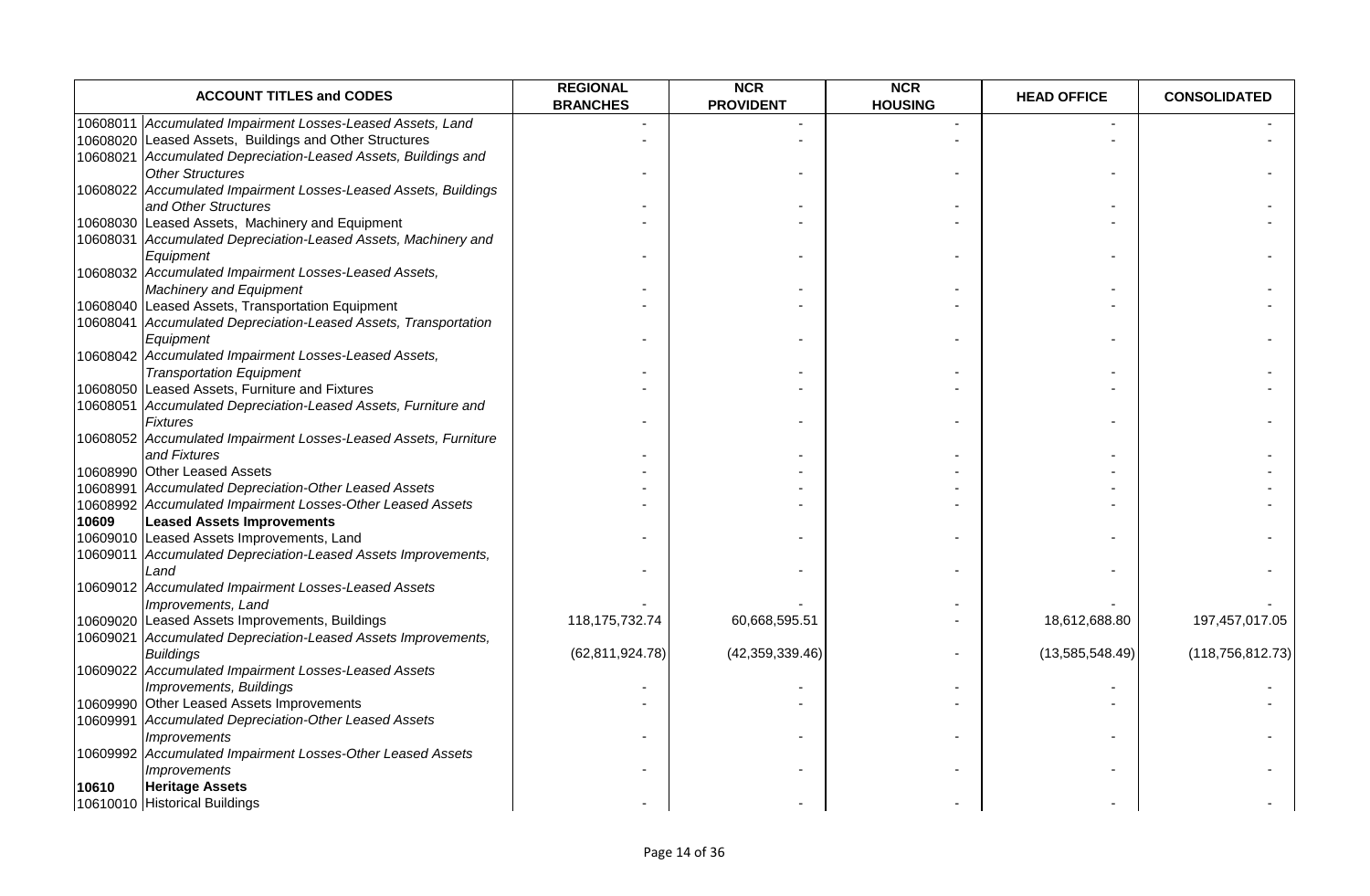|       | <b>ACCOUNT TITLES and CODES</b>                                                          | <b>REGIONAL</b><br><b>BRANCHES</b> | <b>NCR</b><br><b>PROVIDENT</b> | <b>NCR</b><br><b>HOUSING</b> | <b>HEAD OFFICE</b> | <b>CONSOLIDATED</b> |
|-------|------------------------------------------------------------------------------------------|------------------------------------|--------------------------------|------------------------------|--------------------|---------------------|
|       | 10610011 Accumulated Depreciation-Historical Buildings                                   |                                    |                                |                              |                    |                     |
|       | 10610012 Accumulated Impairment Losses-Historical Buildings                              |                                    |                                |                              |                    |                     |
|       | 10610020 Works of Arts and Archeological Specimens                                       |                                    |                                |                              |                    |                     |
|       | 10610021 Accumulated Depreciation-Works of Arts and Archeological                        |                                    |                                |                              |                    |                     |
|       | Specimens                                                                                |                                    |                                |                              |                    |                     |
|       | 10610022 Accumulated Impairment Losses-Works of Arts and                                 |                                    |                                |                              |                    |                     |
|       | <b>Archeological Specimens</b>                                                           |                                    |                                |                              |                    |                     |
|       | 10610990 Other Heritage Assets                                                           |                                    |                                |                              |                    |                     |
|       | 10610991 Accumulated Depreciation-Other Heritage Assets                                  |                                    |                                |                              |                    |                     |
|       | 10610992 Accumulated Impairment Losses-Other Heritage Assets                             |                                    |                                |                              |                    |                     |
|       |                                                                                          |                                    |                                |                              |                    |                     |
| 10611 | <b>Service Concession-Tangible Assets</b>                                                |                                    |                                |                              |                    |                     |
|       | 10611010 Service Concession-Road Networks                                                |                                    |                                |                              |                    |                     |
|       | 10611011 Accumulated Depreciation-Service Concession-Road                                |                                    |                                |                              |                    |                     |
|       | <b>Networks</b>                                                                          |                                    |                                |                              |                    |                     |
|       | 10611012 Accumulated Impairment Losses-Service Concession-Road                           |                                    |                                |                              |                    |                     |
|       | <b>Networks</b>                                                                          |                                    |                                |                              |                    |                     |
|       | 10611020 Service Concession-Flood Control Systems                                        |                                    |                                |                              |                    |                     |
|       | 10611021 Accumulated Depreciation-Service Concession-Flood                               |                                    |                                |                              |                    |                     |
|       | <b>Control Systems</b>                                                                   |                                    |                                |                              |                    |                     |
|       | 10611022 Accumulated Impairment Losses-Service Concession-Flood                          |                                    |                                |                              |                    |                     |
|       | <b>Control Systems</b>                                                                   |                                    |                                |                              |                    |                     |
|       | 10611030 Service Concession-Sewer Systems                                                |                                    |                                |                              |                    |                     |
|       | 10611031 Accumulated Depreciation-Service Concession-Sewer                               |                                    |                                |                              |                    |                     |
|       | Systems                                                                                  |                                    |                                |                              |                    |                     |
|       | 10611032 Accumulated Impairment Losses-Service Concession-                               |                                    |                                |                              |                    |                     |
|       | <b>Sewer Systems</b>                                                                     |                                    |                                |                              |                    |                     |
|       | 10611040 Service Concession-Water Supply Systems                                         |                                    |                                |                              |                    |                     |
|       | 10611041 Accumulated Depreciation-Service Concession-Water                               |                                    |                                |                              |                    |                     |
|       | <b>Supply Systems</b><br>10611042 Accumulated Impairment Losses-Service Concession-Water |                                    |                                |                              |                    |                     |
|       | <b>Supply Systems</b>                                                                    |                                    |                                |                              |                    |                     |
|       | 10611050 Service Concession-Power Supply Systems                                         |                                    |                                |                              |                    |                     |
|       | 10611051 Accumulated Depreciation-Service Concession-Power                               |                                    |                                |                              |                    |                     |
|       | <b>Supply Systems</b>                                                                    |                                    |                                |                              |                    |                     |
|       | 10611052 Accumulated Impairment Losses-Service Concession-                               |                                    |                                |                              |                    |                     |
|       | <b>Power Supply Systems</b>                                                              |                                    |                                |                              |                    |                     |
|       | 10611060 Service Concession-Communication Networks                                       |                                    |                                |                              |                    |                     |
|       | 10611061 Accumulated Depreciation-Service Concession-                                    |                                    |                                |                              |                    |                     |
|       | <b>Communication Networks</b>                                                            |                                    |                                |                              |                    |                     |
|       | 10611062 Accumulated Impairment Losses-Service Concession-                               |                                    |                                |                              |                    |                     |
|       | <b>Communication Networks</b>                                                            |                                    |                                |                              |                    |                     |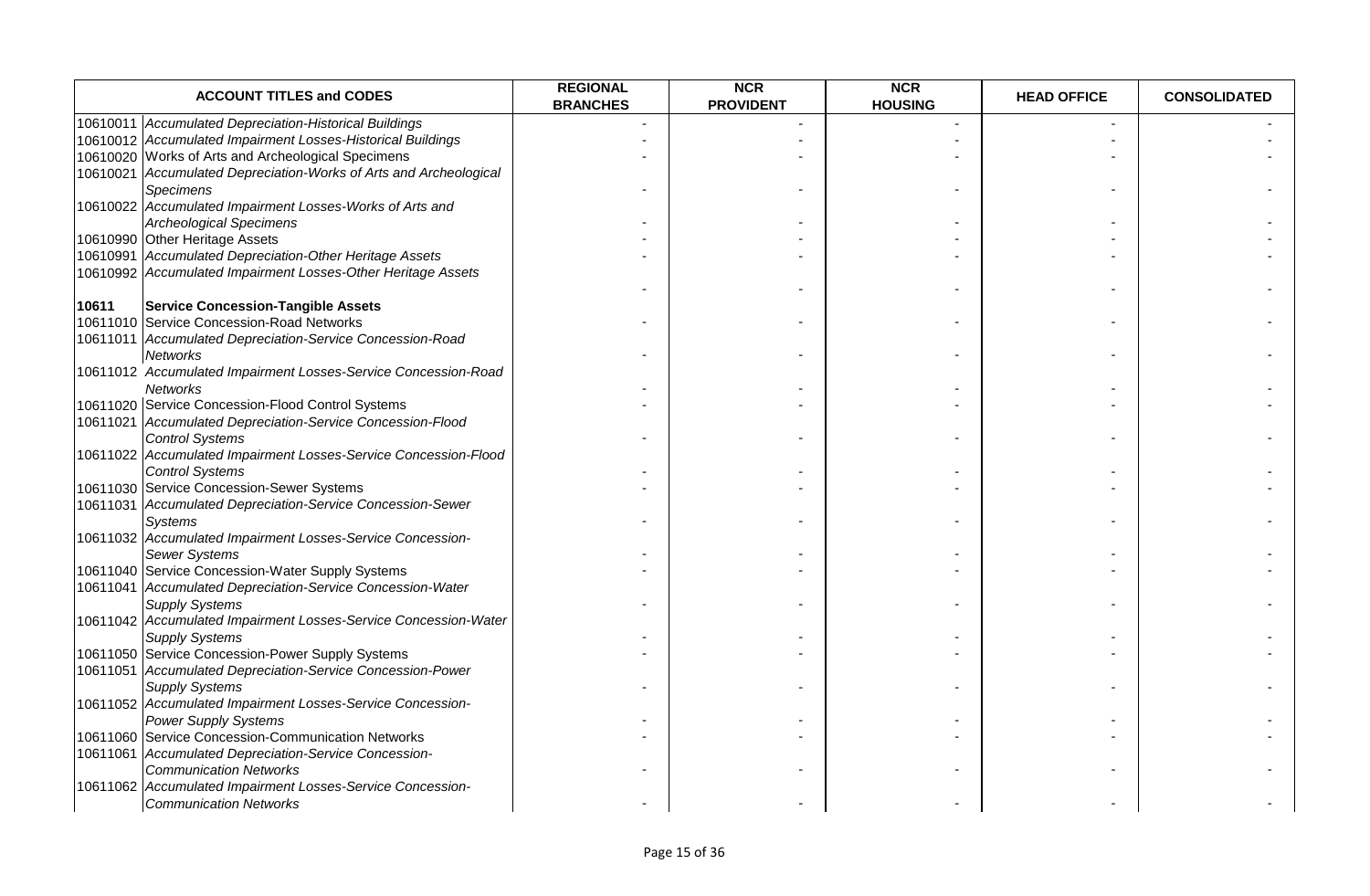| <b>ACCOUNT TITLES and CODES</b>                                 | <b>REGIONAL</b><br><b>BRANCHES</b> | <b>NCR</b><br><b>PROVIDENT</b> | <b>NCR</b><br><b>HOUSING</b> | <b>HEAD OFFICE</b> | <b>CONSOLIDATED</b> |
|-----------------------------------------------------------------|------------------------------------|--------------------------------|------------------------------|--------------------|---------------------|
| 10611070 Service Concession-Seaport Systems                     |                                    |                                |                              |                    |                     |
| 10611071 Accumulated Depreciation-Service Concession-Seaport    |                                    |                                |                              |                    |                     |
| <b>Systems</b>                                                  |                                    |                                |                              |                    |                     |
| 10611072 Accumulated Impairment Losses-Service Concession-      |                                    |                                |                              |                    |                     |
| <b>Seaport Systems</b>                                          |                                    |                                |                              |                    |                     |
| 10611080 Service Concession-Airport Systems                     |                                    |                                |                              |                    |                     |
| 10611081 Accumulated Depreciation-Service Concession-Airport    |                                    |                                |                              |                    |                     |
| Systems                                                         |                                    |                                |                              |                    |                     |
| 10611082 Accumulated Impairment Losses-Service Concession-      |                                    |                                |                              |                    |                     |
| <b>Airport Systems</b>                                          |                                    |                                |                              |                    |                     |
| 10611090 Service Concession-Parks, Plazas and Monuments         |                                    |                                |                              |                    |                     |
| 10611091 Accumulated Depreciation-Service Concession-Parks,     |                                    |                                |                              |                    |                     |
| <b>Plazas and Monuments</b>                                     |                                    |                                |                              |                    |                     |
| 10611092 Accumulated Impairment Losses-Service Concession-      |                                    |                                |                              |                    |                     |
| Parks, Plazas and Monuments                                     |                                    |                                |                              |                    |                     |
| 10611110 Service Concession-Railway Systems                     |                                    |                                |                              |                    |                     |
| 10611111 Accumulated Depreciation-Service Concession-Railway    |                                    |                                |                              |                    |                     |
| <b>Systems</b>                                                  |                                    |                                |                              |                    |                     |
| 10611112 Accumulated Impairment Losses-Service Concession-      |                                    |                                |                              |                    |                     |
| Railway Systems                                                 |                                    |                                |                              |                    |                     |
| 10611120 Service Concession-Buildings and Other Structures      |                                    |                                |                              |                    |                     |
| 10611121 Accumulated Depreciation-Service Concession-Buildings  |                                    |                                |                              |                    |                     |
| and Other Structures                                            |                                    |                                |                              |                    |                     |
| 10611122 Accumulated Impairment Losses-Service Concession-      |                                    |                                |                              |                    |                     |
| <b>Buildings and Other Structures</b>                           |                                    |                                |                              |                    |                     |
| 10611130 Service Concession-Machinery and Equipment             |                                    |                                |                              |                    |                     |
| 10611131 Accumulated Depreciation-Service Concession-Machinery  |                                    |                                |                              |                    |                     |
| and Equipment                                                   |                                    |                                |                              |                    |                     |
| 10611132 Accumulated Impairment Losses-Service Concession-      |                                    |                                |                              |                    |                     |
| <b>Machinery and Equipment</b>                                  |                                    |                                |                              |                    |                     |
| 10611140 Service Concession-Transportation Equipment            |                                    |                                |                              |                    |                     |
| 10611141 Accumulated Depreciation-Service Concession-           |                                    |                                |                              |                    |                     |
| <b>Transportation Equipment</b>                                 |                                    |                                |                              |                    |                     |
| 10611142 Accumulated Impairment Losses-Service Concession-      |                                    |                                |                              |                    |                     |
| <b>Transportation Equipment</b>                                 |                                    |                                |                              |                    |                     |
| 10611150 Service Concession-Furniture, Fixtures and Books       |                                    |                                |                              |                    |                     |
| 10611151 Accumulated Depreciation-Service Concession-Furniture, |                                    |                                |                              |                    |                     |
| <b>Fixtures and Books</b>                                       |                                    |                                |                              |                    |                     |
| 10611152 Accumulated Impairment Losses-Service Concession-      |                                    |                                |                              |                    |                     |
| Furniture, Fixtures and Books                                   |                                    |                                |                              |                    |                     |
| 10611160 Service Concession-Land                                |                                    |                                |                              |                    |                     |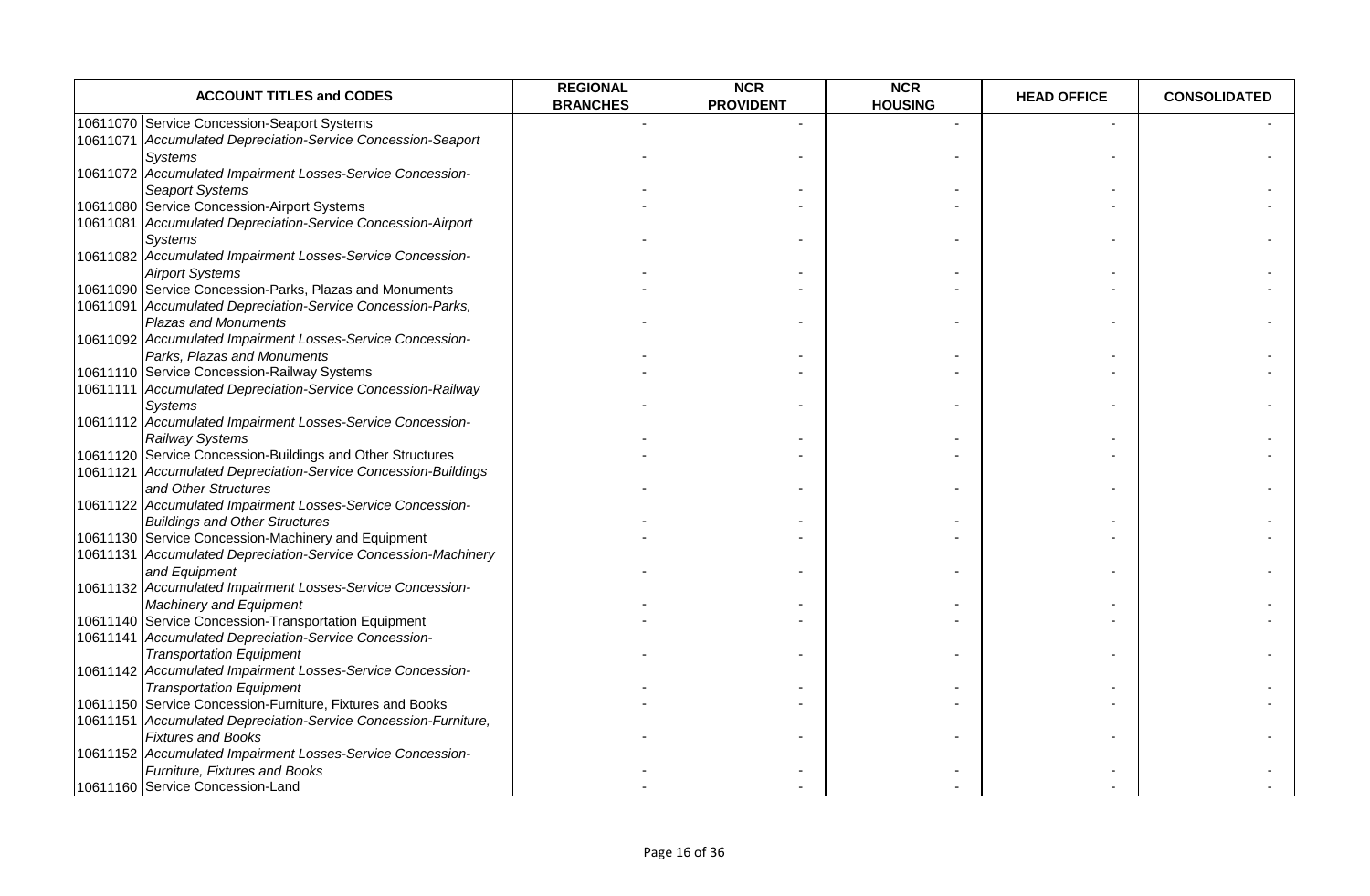| <b>ACCOUNT TITLES and CODES</b>                                                                        | <b>REGIONAL</b><br><b>BRANCHES</b> | <b>NCR</b><br><b>PROVIDENT</b> | <b>NCR</b><br><b>HOUSING</b> | <b>HEAD OFFICE</b> | <b>CONSOLIDATED</b> |
|--------------------------------------------------------------------------------------------------------|------------------------------------|--------------------------------|------------------------------|--------------------|---------------------|
| 10611161 Accumulated Impairment Losses-Service Concession-Land                                         |                                    |                                |                              |                    |                     |
| 10611990 Other Service Concession Assets                                                               |                                    |                                |                              |                    |                     |
| 10611991 Accumulated Depreciation-Other Service Concession                                             |                                    |                                |                              |                    |                     |
| Assets                                                                                                 |                                    |                                |                              |                    |                     |
| 10611992 Accumulated Impairment Losses-Other Service Concession                                        |                                    |                                |                              |                    |                     |
| Assets                                                                                                 |                                    |                                |                              |                    |                     |
| <b>Exploration and Evaluation Assets</b><br>10612                                                      |                                    |                                |                              |                    |                     |
| 10612010 Underground Tunnel                                                                            |                                    |                                |                              |                    |                     |
| 10612011 Accumulated Depreciation-Underground Tunnel                                                   |                                    |                                |                              |                    |                     |
| 10612012 Accumulated Impairment Losses-Underground Tunnel                                              |                                    |                                |                              |                    |                     |
| 10612020 Mining Equipment                                                                              |                                    |                                |                              |                    |                     |
| 10612021 Accumulated Depreciation-Mining Equipment                                                     |                                    |                                |                              |                    |                     |
| 10612022 Accumulated Impairment Losses-Mining Equipment                                                |                                    |                                |                              |                    |                     |
| 10612990 Other Exploration and Evaluation Assets                                                       |                                    |                                |                              |                    |                     |
| 10612991 Accumulated Depreciation-Other Exploration and Evaluation                                     |                                    |                                |                              |                    |                     |
| Assets                                                                                                 |                                    |                                |                              |                    |                     |
| 10612992 Accumulated Impairment Losses-Other Exploration and<br><b>Evaluation Assets</b>               |                                    |                                |                              |                    |                     |
| 10613<br><b>Bearer Trees, Plants and Crops</b>                                                         |                                    |                                |                              |                    |                     |
| 10613010 Bearer Trees, Plants and Crops                                                                |                                    |                                |                              |                    |                     |
| 10613011 Accumulated Impairment Losses-Bearer Trees, Plants and                                        |                                    |                                |                              |                    |                     |
| Crops                                                                                                  |                                    |                                |                              |                    |                     |
| <b>Other Property, Plant and Equipment</b><br>10698                                                    |                                    |                                |                              |                    |                     |
| 10698010 Work/Zoo Animals                                                                              |                                    |                                |                              |                    |                     |
| 10698011 Accumulated Depreciation-Work/Zoo Animals                                                     |                                    |                                |                              |                    |                     |
| 10698012 Accumulated Impairment Losses-Work/Zoo Animals                                                |                                    |                                |                              |                    |                     |
| 10698990 Other Property, Plant and Equipment                                                           |                                    |                                |                              |                    |                     |
| 10698991 Accumulated Depreciation-Other Property, Plant and                                            |                                    |                                |                              |                    |                     |
| Equipment                                                                                              |                                    |                                |                              |                    |                     |
| 10698992 Accumulated Impairment Losses-Other Property, Plant and                                       |                                    |                                |                              |                    |                     |
| Equipment                                                                                              |                                    |                                |                              |                    |                     |
| <b>Construction in Progress</b><br>10699                                                               |                                    |                                |                              |                    |                     |
| 10699010 Construction in Progress-Land Improvements                                                    |                                    |                                |                              |                    |                     |
| 10699020 Construction in Progress-Infrastructure Assets                                                |                                    |                                |                              |                    |                     |
| 10699030 Construction in Progress-Buildings and Other Structures                                       |                                    |                                |                              |                    |                     |
| 10699040 Construction in Progress-Leased Assets                                                        |                                    |                                |                              |                    |                     |
| 10699050 Construction in Progress-Leased Assets Improvements                                           |                                    |                                |                              |                    |                     |
| 10699060 Construction in Progress-Furniture and Fixtures<br><b>TOTAL PROPERTY, PLANT AND EQUIPMENT</b> |                                    |                                |                              |                    |                     |
|                                                                                                        | 915,712,095.49                     | 153,567,318.92                 |                              | 433,504,843.26     | 1,502,784,257.67    |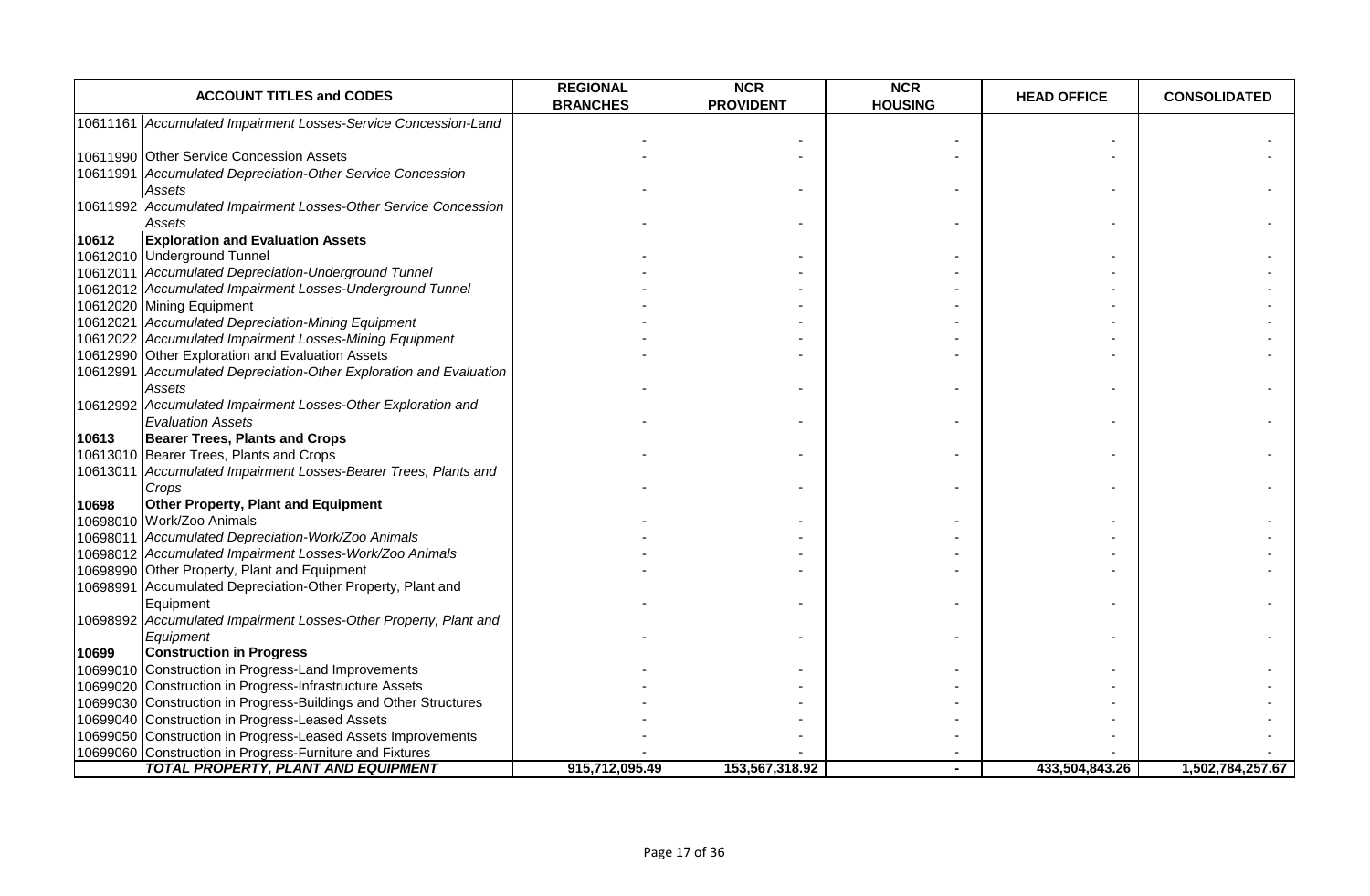|       | <b>ACCOUNT TITLES and CODES</b>                                      | <b>REGIONAL</b><br><b>BRANCHES</b> | <b>NCR</b><br><b>PROVIDENT</b> | <b>NCR</b><br><b>HOUSING</b> | <b>HEAD OFFICE</b> | <b>CONSOLIDATED</b> |
|-------|----------------------------------------------------------------------|------------------------------------|--------------------------------|------------------------------|--------------------|---------------------|
| 107   | <b>Biological Assets</b>                                             |                                    |                                |                              |                    |                     |
| 10701 | <b>Bearer Biological Assets</b>                                      |                                    |                                |                              |                    |                     |
|       | 10701010 Breeding Stocks                                             |                                    |                                |                              |                    |                     |
|       | 10701011 Accumulated Impairment Losses-Breeding Stocks               |                                    |                                |                              |                    |                     |
|       | 10701012 Accumulated Depreciation - Breeding Stocks                  |                                    |                                |                              |                    |                     |
|       | 10701020 Livestock                                                   |                                    |                                |                              |                    |                     |
|       | 10701021 Accumulated Impairment Losses-Livestock                     |                                    |                                |                              |                    |                     |
|       | 10701022 Accumulated Depreciation - Livestock                        |                                    |                                |                              |                    |                     |
|       | 10701030 Trees, Plants and Crops                                     |                                    |                                |                              |                    |                     |
|       | 10701031 Accumulated Impairment Losses-Trees, Plants and Crops       |                                    |                                |                              |                    |                     |
|       |                                                                      |                                    |                                |                              |                    |                     |
|       | 10701032 Accumulated Depreciation-Trees, Plants and Crops            |                                    |                                |                              |                    |                     |
|       | 10701040 Aquaculture                                                 |                                    |                                |                              |                    |                     |
|       | 10701041 Accumulated Impairment Losses-Aquaculture                   |                                    |                                |                              |                    |                     |
|       | 10701042 Accumulated Depreciation-Aquaculture                        |                                    |                                |                              |                    |                     |
|       | 10701990 Other Bearer Biological Assets                              |                                    |                                |                              |                    |                     |
|       | 10701991 Accumulated Impairment Losses-Other Bearer Biological       |                                    |                                |                              |                    |                     |
|       | Assets                                                               |                                    |                                |                              |                    |                     |
|       | 10701992 Accumulated Depreciation-Other Bearer Biological Assets     |                                    |                                |                              |                    |                     |
|       |                                                                      |                                    |                                |                              |                    |                     |
| 10702 | <b>Consumable Biological Assets</b>                                  |                                    |                                |                              |                    |                     |
|       | 10702010 Livestock Held for Consumption/Sale/Distribution            |                                    |                                |                              |                    |                     |
|       | 10702011 Accumulated Impairment Losses-Livestock Held for            |                                    |                                |                              |                    |                     |
|       | Consumption/Sale/Distribution                                        |                                    |                                |                              |                    |                     |
|       | 10702020 Trees, Plants and Crops Held for                            |                                    |                                |                              |                    |                     |
|       | Consumption/Sale/Distribution                                        |                                    |                                |                              |                    |                     |
|       | 10702021 Accumulated Impairment Losses-Trees, Plants and Crops       |                                    |                                |                              |                    |                     |
|       | Held for Consumption/Sale/Distribution                               |                                    |                                |                              |                    |                     |
|       | 10702030 Agricultural Produce Held for Consumption/Sale/Distribution |                                    |                                |                              |                    |                     |
|       |                                                                      |                                    |                                |                              |                    |                     |
|       | 10702031 Accumulated Impairment Losses-Agricultural Produce Held     |                                    |                                |                              |                    |                     |
|       | for Consumption/Sale/Distribution                                    |                                    |                                |                              |                    |                     |
|       | 10702040 Aquaculture Held for Consumption/Sale/Distribution          |                                    |                                |                              |                    |                     |
|       | 10702041 Accumulated Impairment Losses-Aquaculture Held for          |                                    |                                |                              |                    |                     |
|       | Consumption/Sale/Distribution                                        |                                    |                                |                              |                    |                     |
|       | 10702990 Other Consumable Biological Assets                          |                                    |                                |                              |                    |                     |
|       | 10702991 Accumulated Impairment Losses-Other Consumable              |                                    |                                |                              |                    |                     |
|       | <b>Biological Assets</b>                                             |                                    |                                |                              |                    |                     |
| 108   | <b>Intangible Assets</b>                                             |                                    |                                |                              |                    |                     |
| 10801 | <b>Intangible Assets</b>                                             |                                    |                                |                              |                    |                     |
|       | 10801010 Patents/Copyrights                                          |                                    |                                |                              |                    |                     |
|       | 10801011 Accumulated Amortization-Patents/Copyrights                 |                                    |                                |                              |                    |                     |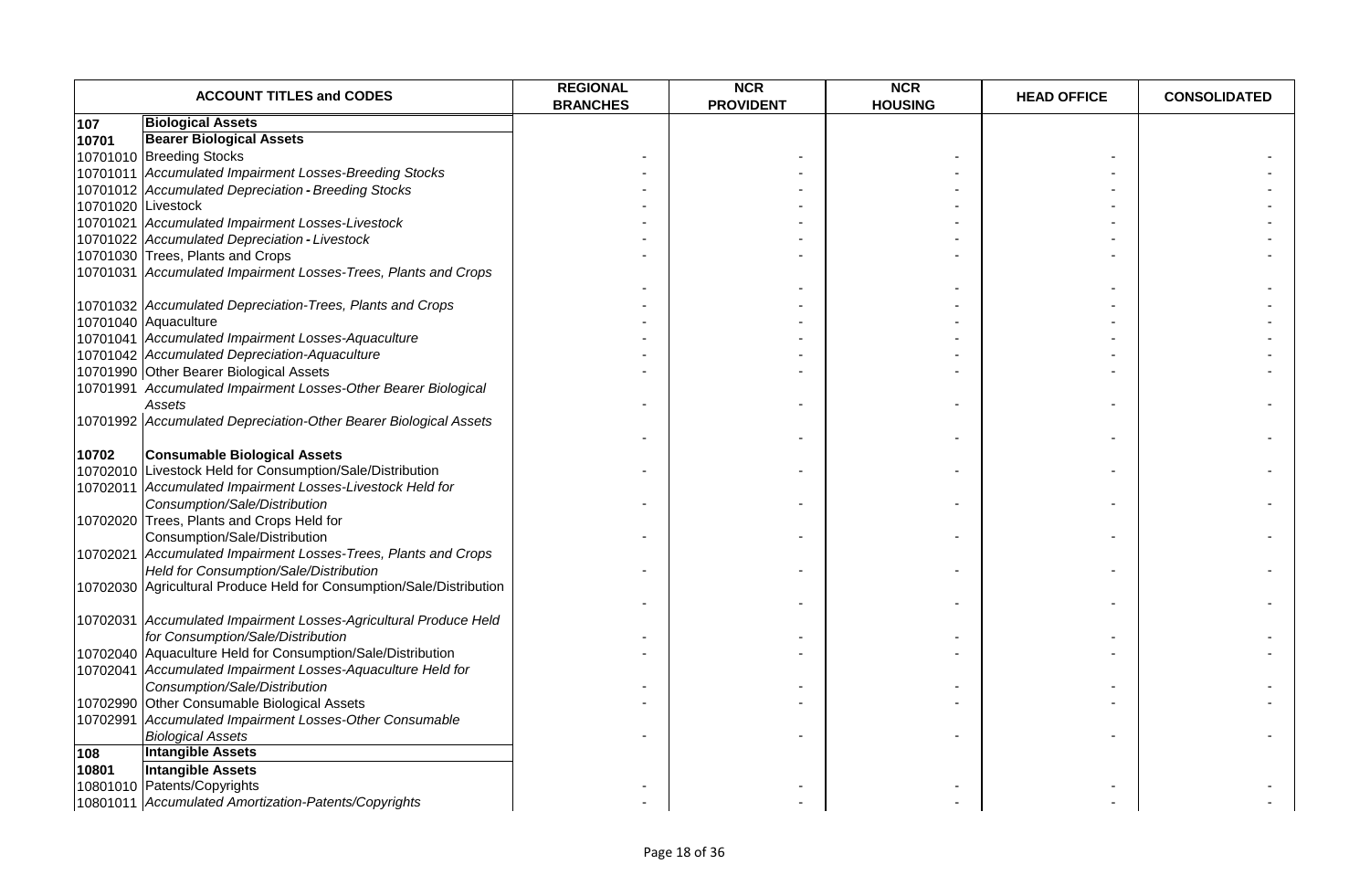| <b>ACCOUNT TITLES and CODES</b>                                 | <b>REGIONAL</b><br><b>BRANCHES</b> | <b>NCR</b><br><b>PROVIDENT</b> | <b>NCR</b><br><b>HOUSING</b> | <b>HEAD OFFICE</b> | <b>CONSOLIDATED</b> |
|-----------------------------------------------------------------|------------------------------------|--------------------------------|------------------------------|--------------------|---------------------|
| 10801012 Accumulated Impairment Losses-Patents/Copyrights       |                                    |                                |                              |                    |                     |
| 10801020 Computer Software                                      | 99,000.00                          |                                |                              | 193,954,472.53     | 194,053,472.53      |
| 10801021 Accumulated Amortization-Computer Software             | (99,000.00)                        |                                |                              | (127, 512, 212.79) | (127,611,212.79)    |
| 10801022 Accumulated Impairment Losses-Computer Software        |                                    |                                |                              |                    |                     |
| 10801030 Websites                                               |                                    |                                |                              |                    |                     |
| 10801031 Accumulated Amortization-Websites                      |                                    |                                |                              |                    |                     |
| 10801032 Accumulated Impairment Losses-Websites                 |                                    |                                |                              |                    |                     |
| 10801040 Goodwill                                               |                                    |                                |                              |                    |                     |
| 10801041 Accumulated Impairment Losses-Goodwill                 |                                    |                                |                              |                    |                     |
| 10801980 Other Intangible Assets                                |                                    |                                |                              |                    |                     |
| 10801981 Accumulated Amortization-Other Intangible Assets       |                                    |                                |                              |                    |                     |
| 10801982 Accumulated Impairment Losses-Other Intangible Assets  |                                    |                                |                              |                    |                     |
|                                                                 |                                    |                                |                              |                    |                     |
| <b>Service Concession-Intangible Assets</b><br>10802            |                                    |                                |                              |                    |                     |
| 10802010 Service Concession-Intangible Assets                   |                                    |                                |                              |                    |                     |
| 10802011 Accumulated Amortization-Service Concession-Intangible |                                    |                                |                              |                    |                     |
| Assets                                                          |                                    |                                |                              |                    |                     |
| 10802012 Accumulated Impairment Losses-Service Concession-      |                                    |                                |                              |                    |                     |
| Intangible Assets                                               |                                    |                                |                              |                    |                     |
| <b>Development in Progress</b><br>10899                         |                                    |                                |                              |                    |                     |
| 10899010 Development in Progress-Patents/Copyrights             |                                    |                                |                              |                    |                     |
| 10899020 Development in Progress-Computer Software              |                                    |                                |                              | 143,776,474.64     | 143,776,474.64      |
| 10899030 Development in Progress-Websites                       |                                    |                                |                              |                    |                     |
| 10899980 Development in Progress-Other Intangible Assets        |                                    |                                |                              |                    |                     |
| <b>TOTAL INTANGIBLES</b>                                        |                                    | ٠.                             |                              | 210,218,734.38     | 210,218,734.38      |
| <b>International Reserves</b><br>109                            |                                    |                                |                              |                    |                     |
| <b>International Reserves</b><br>10901                          |                                    |                                |                              |                    |                     |
| 10901010 Due from Foreign Banks-Demand Deposits                 |                                    |                                |                              |                    |                     |
| 10901020 Foreign Currency on Hand                               |                                    |                                |                              |                    |                     |
| 10901030 Foreign Currency in Transit                            |                                    |                                |                              |                    |                     |
| 10901040 Foreign Investments                                    |                                    |                                |                              |                    |                     |
| 10901050 Gold with Foreign Financial Institutions               |                                    |                                |                              |                    |                     |
| 10901060 Accrued Interest Paid on Foreign Securities Purchased  |                                    |                                |                              |                    |                     |
| 10901070 Holdings of Special Drawing Rights                     |                                    |                                |                              |                    |                     |
| 10901080                                                        |                                    |                                |                              |                    |                     |
| Foreign Securities Purchased Under Agreement to Resell          |                                    |                                |                              |                    |                     |
| Non-International Reserves Foreign Assets<br>110                |                                    |                                |                              |                    |                     |
| <b>Foreign Exchange Receivables</b><br>11001                    |                                    |                                |                              |                    |                     |
| 11001010 Foreign Exchange Receivables                           |                                    |                                |                              |                    |                     |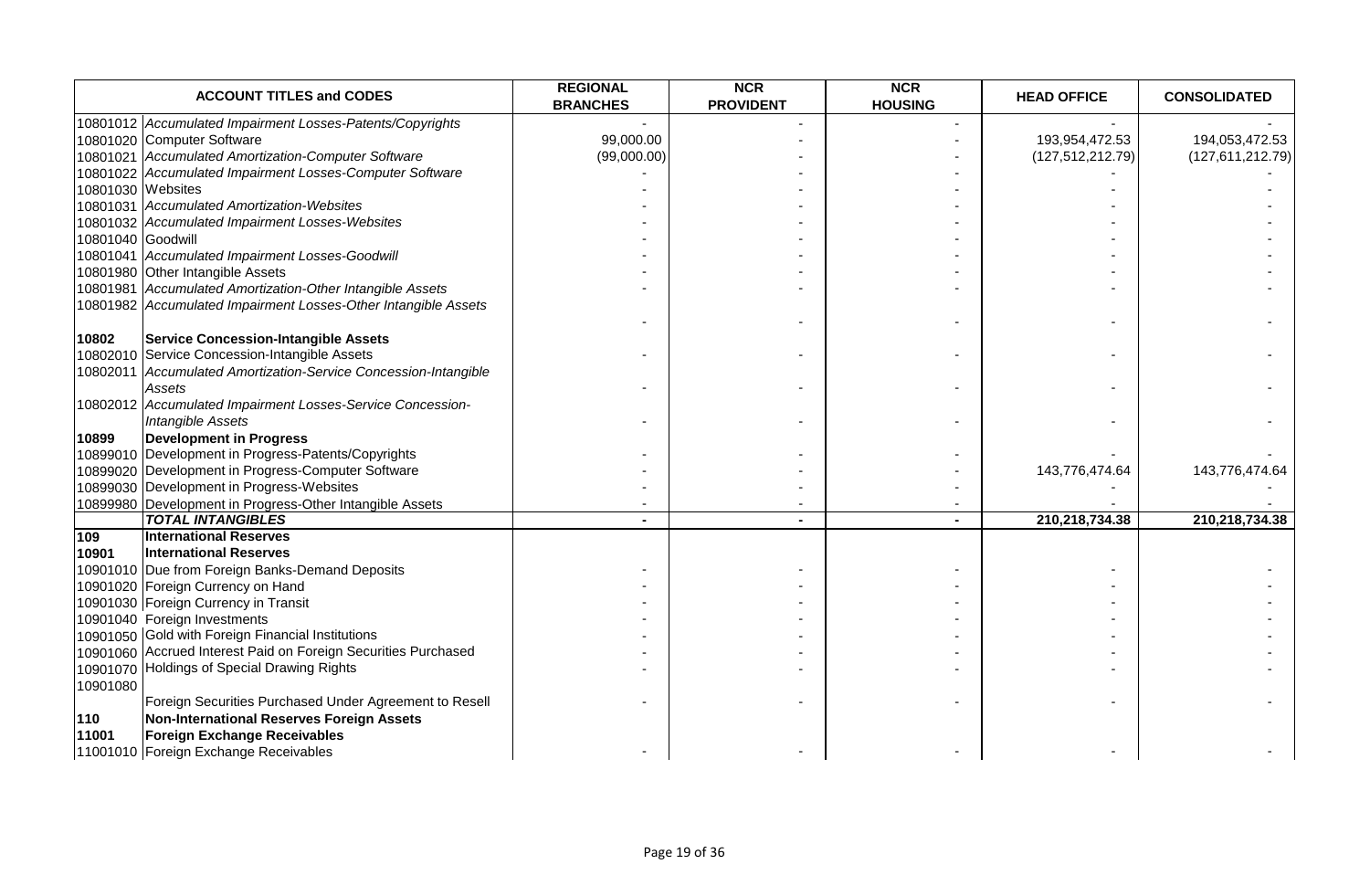|                            | <b>ACCOUNT TITLES and CODES</b>                                                                                                                                     | <b>REGIONAL</b><br><b>BRANCHES</b> | <b>NCR</b><br><b>PROVIDENT</b> | <b>NCR</b><br><b>HOUSING</b> | <b>HEAD OFFICE</b>       | <b>CONSOLIDATED</b> |
|----------------------------|---------------------------------------------------------------------------------------------------------------------------------------------------------------------|------------------------------------|--------------------------------|------------------------------|--------------------------|---------------------|
| 11002<br>11002010<br>11003 | Due from Foreign Banks-Special Accounts<br>Due from Foreign Banks-Special Accounts<br><b>Investments in Other Foreign Exchange Denominated</b><br><b>Securities</b> |                                    |                                |                              |                          |                     |
| 11003010                   | Investments in Other Foreign Exchange Denominated<br>Securities<br><b>Non-Current Assets Held for Sale</b>                                                          |                                    |                                |                              |                          |                     |
| 111<br>11101               | <b>Non-Current Assets Held for Sale</b>                                                                                                                             |                                    |                                |                              |                          |                     |
|                            | 11101010 Non-Current Assets Held for Sale                                                                                                                           | 722,887,171.48                     |                                | 1,184,490,126.67             |                          | 1,907,377,298.15    |
|                            | 11101011 Accumulated Impairment Losses-Non-Current Assets Held                                                                                                      |                                    |                                |                              |                          |                     |
|                            | for Sale                                                                                                                                                            |                                    |                                |                              | $\overline{\phantom{a}}$ |                     |
|                            | <b>TOTAL NON-CURRENT ASSETS HELD FOR SALE</b>                                                                                                                       | 722,887,171.48                     |                                | 1,184,490,126.67             |                          | 1,907,377,298.15    |
| $\overline{112}$           | <b>Deferred Tax Assets</b>                                                                                                                                          |                                    |                                |                              |                          |                     |
| 11201                      | <b>Deferred Tax Assets</b><br>11201010 Deferred Tax Assets                                                                                                          |                                    |                                |                              |                          |                     |
| 199                        | <b>Other Assets</b>                                                                                                                                                 |                                    |                                |                              |                          |                     |
| 19901                      | <b>Advances</b>                                                                                                                                                     |                                    |                                |                              |                          |                     |
|                            | 19901010 Advances for Operating Expenses                                                                                                                            |                                    |                                |                              |                          |                     |
|                            | 19901020 Advances for Payroll                                                                                                                                       |                                    |                                |                              |                          |                     |
|                            | 19901030 Advances to Special Disbursing Officer                                                                                                                     |                                    |                                |                              |                          |                     |
|                            | 19901040 Advances to Officers and Employees                                                                                                                         |                                    |                                |                              |                          |                     |
| 19902                      | <b>Prepayments</b>                                                                                                                                                  |                                    |                                |                              |                          |                     |
|                            | 19902010 Advances to Contractors                                                                                                                                    |                                    |                                |                              |                          |                     |
|                            | 19902020 Prepaid Rent                                                                                                                                               |                                    |                                |                              |                          |                     |
|                            | 19902030 Prepaid Registration                                                                                                                                       |                                    |                                |                              |                          |                     |
|                            | 19902040 Prepaid Interest                                                                                                                                           |                                    |                                |                              |                          |                     |
|                            | 19902050 Prepaid Insurance                                                                                                                                          |                                    |                                |                              |                          |                     |
|                            | 19902060 Input Tax                                                                                                                                                  |                                    |                                |                              |                          |                     |
|                            | 19902070 Creditable Input Tax                                                                                                                                       |                                    |                                |                              |                          |                     |
|                            | 19902080 Withholding Tax at Source                                                                                                                                  |                                    |                                |                              |                          |                     |
| 19903                      | 19902990 Other Prepayments<br><b>Deposits</b>                                                                                                                       | 18,431,598.49                      | 13,139,224.92                  | 8,509,011.20                 | 176,864,480.32           | 216,944,314.93      |
|                            | 19903010 Deposit on Letters of Credit                                                                                                                               |                                    |                                |                              |                          |                     |
|                            | 19903020 Guaranty Deposits                                                                                                                                          | 59,379,627.09                      | 41,358,239.82                  | 1,609,632.00                 | 47,706,741.75            | 150,054,240.66      |
|                            | 19903990 Other Deposits                                                                                                                                             |                                    |                                |                              |                          |                     |
| 19904                      | <b>Restricted Fund</b>                                                                                                                                              |                                    |                                |                              |                          |                     |
|                            | 19904010 Restricted Fund                                                                                                                                            |                                    |                                | 681,503,317.19               | 288,852,336.68           | 970,355,653.87      |
| 19999                      | <b>Other Assets</b>                                                                                                                                                 |                                    |                                |                              |                          |                     |
|                            | 19999020 Foreclosed Property/Assets                                                                                                                                 |                                    |                                |                              |                          |                     |
|                            | 19999021 Accumulated Impairment Losses-Foreclosed                                                                                                                   |                                    |                                |                              |                          |                     |
|                            | Property/Assets                                                                                                                                                     |                                    |                                |                              |                          |                     |
|                            | 19999030 Forfeited Property/Assets                                                                                                                                  |                                    |                                |                              |                          |                     |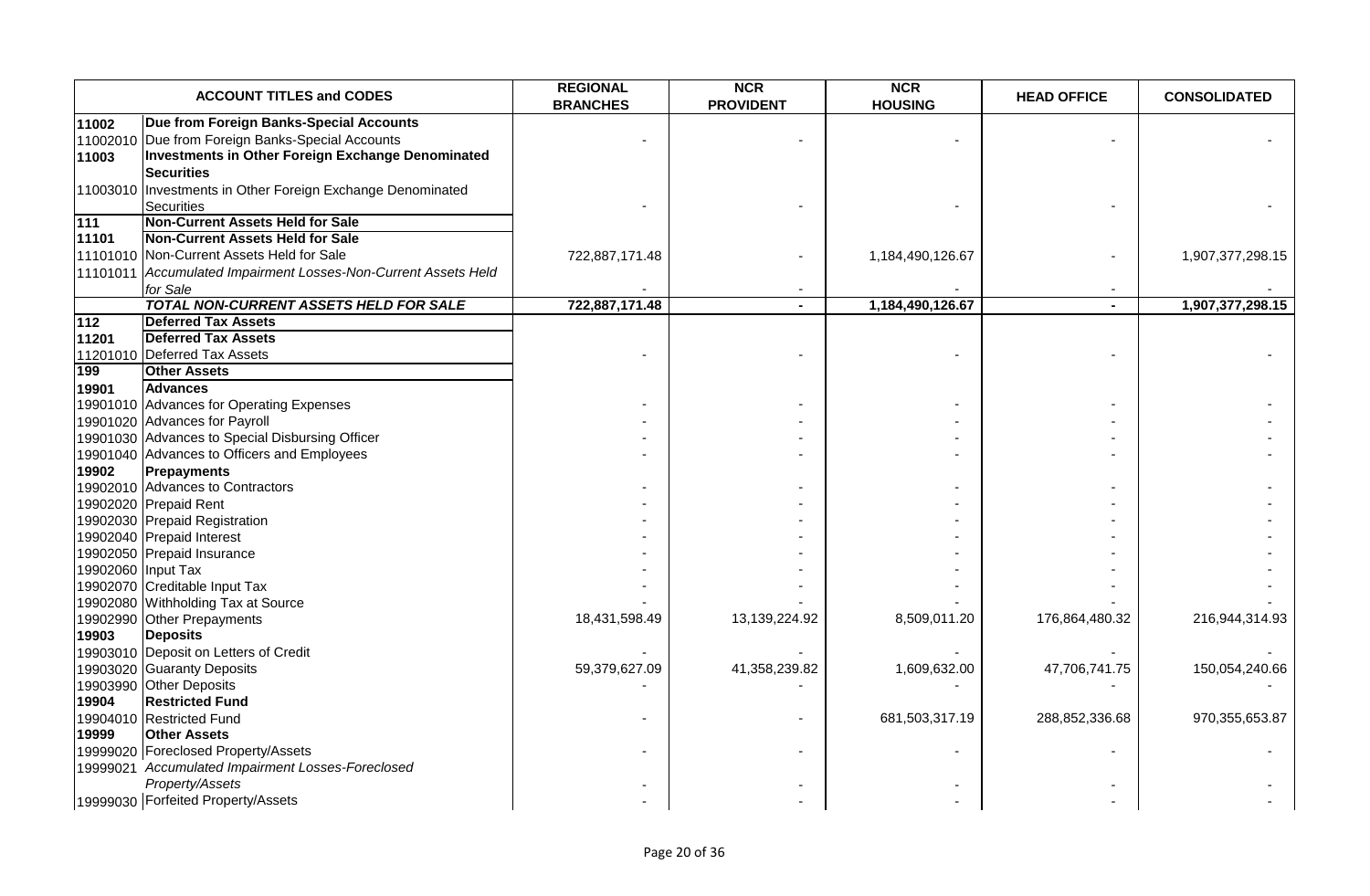|                | <b>ACCOUNT TITLES and CODES</b>                              | <b>REGIONAL</b><br><b>BRANCHES</b> | <b>NCR</b><br><b>PROVIDENT</b> | <b>NCR</b><br><b>HOUSING</b> | <b>HEAD OFFICE</b> | <b>CONSOLIDATED</b> |
|----------------|--------------------------------------------------------------|------------------------------------|--------------------------------|------------------------------|--------------------|---------------------|
| 19999031       |                                                              |                                    |                                |                              |                    |                     |
|                | Accumulated Impairment Losses-Forfeited Property/Assets      |                                    |                                |                              |                    |                     |
|                | 19999040 Confiscated Property/Assets                         |                                    |                                |                              |                    |                     |
|                | 19999041 Accumulated Impairment Losses-Confiscated           |                                    |                                |                              |                    |                     |
|                | Property/Assets                                              |                                    |                                |                              |                    |                     |
|                | 19999050 Abandoned/Surrendered Property/Assets               |                                    |                                |                              |                    |                     |
|                | 19999051 Accumulated Impairment Losses-Abandoned/Surrendered |                                    |                                |                              |                    |                     |
|                | Property/Assets                                              |                                    |                                |                              |                    |                     |
|                | 19999060 Demonetized Commemorative Coins                     |                                    |                                |                              |                    |                     |
|                | 19999070 Commemorative Notes and Coins                       |                                    |                                |                              |                    |                     |
|                | 19999080 Deferred Charges/Losses                             |                                    |                                |                              | 31,466,291.69      | 31,466,291.69       |
|                | 19999990 Other Assets                                        | 5,323,429.99                       | 1,058,157.79                   |                              | 8,695,913.70       | 15,077,501.48       |
|                | 19999991 Accumulated Impairment Losses-Other Assets          |                                    |                                |                              |                    |                     |
|                | <b>TOTAL OTHER ASSETS</b>                                    | 83,134,655.57                      | 55,555,622.53                  | 691,621,960.39               | 553,585,764.14     | 1,383,898,002.63    |
|                | <b>TOTAL ASSETS</b>                                          | 232,941,845,034.32                 | 1,034,887,585.93               | 215,515,832,237.88           | 135,627,876,687.02 | 585,120,441,545.15  |
|                |                                                              |                                    |                                |                              |                    |                     |
|                | <b>LIABILITIES</b>                                           |                                    |                                |                              |                    |                     |
|                |                                                              |                                    |                                |                              |                    |                     |
| $\overline{2}$ | <b>Liabilities</b>                                           |                                    |                                |                              |                    |                     |
| 201            | <b>Financial Liabilities</b>                                 |                                    |                                |                              |                    |                     |
| 20101          | <b>Payables</b>                                              |                                    |                                |                              |                    |                     |
|                | 20101010 Accounts Payable                                    | 10,701,737,902.92                  | 1,732,462,182.87               | 7,002,274,321.17             | 14,220,951,543.79  | 33,657,425,950.75   |
|                | 20101020 Due to Officers and Employees                       | 5,559,905.24                       | 460,094.77                     | 177,102.96                   | 5,478.60           | 6,202,581.57        |
|                | 20101040 Notes Payable                                       |                                    |                                |                              |                    |                     |
|                | 20101050 Interest Payable                                    |                                    |                                |                              |                    |                     |
|                | 20101060 Operating Lease Payable                             |                                    |                                |                              |                    |                     |
|                | 20101070 Finance Lease Payable                               |                                    |                                |                              |                    |                     |
|                | 20101080 Awards and Rewards Payable                          |                                    |                                |                              |                    |                     |
|                | 20101090 Service Concession Arrangements Payable             |                                    |                                |                              |                    |                     |
|                | 20101100 Accrued Benefits Payable                            |                                    |                                |                              |                    |                     |
|                | 20101110 Insurance/Reinsurance Premium Payable               |                                    |                                |                              |                    |                     |
| 20102          | <b>Bills/Bonds/Loans Payable</b>                             |                                    |                                |                              |                    |                     |
|                | 20102020 Bonds Payable-Domestic                              |                                    |                                |                              |                    |                     |
|                | 20102021 Discount on Bonds Payable-Domestic                  |                                    |                                |                              |                    |                     |
|                | 20102022 Premium on Bonds Payable-Domestic                   |                                    |                                |                              |                    |                     |
|                | 20102023 Bond Issue Cost-Domestic                            |                                    |                                |                              |                    |                     |
|                | 20102030 Bonds Payable-Foreign                               |                                    |                                |                              |                    |                     |
|                | 20102031 Discount on Bonds Payable-Foreign                   |                                    |                                |                              |                    |                     |
|                | 20102032 Premium on Bonds Payable-Foreign                    |                                    |                                |                              |                    |                     |
|                | 20102033 Bond Issue Cost-Foreign                             |                                    |                                |                              |                    |                     |
|                | 20102040 Loans Payable-Domestic                              |                                    |                                |                              |                    |                     |
|                | 20102050 Loans Payable-Foreign                               |                                    |                                |                              |                    |                     |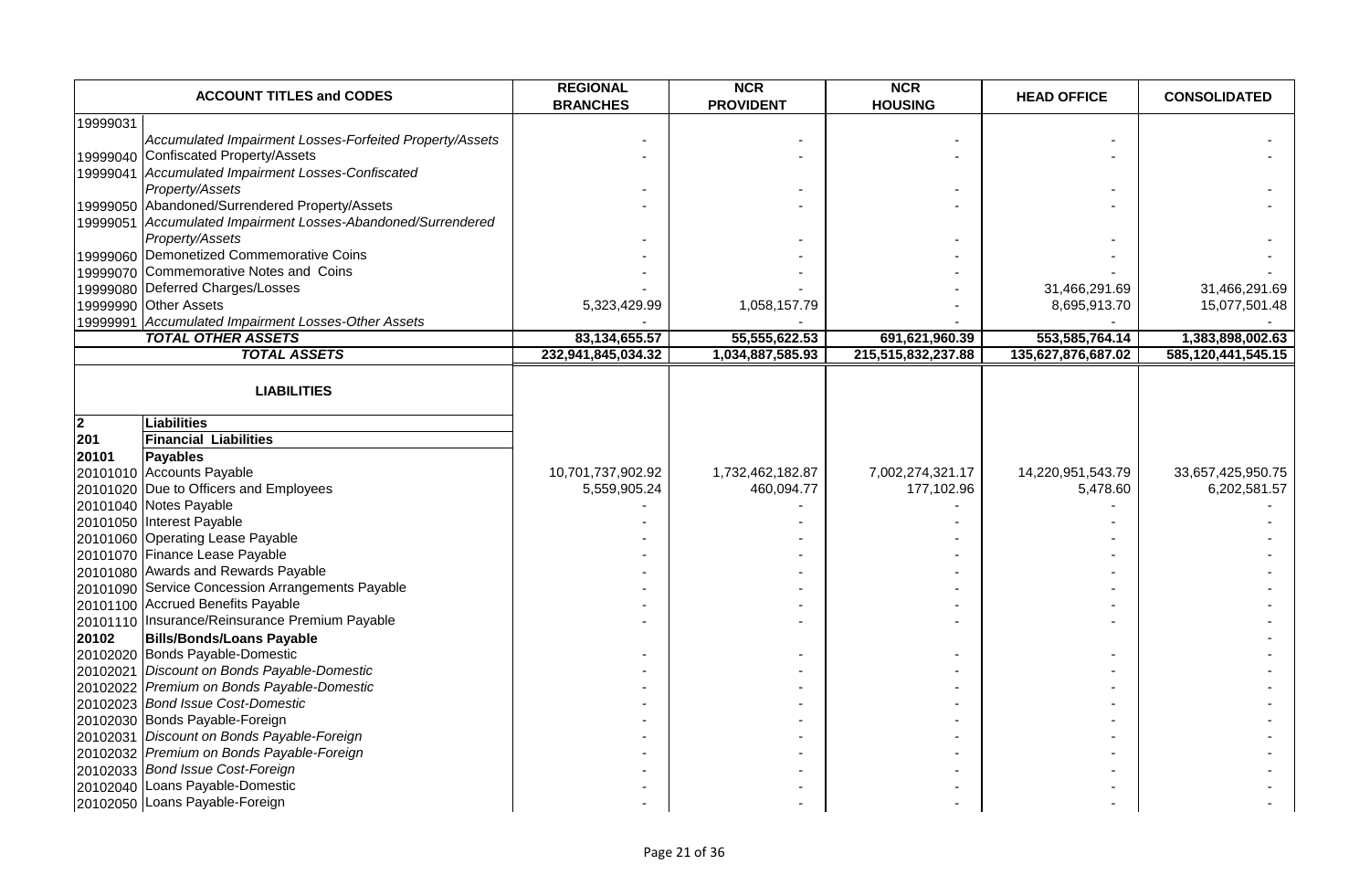|          | <b>ACCOUNT TITLES and CODES</b>                                                                                                                | <b>REGIONAL</b><br><b>BRANCHES</b> | <b>NCR</b><br><b>PROVIDENT</b> | <b>NCR</b><br><b>HOUSING</b> | <b>HEAD OFFICE</b>          | <b>CONSOLIDATED</b> |
|----------|------------------------------------------------------------------------------------------------------------------------------------------------|------------------------------------|--------------------------------|------------------------------|-----------------------------|---------------------|
|          | 20102060 Bills Payable-Bangko Sentral ng Pilipinas                                                                                             |                                    |                                |                              |                             |                     |
|          | 20102070 Redeemable Preferred Shares                                                                                                           |                                    |                                |                              |                             |                     |
|          | 20102080 Term Loan Facility                                                                                                                    |                                    |                                |                              |                             |                     |
|          | 20102990 Other Bills/Bonds/Loans Payable                                                                                                       |                                    |                                |                              |                             |                     |
| 20103    | <b>Tax Refunds Payable</b>                                                                                                                     |                                    |                                |                              |                             |                     |
|          | 20103010 Tax Refunds Payable                                                                                                                   |                                    |                                |                              |                             |                     |
|          | Financial Liabilities Designated at Fair Value through                                                                                         |                                    |                                |                              |                             |                     |
| 20104    | Surplus/Profit or Deficit/Loss                                                                                                                 |                                    |                                |                              |                             |                     |
|          | 20104010 Financial Liability Designated at Fair Value through                                                                                  |                                    |                                |                              |                             |                     |
|          | Surplus/Profit or Deficit/Loss                                                                                                                 |                                    |                                |                              |                             |                     |
| 20105    | <b>Financial Liabilities Held for Trading</b>                                                                                                  |                                    |                                |                              |                             |                     |
|          | 20105010 Derivatives Financial Liability with Negative Fair Value Held                                                                         |                                    |                                |                              |                             |                     |
|          | for Trading                                                                                                                                    |                                    |                                |                              |                             |                     |
|          | 20105020 Liability for Short Position                                                                                                          |                                    |                                |                              |                             |                     |
|          |                                                                                                                                                |                                    |                                |                              |                             |                     |
| 20106    | <b>Financial Liabilities Associated with Transferred Assets</b>                                                                                |                                    |                                |                              |                             |                     |
|          | 20106010 Financial Liabilities Associated with Transferred Assets                                                                              |                                    |                                |                              |                             |                     |
|          | Domestic Securities Sold Under Repurchase                                                                                                      |                                    |                                |                              |                             |                     |
| 20107    | <b>Agreements</b>                                                                                                                              |                                    |                                |                              |                             |                     |
| 20107010 |                                                                                                                                                |                                    |                                |                              |                             |                     |
|          | Domestic Securities Sold Under Repurchase Agreements                                                                                           |                                    |                                |                              |                             |                     |
| 20108    | <b>Unsecured Subordinated Debt</b>                                                                                                             |                                    |                                |                              |                             |                     |
|          | 20108010 Unsecured Subordinated Debt                                                                                                           |                                    |                                |                              |                             |                     |
|          | 20108011 Unamortized Unsecured Subordinated Debt Discount                                                                                      |                                    |                                |                              |                             |                     |
|          | 20108012 Unamortized Unsecured Subordinated Debt Premium                                                                                       |                                    |                                |                              |                             |                     |
| 20199    | <b>Other Financial Liabilities</b>                                                                                                             |                                    |                                |                              |                             |                     |
|          | 20199990 Other Financial Liabilities                                                                                                           |                                    |                                |                              |                             |                     |
|          | <b>TOTAL FINANCIAL LIABILITIES</b>                                                                                                             | 10,707,297,808.16                  | 1,732,922,277.64               | 7,002,451,424.13             | 14,220,957,022.39           | 33,663,628,532.32   |
| 202      | <b>Inter-Agency Payables</b>                                                                                                                   |                                    |                                |                              |                             |                     |
| 20201    | <b>Inter-Agency Payables</b><br>20201010 Due to BIR                                                                                            | 639,180.58                         |                                |                              | 61,745,668.38               | 62,384,848.96       |
|          | 20201020 Due to GSIS                                                                                                                           | 143,073.41                         | 81,989.44                      |                              |                             | 15,885,264.27       |
|          | 20201030 Due to Pag-IBIG                                                                                                                       | 428,923.58                         | 52,600.00                      |                              | 15,660,201.42<br>435,105.88 | 916,629.46          |
|          | 20201040 Due to PhilHealth                                                                                                                     | 21,138.33                          | 199,954.98                     |                              | 18,882.63                   | 239,975.94          |
|          | 20201050 Due to NGAs                                                                                                                           |                                    |                                |                              |                             |                     |
|          | 20201060 Due to Government Corporations                                                                                                        | 57,008.37                          | 209,880.00                     | 41,319,885.69                | 595,659.60                  | 42,182,433.66       |
|          | 20201070 Due to LGUs                                                                                                                           |                                    |                                |                              |                             |                     |
|          | 20201080 Due to Subsidiaries/Joint Venture/Associates/Affiliates                                                                               |                                    |                                |                              |                             |                     |
|          |                                                                                                                                                |                                    |                                |                              |                             |                     |
|          |                                                                                                                                                |                                    |                                |                              |                             |                     |
|          |                                                                                                                                                |                                    |                                |                              |                             |                     |
|          |                                                                                                                                                |                                    |                                |                              |                             |                     |
|          | 20201090 Due to Treasurer of the Philippines<br>20201100 Due to Parent Corporations<br>20201110 Due to SSS<br>20201120 Value Added Tax Payable |                                    |                                |                              |                             |                     |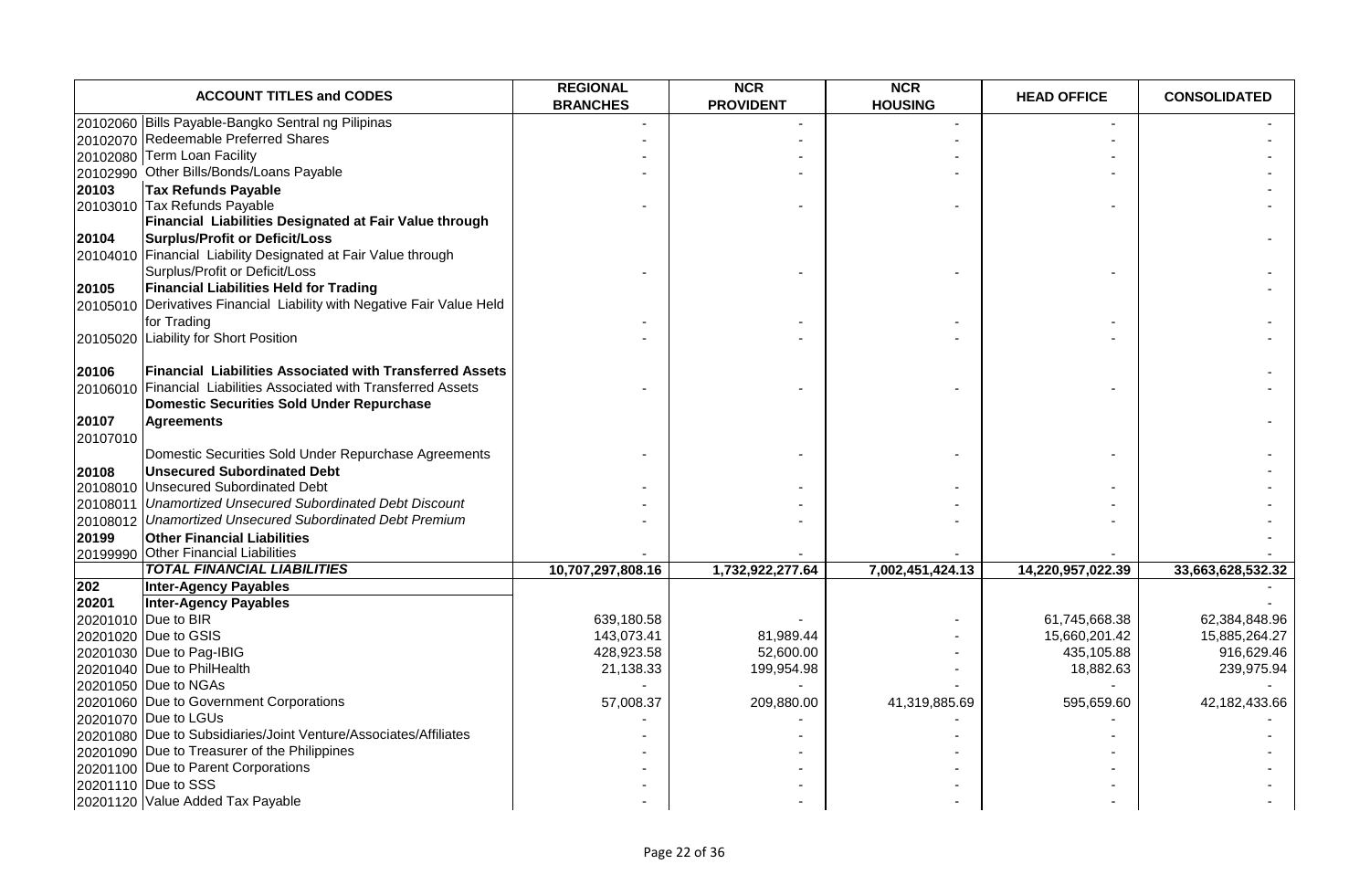|                 | <b>ACCOUNT TITLES and CODES</b>                                   | <b>REGIONAL</b><br><b>BRANCHES</b> | <b>NCR</b><br><b>PROVIDENT</b> | <b>NCR</b><br><b>HOUSING</b> | <b>HEAD OFFICE</b>      | <b>CONSOLIDATED</b> |
|-----------------|-------------------------------------------------------------------|------------------------------------|--------------------------------|------------------------------|-------------------------|---------------------|
|                 | 20201130 Income Tax Payable                                       |                                    |                                |                              |                         |                     |
| 20202           | Due to Bangko Sentral ng Pilipinas / Other Banks/Others           |                                    |                                |                              |                         |                     |
|                 | 20202010 Due to Bangko Sentral ng Pilipinas                       |                                    |                                |                              |                         |                     |
|                 | 20202020 Due to Resident Banks-Clearing Accounts                  |                                    |                                |                              |                         |                     |
|                 | 20202030 Due to Non-Resident Banks-Working Capital                |                                    |                                |                              |                         |                     |
|                 | 20202040 Due to Foreign Currency Deposit Unit / Regional Banking  |                                    |                                |                              |                         |                     |
|                 |                                                                   |                                    |                                |                              |                         |                     |
|                 | Units<br>20202050 Interbank Loans Payable                         |                                    |                                |                              |                         |                     |
|                 | 20202060 Due to International Monetary Fund                       |                                    |                                |                              |                         |                     |
|                 |                                                                   |                                    |                                |                              |                         |                     |
|                 | 20202070 Allocation of Special Drawing Rights                     |                                    |                                |                              |                         |                     |
|                 | 20202080 Due to Philippine Deposit Insurance Corporation          |                                    |                                |                              |                         |                     |
|                 | 20202090 Due to Philippine Crop Insurance Corporation             |                                    |                                |                              |                         |                     |
|                 | 20202100 Due to Head Office/Branches/Agencies Abroad              |                                    |                                |                              |                         |                     |
| 20202990 Others |                                                                   |                                    |                                |                              |                         |                     |
|                 | <b>TOTAL INTER-AGENCY PAYABLES</b>                                | 1,289,324.27                       | 544,424.42                     | 41,319,885.69                | 78,455,517.91           | 121,609,152.29      |
| 203             | <b>Intra-Agency Payables</b>                                      |                                    |                                |                              |                         |                     |
| 20301           | <b>Intra-Agency Payables</b>                                      |                                    |                                |                              |                         |                     |
|                 | 20301040 Due to Operating Units                                   |                                    |                                |                              |                         |                     |
|                 | 20301050 Due to Other Funds                                       |                                    |                                |                              |                         |                     |
|                 | 20301060 Due to Central/Home/Head Office                          |                                    |                                |                              |                         |                     |
|                 | 20301070 Due to Regional/Branch Offices                           | 193,432,769,118.40                 | (15, 126, 616, 870.88)         | 191,082,467,430.54           | (369, 388, 619, 678.06) |                     |
|                 | <b>TOTAL INTRA-AGENCY PAYABLES</b>                                | 193,432,769,118.40                 | (15, 126, 616, 870.88)         | 191,082,467,430.54           | (369, 388, 619, 678.06) |                     |
| 204             | <b>Trust Liabilities</b>                                          |                                    |                                |                              |                         |                     |
| 20401           | <b>Trust Liabilities</b>                                          |                                    |                                |                              |                         |                     |
|                 | 20401010 Trust Liabilities -                                      | 2,057,391,589.44                   | 58,727,873.11                  | 2,320,305,056.33             | 812,289,782.55          | 5,248,714,301.43    |
|                 | 20401020 Trust Liabilities-Disaster Risk Reduction and Management |                                    |                                |                              |                         |                     |
|                 | Fund                                                              |                                    |                                |                              |                         |                     |
|                 | 20401030 Bail Bonds Payable                                       |                                    |                                |                              |                         |                     |
|                 | 20401040 Guaranty/Security Deposits Payable                       | 5,833,848.60                       | 171,342.46                     |                              | 108,744,571.07          | 114,749,762.13      |
|                 | 20401050 Customers' Deposits Payable                              | 126,142,090.57                     | 17,891,632.35                  | 68,650,668.58                | 2,059,702,853.31        | 2,272,387,244.81    |
|                 | 20401060 Margin Deposits                                          |                                    |                                |                              |                         |                     |
|                 | 20401070 Deposit from Prospective Investors                       |                                    |                                |                              |                         |                     |
|                 | <b>TOTAL TRUST LIABILITIES</b>                                    | 2,189,367,528.61                   | 76,790,847.92                  | 2,388,955,724.91             | 2,980,737,206.93        | 7,635,851,308.37    |
| 205             | <b>Deferred Credits/Unearned Income</b>                           |                                    |                                |                              |                         |                     |
| 20501           | <b>Deferred Credits</b>                                           |                                    |                                |                              |                         |                     |
|                 | 20501010 Deferred Finance Lease Revenue                           |                                    |                                |                              |                         |                     |
|                 | 20501020 Deferred Service Concession Revenue                      |                                    |                                |                              |                         |                     |
|                 | 20501030 Output Tax                                               |                                    |                                |                              |                         |                     |
|                 | 20501990 Other Deferred Credits                                   | 2,793,736,542.36                   |                                | 3,093,923,564.91             | 2,042,874,364.33        | 7,930,534,471.60    |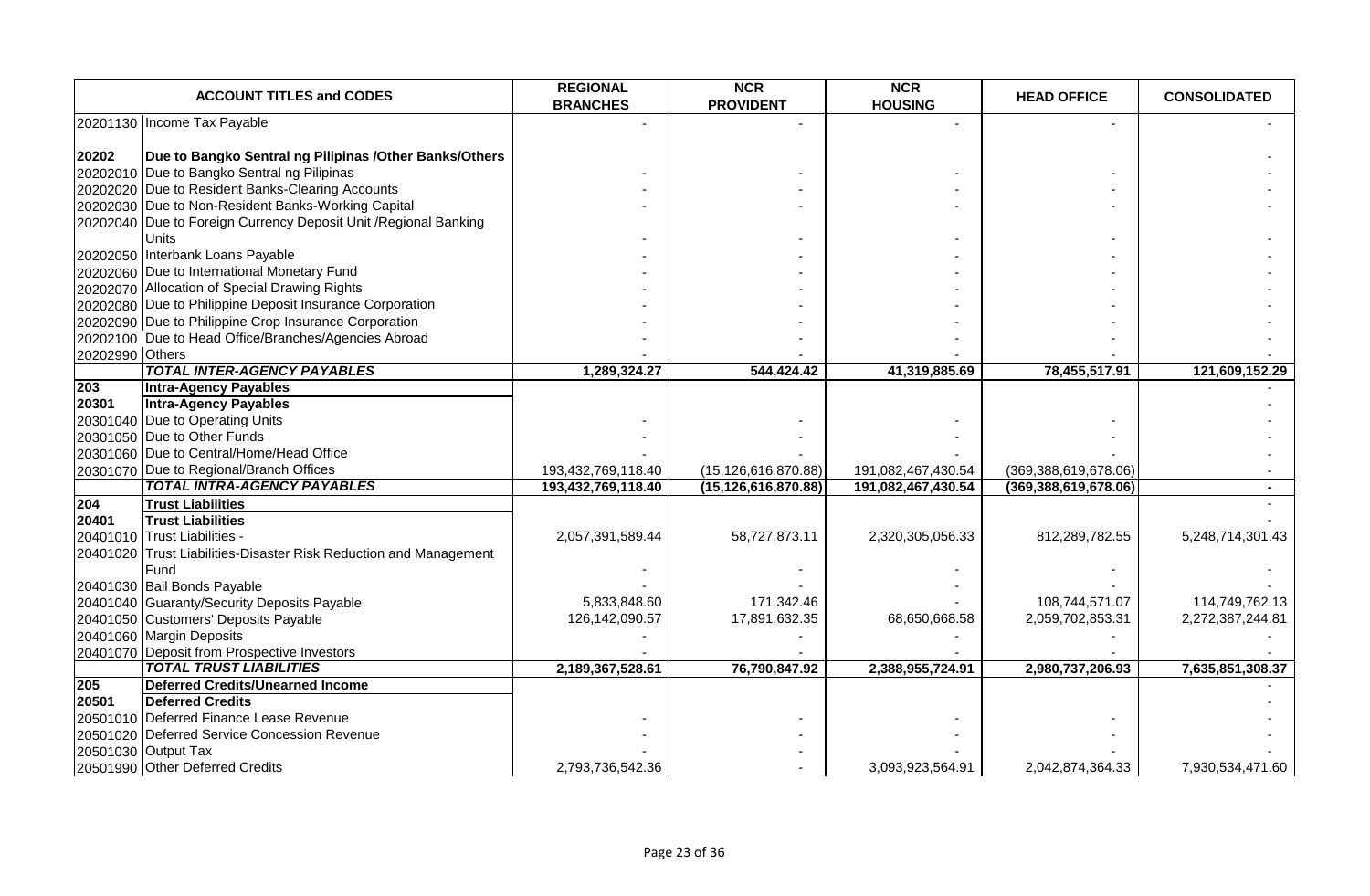|          | <b>ACCOUNT TITLES and CODES</b>                       | <b>REGIONAL</b><br><b>BRANCHES</b> | <b>NCR</b><br><b>PROVIDENT</b> | <b>NCR</b><br><b>HOUSING</b> | <b>HEAD OFFICE</b> | <b>CONSOLIDATED</b> |
|----------|-------------------------------------------------------|------------------------------------|--------------------------------|------------------------------|--------------------|---------------------|
| 20502    | <b>Unearned Revenue/Income</b>                        |                                    |                                |                              |                    |                     |
|          | 20502010 Unearned Revenue/Income-Investment Property  |                                    |                                |                              |                    |                     |
|          | 20502020 Unearned Tax Subsidy                         |                                    |                                |                              |                    |                     |
|          | 20502030 Commitment Contribution                      |                                    |                                |                              |                    |                     |
|          | 20502040 Reserve for Unearned Premiums                |                                    |                                |                              |                    |                     |
|          | 20502990 Other Unearned Revenue/Income                | 487,386,126.87                     | 876,217.76                     | 182,501,971.57               | 274,128,922.52     | 944,893,238.72      |
|          | <b>TOTAL DEFERRED CREDITS/UNEARNED INCOME</b>         | 3,281,122,669.23                   | 876,217.76                     | 3,276,425,536.48             | 2,317,003,286.85   | 8,875,427,710.32    |
| 206      | <b>Provisions</b>                                     |                                    |                                |                              |                    |                     |
| 20601    | <b>Provisions</b>                                     |                                    |                                |                              |                    |                     |
|          | 20601010 Pension Benefits Payable                     |                                    |                                |                              |                    |                     |
|          | 20601020 Leave Benefits Payable                       | 327,708,340.90                     | 98,386,392.65                  | 82,113,980.04                | 144,708,895.41     | 652,917,609.00      |
|          | 20601030 Retirement Gratuity Payable                  |                                    |                                |                              |                    |                     |
|          | 20601040 Provision for Product Warranty               |                                    |                                |                              |                    |                     |
|          | 20601050 Provision for Environmental Damages          |                                    |                                |                              |                    |                     |
|          | 20601990 Other Provisions                             | 31,225,652.82                      | 10,117,235.44                  | 7,015,469.30                 | 6,697,018.47       | 55,055,376.03       |
| 207      | <b>Currency Issued</b>                                |                                    |                                |                              |                    |                     |
| 20701    | <b>Currency Issued</b>                                |                                    |                                |                              |                    |                     |
|          | 20701010 Currency Issued                              |                                    |                                |                              |                    |                     |
| 208      | <b>Deposit Liabilities</b>                            |                                    |                                |                              |                    |                     |
| 20801    | <b>Deposit Liabilities</b>                            |                                    |                                |                              |                    |                     |
|          | 20801010 Foreign Currency Deposits                    |                                    |                                |                              |                    |                     |
|          | 20801020 International Financial Institutions         |                                    |                                |                              |                    |                     |
|          | 20801030 Demand Deposit-Reserves                      |                                    |                                |                              |                    |                     |
|          | 20801040 Demand Deposit                               |                                    |                                |                              |                    |                     |
|          | 20801050 Demand Deposit-Others                        |                                    |                                |                              |                    |                     |
|          | 20801060 Savings Deposit                              |                                    |                                |                              |                    |                     |
|          | 20801070 Fixed-term Deposit                           |                                    |                                |                              |                    |                     |
|          | 20801080 Withdrawal in Progress                       |                                    |                                |                              |                    |                     |
|          | 20801090 Negotiable Order of Withdrawal Accounts      |                                    |                                |                              |                    |                     |
|          | 20801100 Time Certificates of Deposit                 |                                    |                                |                              |                    |                     |
|          | 20801110 Long-term Negotiable Certificates of Deposit |                                    |                                |                              |                    |                     |
|          | 20801120 Special Deposit Account                      |                                    |                                |                              |                    |                     |
| 209      | <b>Deferred Tax Liabilities</b>                       |                                    |                                |                              |                    |                     |
| 20901    | <b>Deferred Tax Liabilities</b>                       |                                    |                                |                              |                    |                     |
|          | 20901010   Deferred Tax Liabilities                   |                                    |                                |                              |                    |                     |
|          | <b>TOTAL PROVISIONS</b>                               | 358,933,993.72                     | 108,503,628.09                 | 89,129,449.34                | 151,405,913.88     | 707,972,985.03      |
| 299      | <b>Other Payables</b>                                 |                                    |                                |                              |                    |                     |
| 29999    | <b>Other Payables</b>                                 |                                    |                                |                              |                    |                     |
|          | 29999010 Special Time Deposit                         |                                    |                                |                              |                    |                     |
| 29999020 | Treasurer/Cashier/Manager's Check                     |                                    |                                |                              |                    |                     |
| 29999030 | Payment Order Payable                                 |                                    |                                |                              |                    |                     |
|          | 29999040 Undistributed Collections                    | 964.079.049.38                     | 1,480,642,916.46               | 37,129,726.12                | 1,174,644,113.67   | 3,656,495,805.63    |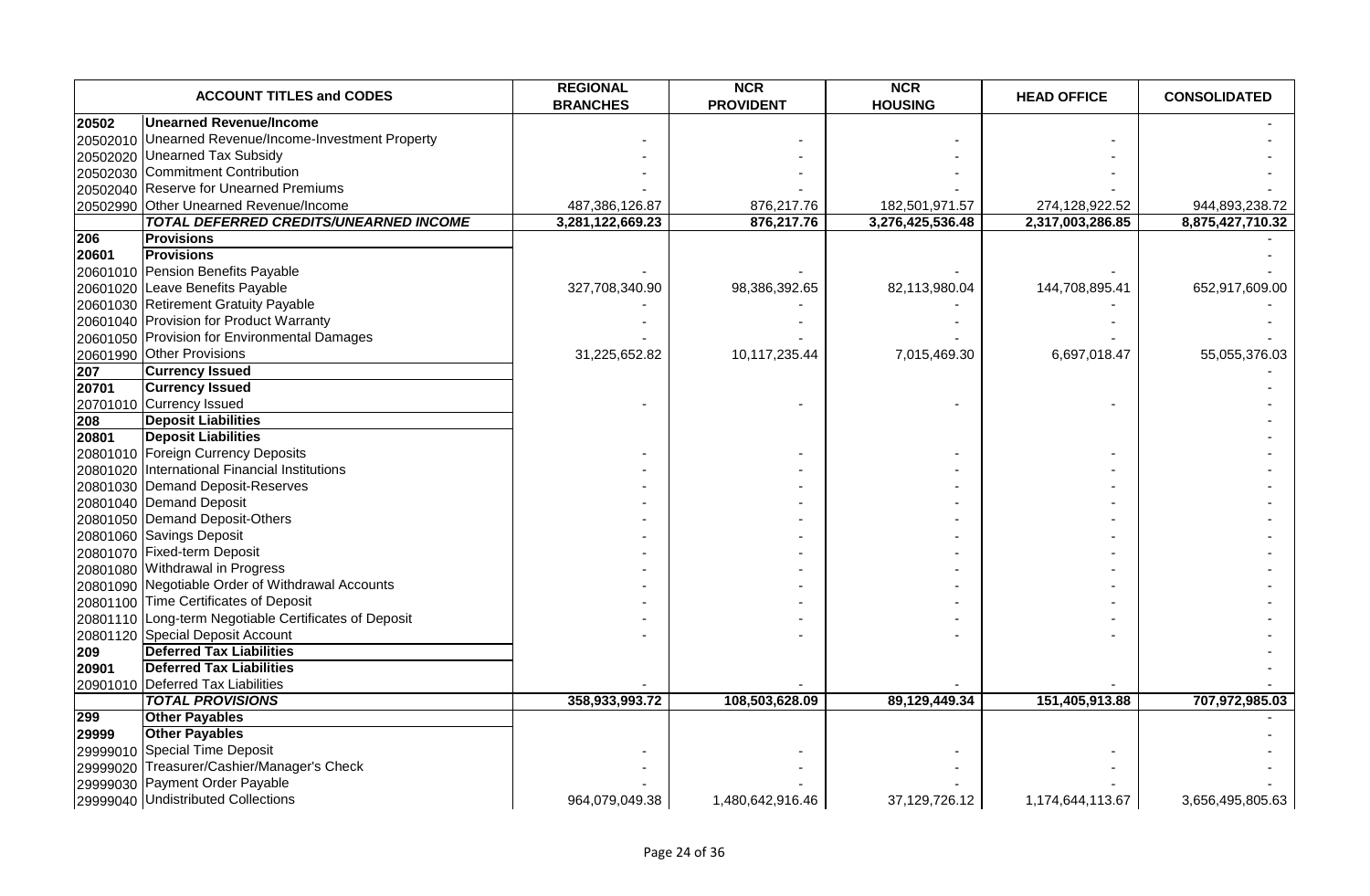|                | <b>ACCOUNT TITLES and CODES</b>                                    | <b>REGIONAL</b><br><b>BRANCHES</b> | <b>NCR</b><br><b>PROVIDENT</b> | <b>NCR</b><br><b>HOUSING</b> | <b>HEAD OFFICE</b>      | <b>CONSOLIDATED</b> |
|----------------|--------------------------------------------------------------------|------------------------------------|--------------------------------|------------------------------|-------------------------|---------------------|
|                | 29999050 Unclaimed Balances                                        | 18,188.19                          |                                | 5,015,586.22                 | 9,816,107.78            | 14,849,882.19       |
|                | 29999060 Loans by Regional Banking Units from Foreign Currency     |                                    |                                |                              |                         |                     |
|                | Deposit Unit/Expanded Foreign Currency Deposit Unit                |                                    |                                |                              |                         |                     |
|                | 29999070 Liability for Letters of Credit                           |                                    |                                |                              |                         |                     |
|                | 29999080 Outstanding Acceptances Executed by or for Account of the |                                    |                                |                              |                         |                     |
|                | <b>Bank</b>                                                        |                                    |                                |                              |                         |                     |
|                | 29999090 Dividends Payable                                         |                                    |                                |                              |                         |                     |
|                | 29999100 Servicing Liabilities                                     |                                    |                                |                              |                         |                     |
|                | 29999110 Insured Deposit Claims Payable                            |                                    |                                |                              |                         |                     |
|                | 29999120 Return Premiums Payable                                   |                                    |                                |                              |                         |                     |
|                | 29999130 No Claim Bonus Payable                                    |                                    |                                |                              |                         |                     |
|                | 29999990 Other Payables-                                           |                                    |                                |                              |                         |                     |
|                | <b>TOTAL OTHER PAYABLES</b>                                        | 964,097,237.57                     | 1,480,642,916.46               | 42, 145, 312. 34             | 1,184,460,221.45        | 3,671,345,687.82    |
|                | <b>TOTAL LIABILITIES</b>                                           | 210,934,877,679.96                 | (11, 726, 336, 558.59)         | 203,922,894,763.43           | (348, 455, 600, 508.65) | 54,675,835,376.15   |
| 203            | Intra-Agency                                                       |                                    |                                |                              |                         |                     |
| 20301          | <b>Intra-Agency</b>                                                |                                    |                                |                              |                         |                     |
|                | 20301040 Due to Operating Units                                    |                                    |                                |                              |                         |                     |
|                | 20301050 Due to Other Funds                                        |                                    |                                |                              |                         |                     |
|                | 20301060 Due to Central/Home/Head Office                           |                                    |                                |                              |                         |                     |
|                | 20301070 Due to Regional/Branch Offices                            |                                    |                                |                              |                         |                     |
|                | <b>TOTAL INTRA AGENCY</b>                                          |                                    |                                | ۰                            |                         |                     |
|                | <b>EQUITY</b>                                                      |                                    |                                |                              |                         |                     |
| $\overline{3}$ | <b>Equity</b>                                                      |                                    |                                |                              |                         |                     |
| 301            | <b>Government Equity</b>                                           |                                    |                                |                              |                         |                     |
| 30101          | <b>Government Equity</b>                                           |                                    |                                |                              |                         |                     |
|                | 30101010 Accumulated Surplus/(Deficit)                             |                                    |                                |                              |                         |                     |
|                | 30101020 Government Equity                                         |                                    |                                |                              |                         |                     |
|                | 30101030 Contributed Capital                                       |                                    |                                |                              |                         |                     |
| 302            | <b>Revaluation Surplus</b>                                         |                                    |                                |                              |                         |                     |
| 30201          | <b>Revaluation Surplus</b>                                         |                                    |                                |                              |                         |                     |
|                | 30201010 Revaluation Surplus                                       |                                    |                                |                              |                         |                     |
| 303            | <b>Intermediate Accounts</b>                                       |                                    |                                |                              |                         |                     |
| 30301          | <b>Intermediate Accounts</b>                                       |                                    |                                |                              |                         |                     |
|                | 30301020 Revenue/Income and Expense Summary                        |                                    |                                |                              |                         |                     |
|                | <b>TOTAL INTERMEDIATE ACCOUNTS</b>                                 | $\blacksquare$                     | $\blacksquare$                 | $\sim$                       | $\blacksquare$          |                     |
| 307            | <b>Retained Earnings/(Deficit)</b>                                 |                                    |                                |                              |                         |                     |
| 30701          | <b>Retained Earnings/(Deficit)</b>                                 |                                    |                                |                              |                         |                     |
|                | 30701010 Retained Earnings/(Deficit) -                             | 250,890.00                         |                                |                              | 52,147,733,437.86       | 52,147,984,327.86   |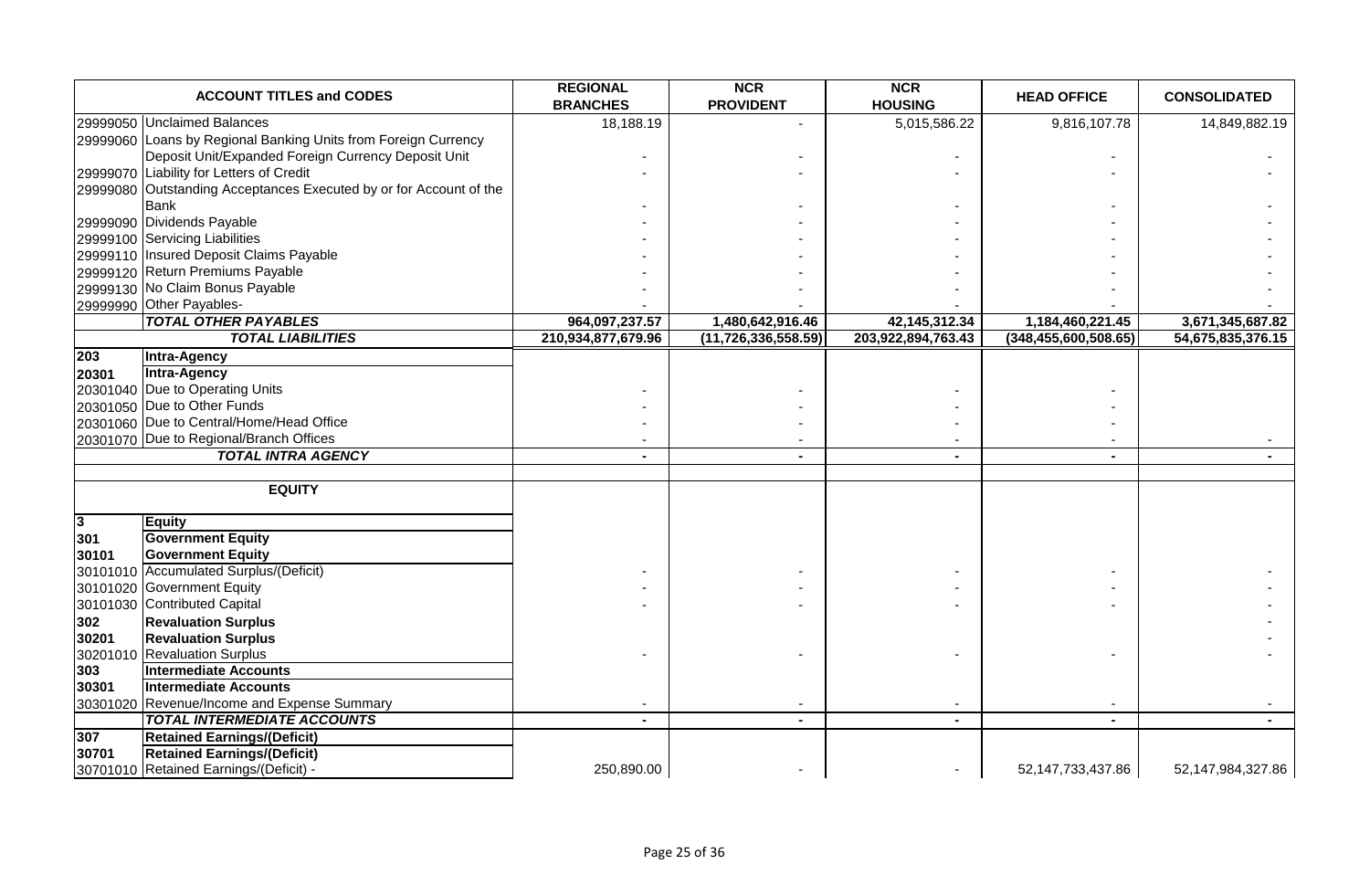|                         | <b>ACCOUNT TITLES and CODES</b>                             | <b>REGIONAL</b><br><b>BRANCHES</b> | <b>NCR</b><br><b>PROVIDENT</b> | <b>NCR</b><br><b>HOUSING</b> | <b>HEAD OFFICE</b>   | <b>CONSOLIDATED</b> |
|-------------------------|-------------------------------------------------------------|------------------------------------|--------------------------------|------------------------------|----------------------|---------------------|
| 308                     | <b>Stockholders' Equity</b>                                 |                                    |                                |                              |                      |                     |
| 30801                   | <b>Stockholders' Equity</b>                                 |                                    |                                |                              |                      |                     |
|                         | 30801010 Share Capital                                      |                                    |                                |                              |                      |                     |
|                         | 30801020 Share Premium                                      |                                    |                                |                              |                      |                     |
|                         | 30801030 Subscribed Share Capital                           |                                    |                                |                              |                      |                     |
|                         | 30801040 Treasury Shares                                    |                                    |                                |                              |                      |                     |
|                         | 30801050 Stock Dividend Distributable                       |                                    |                                |                              |                      |                     |
|                         | 30801060 Equity Component of Compound Financial Instruments |                                    |                                |                              |                      |                     |
|                         | 30801070 Minority Interests in Subsidiaries                 |                                    |                                |                              |                      |                     |
|                         | 30801990 Other Equity Instruments                           |                                    |                                |                              |                      |                     |
| 309                     | <b>Cumulative Translation Adjustment</b>                    |                                    |                                |                              |                      |                     |
| 30901                   | <b>Cumulative Translation Adjustment</b>                    |                                    |                                |                              |                      |                     |
|                         | 30901010 Cumulative Translation Adjustment                  |                                    |                                |                              |                      |                     |
|                         | <b>TOTAL RETAINED EARNINGS</b>                              | 250,890.00                         |                                | $\sim$                       | 52, 147, 733, 437.86 | 52,147,984,327.86   |
| 310                     | <b>Cumulative Changes in Fair Value</b>                     |                                    |                                |                              |                      |                     |
| 31001                   | <b>Cumulative Changes in Fair Value</b>                     |                                    |                                |                              |                      |                     |
|                         | 31001010 Cumulative Changes in Fair Value of Investments    |                                    |                                | $\sim$                       | (2,635,501,251.60)   | (2,635,501,251.60)  |
|                         | <b>TOTAL RETAINED EARNINGS</b>                              |                                    |                                | $\blacksquare$               | (2,635,501,251.60)   | (2,635,501,251.60)  |
| 311                     | <b>Members' Equity</b>                                      |                                    |                                |                              |                      |                     |
| 31101                   | <b>Members' Equity</b>                                      |                                    |                                |                              |                      |                     |
|                         | 31101010 Members' Equity                                    | 13,523,720,377.02                  | 13,940,522,921.37              |                              | 427,281,669,690.63   | 454,745,912,989.02  |
|                         | <b>TOTAL MEMBERS' EQUITY</b>                                | 13,523,720,377.02                  | 13,940,522,921.37              |                              | 427,281,669,690.63   | 454,745,912,989.02  |
|                         |                                                             |                                    |                                |                              |                      |                     |
|                         | <b>TOTAL EQUITY</b>                                         | 13,523,971,267.02                  | 13,940,522,921.37              |                              | 476,793,901,876.89   | 504,258,396,065.28  |
|                         | <b>REVENUES AND EXPENSES</b>                                |                                    |                                |                              |                      |                     |
| $\overline{\mathbf{A}}$ | Revenue                                                     |                                    |                                |                              |                      |                     |
| 401                     | <b>Tax Revenue</b>                                          |                                    |                                |                              |                      |                     |
| 40101                   | Tax Revenue-Individual and Corporation                      |                                    |                                |                              |                      |                     |
|                         | 40101030 Travel Tax                                         |                                    |                                |                              |                      |                     |
| 402                     | <b>Service and Business Income</b>                          |                                    |                                |                              |                      |                     |
| 40201                   | <b>Service Income</b>                                       |                                    |                                |                              |                      |                     |
|                         | 40201010 Permit Fees                                        |                                    |                                |                              |                      |                     |
|                         | 40201020 Registration Fees                                  |                                    |                                |                              |                      |                     |
|                         | 40201030 Registration Plates, Tags and Stickers Fees        |                                    |                                |                              |                      |                     |
|                         | 40201040 Clearance and Certification Fees                   |                                    |                                |                              |                      |                     |
|                         | 40201050 Franchising Fees                                   |                                    |                                |                              |                      |                     |
|                         | 40201060 Licensing Fees                                     |                                    |                                |                              |                      |                     |
|                         | 40201070 Supervision and Regulation Enforcement Fees        |                                    |                                |                              |                      |                     |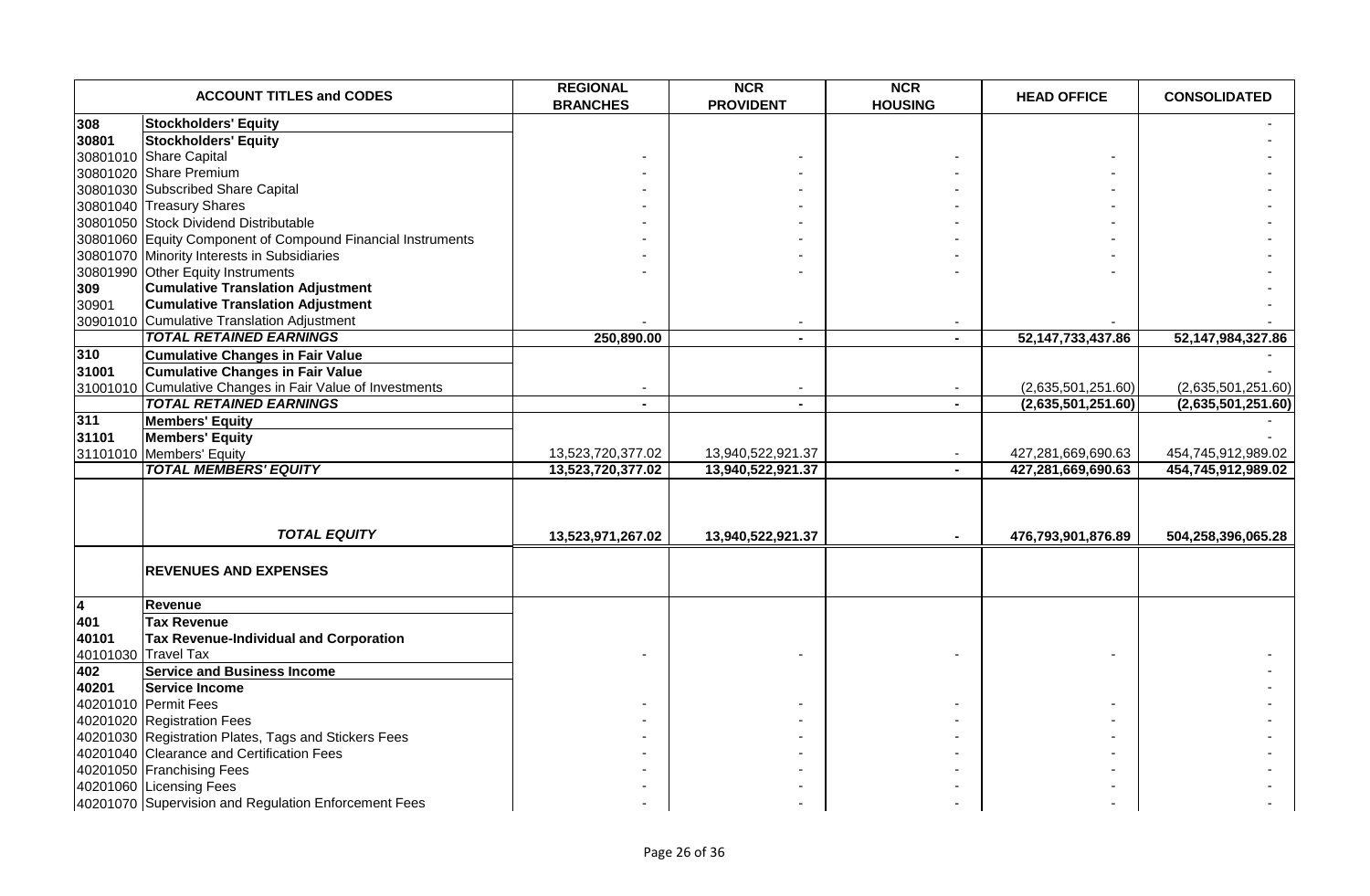| <b>ACCOUNT TITLES and CODES</b>                                    | <b>REGIONAL</b><br><b>BRANCHES</b> | <b>NCR</b><br><b>PROVIDENT</b> | <b>NCR</b><br><b>HOUSING</b> | <b>HEAD OFFICE</b> | <b>CONSOLIDATED</b> |
|--------------------------------------------------------------------|------------------------------------|--------------------------------|------------------------------|--------------------|---------------------|
| 40201080 Spectrum Usage Fees                                       |                                    |                                |                              |                    |                     |
| 40201090 Legal Fees                                                |                                    |                                |                              |                    |                     |
| 40201100 Inspection Fees                                           |                                    |                                |                              |                    |                     |
| 40201110 Verification and Authentication Fees                      |                                    |                                |                              |                    |                     |
| 40201120 Passport, Visa and Application Fees                       |                                    |                                |                              |                    |                     |
| 40201130 Processing Fees                                           | 112,372,394.87                     |                                | 91,487,845.09                |                    | 203,860,239.96      |
| 40201140 Fines and Penalties-Service Income                        | 233,549,968.80                     | 203,919.59                     | 182,024,788.78               | 717,034,535.86     | 1,132,813,213.03    |
| 40201150 Mail Services Revenue                                     |                                    |                                |                              |                    |                     |
| 40201151 Discounts on Mailing Services                             |                                    |                                |                              |                    |                     |
| 40201160 Postal Payment Service Revenue                            |                                    |                                |                              |                    |                     |
| 40201170 Fees and Commissions Income                               | 135,285,361.15                     | 296,100.00                     | 145,291,965.43               | 345,673.72         | 281,219,100.30      |
| 40201180 Consultancy Fees                                          |                                    |                                |                              |                    |                     |
| 40201190 Participation Fees                                        |                                    |                                |                              |                    |                     |
| 40201200 Research Fees                                             |                                    |                                |                              |                    |                     |
| 40201210 Accreditation Fees                                        |                                    |                                |                              |                    |                     |
| 40201220 Cancellation Fees                                         |                                    |                                |                              |                    |                     |
| 40201230 Harmonization Fees                                        |                                    |                                |                              |                    |                     |
| 40201240 Sewerage/Garbage Fees                                     |                                    |                                |                              |                    |                     |
| 40201250 Transshipment Fees                                        |                                    |                                |                              |                    |                     |
| 40201990 Other Service Income                                      | 6,212,488.67                       |                                | 39,053,634.42                |                    | 45,266,123.09       |
| 40202<br><b>Business Income</b>                                    |                                    |                                |                              |                    |                     |
| 40202010 School Fees                                               |                                    |                                |                              |                    |                     |
| 40202020 Affiliation Fees                                          |                                    |                                |                              |                    |                     |
| 40202030 Examination Fees                                          |                                    |                                |                              |                    |                     |
| 40202040 Seminar/Training Fees                                     |                                    |                                |                              |                    |                     |
| 40202050 Rent/Lease Income                                         | 4,592,928.84                       |                                | 1,908,735.23                 | 36, 156, 738. 61   | 42,658,402.68       |
| 40202060 Communication Network Fees                                |                                    |                                |                              |                    |                     |
| 40202070 Transportation System Fees                                |                                    |                                |                              |                    |                     |
| 40202080 Road Network Fees                                         |                                    |                                |                              |                    |                     |
| 40202090 Waterworks System Fees                                    |                                    |                                |                              |                    |                     |
| 40202100 Power Supply System Fees                                  |                                    |                                |                              |                    |                     |
| 40202110 Seaport System Fees                                       |                                    |                                |                              |                    |                     |
| 40202120 Landing and Parking Fees                                  |                                    |                                |                              |                    |                     |
| 40202130 Income from Hostels/Dormitories and Other Like Facilities |                                    |                                |                              |                    |                     |
| 40202140 Slaughterhouse Operation                                  |                                    |                                |                              |                    |                     |
| 40202150 Income from Printing and Publication                      |                                    |                                |                              |                    |                     |
| 40202160 Sales Revenue                                             |                                    |                                |                              |                    |                     |
| 40202161 Sales Discounts                                           |                                    |                                |                              |                    |                     |
| 40202170 Hospital Fees                                             |                                    |                                |                              |                    |                     |
| 40202171 Hospital Discounts, Allowances and Free Services          |                                    |                                |                              |                    |                     |
| 40202180 Guarantee Income                                          |                                    |                                |                              |                    |                     |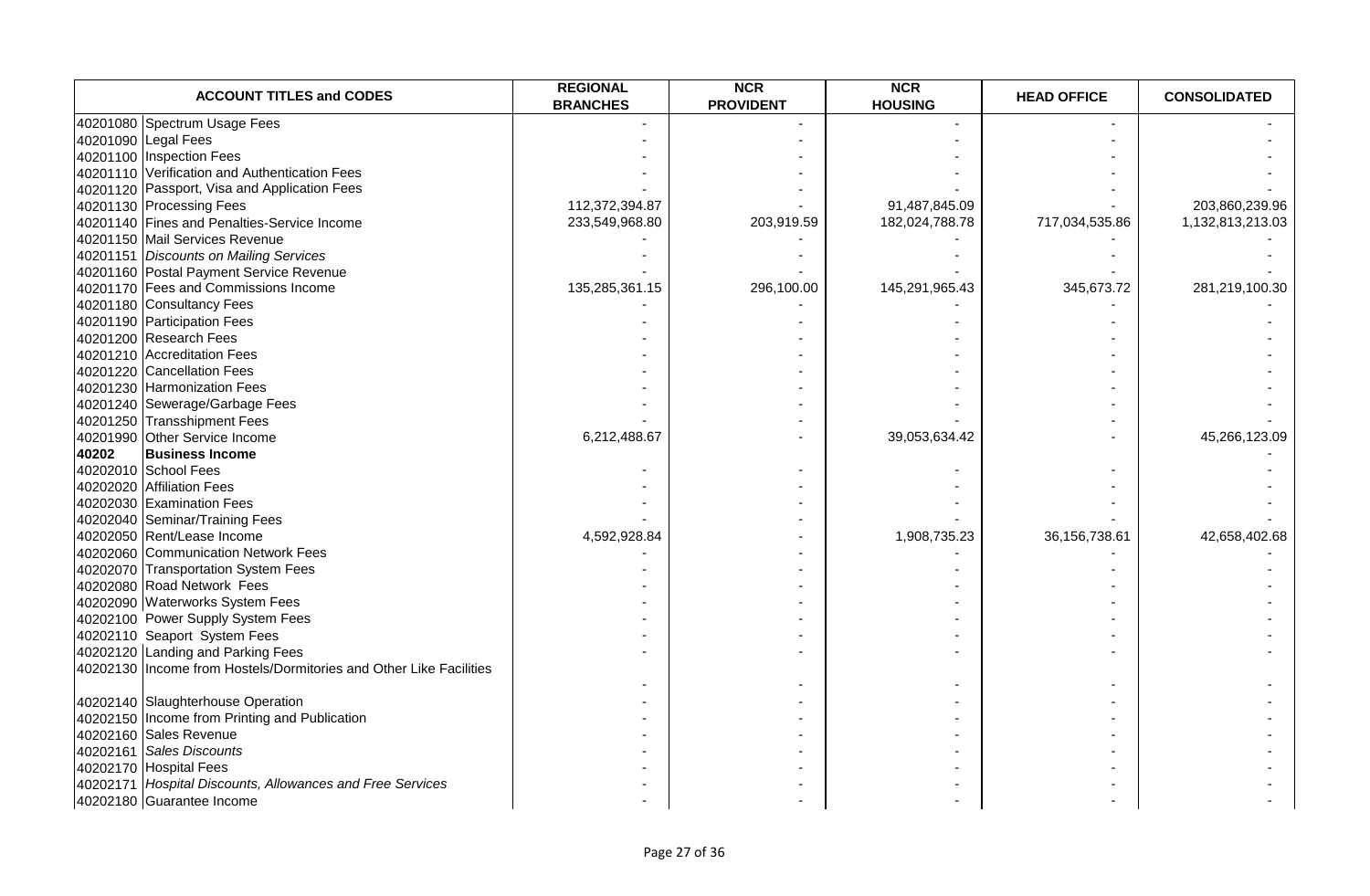|       | <b>ACCOUNT TITLES and CODES</b>                               | <b>REGIONAL</b><br><b>BRANCHES</b> | <b>NCR</b><br><b>PROVIDENT</b> | <b>NCR</b><br><b>HOUSING</b> | <b>HEAD OFFICE</b> | <b>CONSOLIDATED</b> |
|-------|---------------------------------------------------------------|------------------------------------|--------------------------------|------------------------------|--------------------|---------------------|
|       | 40202190 Fidelity Insurance Income                            |                                    |                                |                              |                    |                     |
|       | 40202200 Dividend Income                                      |                                    |                                |                              | 173,244.31         | 173,244.31          |
|       | 40202210 Interest Income                                      | 10,543,566,491.68                  | 860,786.92                     | 9,941,747,622.91             | 9,032,247,823.04   | 29,518,422,724.55   |
|       | 40202220 Share in the Profit//Revenue of Joint Venture        |                                    |                                |                              |                    |                     |
|       | 40202230 Fines and Penalties-Business Income                  |                                    |                                |                              |                    |                     |
|       | 40202240 Service Concession Revenue                           |                                    |                                |                              |                    |                     |
|       | 40202250 Insurance/Reinsurance Premium                        |                                    |                                |                              |                    |                     |
|       | 40202251 Insurance/Reinsurance Premium Discount               |                                    |                                |                              |                    |                     |
|       | 40202252 Returns and Cancellations of Insurance/Reinsurance   |                                    |                                |                              |                    |                     |
|       | Premiums                                                      |                                    |                                |                              |                    |                     |
|       | 40202253 Insurance/Reinsurance Premium Reserves               |                                    |                                |                              |                    |                     |
|       | 40202260 Income from Acquired/Foreclosed Assets               | 1,318,123,678.66                   |                                | 841,991,696.43               |                    | 2,160,115,375.09    |
|       | 40202270 Members' Contribution                                |                                    |                                |                              |                    |                     |
|       | 40202280 Share in the Profit/Revenue of Associates/Affiliates |                                    |                                |                              |                    |                     |
|       | 40202290 Demurrage Revenue                                    |                                    |                                |                              |                    |                     |
|       | 40202300 Income from Gaming Operations                        |                                    |                                |                              |                    |                     |
|       | 40202310 Forfeited Prizes                                     |                                    |                                |                              |                    |                     |
|       | 40202320 Royalty Fees                                         |                                    |                                |                              |                    |                     |
|       | 40202330 Assessment Income                                    |                                    |                                |                              |                    |                     |
|       | 40202340 Management Fees                                      |                                    |                                |                              |                    |                     |
|       | 40202350 Visitorial Fees                                      |                                    |                                |                              |                    |                     |
|       | 40202360 Admission Fees                                       |                                    |                                |                              |                    |                     |
|       | 40202370 Annual Philippine Retirement Authority Fees          |                                    |                                |                              |                    |                     |
|       | 40202380 Income from Communication Facilities                 |                                    |                                |                              |                    |                     |
|       | 40202990 Other Business Income                                | 2,480,892.62                       |                                | 294,244.84                   |                    | 2,775,137.46        |
| 403   | <b>Assistance and Subsidy</b>                                 |                                    |                                |                              |                    |                     |
| 40301 | <b>Assistance and Subsidy</b>                                 |                                    |                                |                              |                    |                     |
|       | 40301010 Subsidy from National Government                     |                                    |                                |                              |                    |                     |
|       | 40301020 Subsidy from Other National Government Agencies      |                                    |                                |                              |                    |                     |
|       | 40301030 Assistance from Local Government Units               |                                    |                                |                              |                    |                     |
|       | 40301040 Assistance from Government Corporations              |                                    |                                |                              |                    |                     |
|       | 40301050 Subsidy from Other Funds                             |                                    |                                |                              |                    |                     |
|       | 40301060 Subsidy from Central Office                          |                                    |                                |                              |                    |                     |
|       | 40301070 Subsidy from Regional Office/Staff Bureau            |                                    |                                |                              |                    |                     |
| 404   | <b>Shares, Grants and Donations</b>                           |                                    |                                |                              |                    |                     |
| 40401 | <b>Shares</b>                                                 |                                    |                                |                              |                    |                     |
|       | 40401010 Share from National Wealth                           |                                    |                                |                              |                    |                     |
|       | 40401020 Share from PAGCOR/PCSO                               |                                    |                                |                              |                    |                     |
|       | 40401030 Share from Earnings of Government Corporations       |                                    |                                |                              |                    |                     |
|       | 40401040 Share in Universal Charge                            |                                    |                                |                              |                    |                     |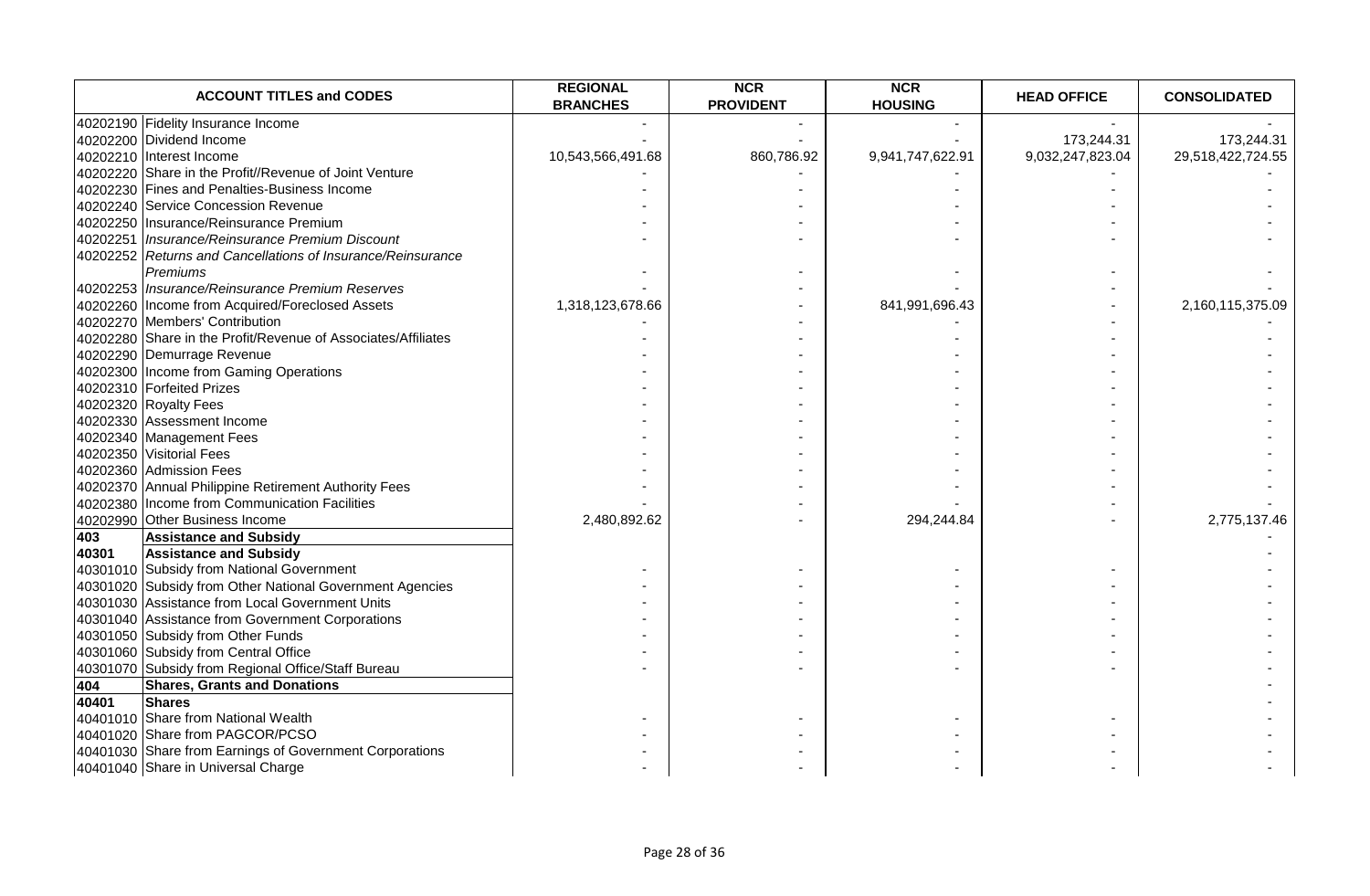|          | <b>ACCOUNT TITLES and CODES</b>                                    | <b>REGIONAL</b><br><b>BRANCHES</b> | <b>NCR</b><br><b>PROVIDENT</b> | <b>NCR</b><br><b>HOUSING</b> | <b>HEAD OFFICE</b> | <b>CONSOLIDATED</b> |
|----------|--------------------------------------------------------------------|------------------------------------|--------------------------------|------------------------------|--------------------|---------------------|
| 40402    | <b>Grants and Donations</b>                                        |                                    |                                |                              |                    |                     |
|          | 40402010 Income from Grants and Donations in Cash                  |                                    |                                |                              |                    |                     |
|          | 40402020 Income from Grants and Donations in Kind                  |                                    |                                |                              |                    |                     |
|          | <b>TOTAL SERVICE AND BUSINESS INCOME</b>                           | 12,356,184,205.29                  | 1,360,806.51                   | 11,243,800,533.13            | 9,785,958,015.54   | 33,387,303,560.47   |
| 405      | <b>Gains</b>                                                       |                                    |                                |                              |                    |                     |
| 40501    | Gains                                                              |                                    |                                |                              |                    |                     |
|          | 40501010 Gain on Foreign Exchange (FOREX)                          |                                    | 110,879.34                     |                              | 205,715,110.20     | 205,825,989.54      |
|          | 40501020 Gain on Sale/Redemption/Transfer of Investments           | 12,864,250.27                      |                                | 28,728,124.67                | 67,959,321.00      | 109,551,695.94      |
|          | 40501030 Gain on Sale of Investment Property                       | 1,388,762,980.28                   |                                | 2,854,637,111.65             |                    | 4,243,400,091.93    |
|          | 40501040 Gain on Sale of Property, Plant and Equipment             | 3,390,343.23                       |                                |                              |                    | 3,390,343.23        |
|          | 40501050 Gain on Initial Recognition of Biological Assets          |                                    |                                |                              |                    |                     |
|          | 40501060 Gain on Sale of Biological Assets                         |                                    |                                |                              |                    |                     |
|          | 40501070 Gain from Changes in Fair Value Less Cost to Sell of      |                                    |                                |                              |                    |                     |
|          | Biological Assets Due to Physical Change                           |                                    |                                |                              |                    |                     |
|          | 40501080 Gain from Changes in Fair Value Less Cost to Sell of      |                                    |                                |                              |                    |                     |
|          | Biological Assets Due to Price Change                              |                                    |                                |                              |                    |                     |
|          | 40501090 Gain on Sale of Agricultural Produce                      |                                    |                                |                              |                    |                     |
|          | 40501100 Gain on Sale of Intangible Assets                         |                                    |                                |                              |                    |                     |
| 40501110 |                                                                    |                                    |                                |                              |                    |                     |
|          | Gain from Changes in Fair Value of Financial Instruments           |                                    |                                |                              |                    |                     |
|          | 40501120 Gain on Initial Recognition of Agricultural Produce       |                                    |                                |                              |                    |                     |
|          | 40501130 Gain on Sale/Redemption/Transfer of Financial Liabilities |                                    |                                |                              |                    |                     |
|          |                                                                    |                                    |                                |                              |                    |                     |
|          | 40501140 Gain from Fair Value Adjustment in Hedge Accounting       |                                    |                                |                              |                    |                     |
|          | 40501150 Gain on Securitization                                    |                                    |                                |                              |                    |                     |
|          | 40501160 Gain from Changes in Fair Value of Investment Property    |                                    |                                |                              |                    |                     |
|          | 40501990 Other Gains                                               | 36,131,060.81                      |                                | 145,394,329.74               |                    | 181,525,390.55      |
|          | <b>TOTAL GAINS</b>                                                 | 1,441,148,634.59                   | 110,879.34                     | 3,028,759,566.06             | 273,674,431.20     | 4,743,693,511.19    |
| 406      | <b>Other Non-Operating Income</b>                                  |                                    |                                |                              |                    |                     |
| 40601    | <b>Sale of Assets</b>                                              |                                    |                                |                              |                    |                     |
|          | 40601010 Sale of Garnished/Confiscated/Abandoned/Seized Goods      |                                    |                                |                              |                    |                     |
|          | and Property                                                       |                                    |                                |                              |                    |                     |
|          | 40601020 Sale of Unserviceable Property                            |                                    |                                |                              |                    |                     |
| 40602    | <b>Reversal of Impairment Loss</b>                                 |                                    |                                |                              |                    |                     |
|          | 40602010 Reversal of Impairment Loss                               | 969,653,284.66                     | 7,388,103.14                   | 497,109,864.15               | 93,440,474.94      | 1,567,591,726.89    |
| 40603    | Miscellaneous Income                                               |                                    |                                |                              |                    |                     |
|          | 40603010 Proceeds from Insurance/Indemnities                       |                                    |                                |                              |                    |                     |
|          | 40603990 Miscellaneous Income                                      | 218,887,211.58                     | 16,239,624.15                  | 122,877,372.14               | 6,551,446.54       | 364,555,654.41      |
|          | <b>TOTAL NON-OPERATING INCOME</b>                                  | 1,188,540,496.24                   | 23,627,727.29                  | 619,987,236.29               | 99,991,921.48      | 1,932,147,381.30    |
|          |                                                                    |                                    |                                |                              |                    |                     |
|          | <b>TOTAL INCOME</b>                                                | 14,985,873,336.12                  | 25,099,413.14                  | 14,892,547,335.48            | 10,159,624,368.22  | 40,063,144,452.96   |
|          |                                                                    |                                    |                                |                              |                    |                     |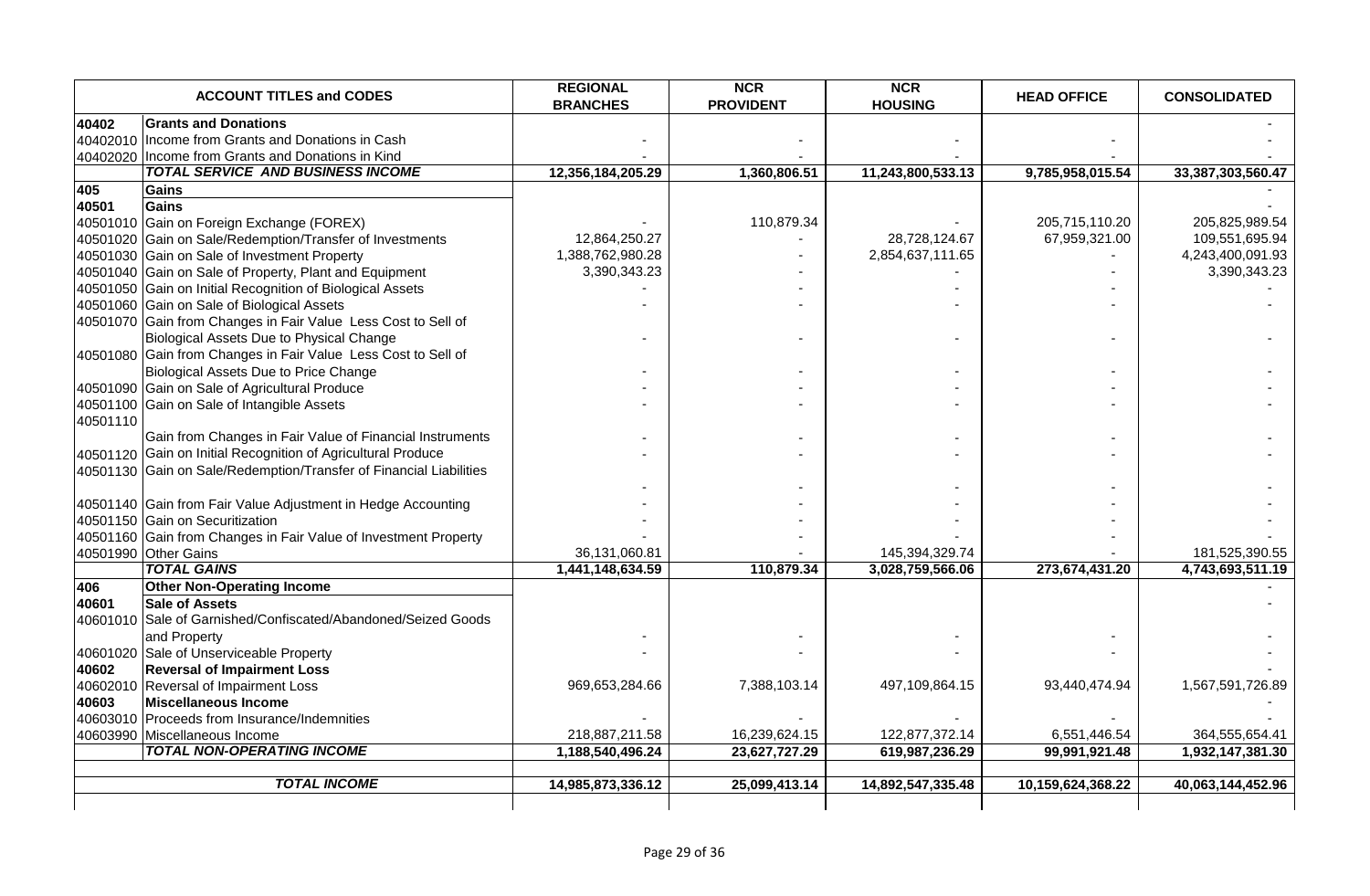|                    | <b>ACCOUNT TITLES and CODES</b>                     | <b>REGIONAL</b><br><b>BRANCHES</b> | <b>NCR</b><br><b>PROVIDENT</b> | <b>NCR</b><br><b>HOUSING</b> | <b>HEAD OFFICE</b> | <b>CONSOLIDATED</b> |
|--------------------|-----------------------------------------------------|------------------------------------|--------------------------------|------------------------------|--------------------|---------------------|
| 5                  | <b>Expenses</b>                                     |                                    |                                |                              |                    |                     |
| 501                | <b>Personnel Services</b>                           |                                    |                                |                              |                    |                     |
| 50101              | <b>Salaries and Wages</b>                           |                                    |                                |                              |                    |                     |
|                    | 50101010 Salaries and Wages-Regular                 | 605,470,058.30                     | 269,134,471.89                 | 199,314,319.67               | 274,731,602.24     | 1,348,650,452.10    |
|                    | 50101020 Salaries and Wages-Casual/Contractual      |                                    |                                |                              |                    |                     |
| 50102              | <b>Other Compensation</b>                           |                                    |                                |                              |                    |                     |
|                    | 50102010 Personnel Economic Relief Allowance (PERA) | 31,479,045.05                      | 13,617,152.36                  | 10,157,499.28                | 11,487,966.45      | 66,741,663.14       |
|                    | 50102020 Representation Allowance (RA)              | 13,906,875.00                      | 6,502,500.00                   | 4,087,404.77                 | 11,068,747.11      | 35,565,526.88       |
|                    | 50102030 Transportation Allowance (TA)              | 15,074,571.39                      | 6,717,031.36                   | 3,952,189.84                 | 9,817,689.82       | 35,561,482.41       |
|                    | 50102040 Clothing/Uniform Allowance                 | 22,931.51                          | 7,612.44                       | 2,301.36                     | 177,419.17         | 210,264.48          |
|                    | 50102050 Subsistence Allowance                      |                                    |                                |                              | 617,200.00         | 617,200.00          |
|                    | 50102060 Laundry Allowance                          |                                    |                                |                              |                    |                     |
|                    | 50102070 Quarters Allowance                         |                                    |                                |                              | 5,511,715.63       | 5,511,715.63        |
|                    | 50102080 Productivity Incentive Allowance           |                                    |                                |                              |                    |                     |
|                    | 50102090 Overseas Allowance                         |                                    |                                |                              |                    |                     |
|                    | 50102100 Honoraria                                  | 1,200,540.00                       |                                | 490,999.00                   | 728,850.00         | 2,420,389.00        |
|                    | 50102110 Hazard Pay                                 |                                    |                                |                              |                    |                     |
|                    | 50102120 Longevity Pay                              | 6,337,264.62                       | 2,521,293.89                   | 1,664,968.60                 | 2,177,656.45       | 12,701,183.56       |
|                    | 50102130 Overtime and Night Pay                     | 16,103,406.60                      | 10,365,527.69                  | 6,829,209.97                 | 7,275,555.07       | 40,573,699.33       |
|                    | 50102140 Year End Bonus                             |                                    |                                |                              | 115,134.00         | 115,134.00          |
| 50102150 Cash Gift |                                                     |                                    |                                |                              | 11,000.00          | 11,000.00           |
|                    | 50102990 Other Bonuses and Allowances               | 106,782,322.90                     | 41,948,088.75                  | 30,733,736.56                | 503,019,957.04     | 682,484,105.25      |
| 50103              | <b>Personnel Benefit Contributions</b>              |                                    |                                |                              |                    |                     |
|                    | 50103010 Retirement and Life Insurance Premiums     | 72,742,213.45                      | 32,413,893.93                  | 24,007,527.27                | 33,011,994.27      | 162,175,628.92      |
|                    | 50103020 Pag-IBIG Contributions                     | 1,577,800.00                       | 683,370.00                     | 510,700.00                   | 578,499.21         | 3,350,369.21        |
|                    | 50103030 PhilHealth Contributions                   | 7,331,586.20                       | 3,176,348.08                   | 2,387,748.56                 | 2,734,349.63       | 15,630,032.47       |
|                    | 50103040 Employees Compensation Insurance Premiums  | 1,578,585.59                       | 636,065.11                     | 510,357.69                   | 577,652.82         | 3,302,661.21        |
|                    | 50103050 Provident/Welfare Fund Contributions       | 272,830,819.99                     | 121,408,015.92                 | 90,097,283.10                | 124,255,037.25     | 608,591,156.26      |
| 50104              | <b>Other Personnel Benefits</b>                     |                                    |                                |                              |                    |                     |
|                    | 50104010 Pension Benefits                           |                                    |                                |                              |                    |                     |
|                    | 50104020 Retirement Gratuity                        |                                    |                                |                              |                    |                     |
|                    | 50104030 Terminal Leave Benefits                    | 266,950.98                         | 178,289.57                     | 3,724.38                     | 18,174.94          | 467,139.87          |
|                    | 50104990 Other Personnel Benefits -                 |                                    |                                |                              | 185,842,700.00     | 185,842,700.00      |
|                    | <b>TOTAL PERSONNEL SERVICES</b>                     | 1,152,704,971.58                   | 509,309,660.99                 | 374,749,970.05               | 1,173,758,901.10   | 3,210,523,503.72    |
| 502                | <b>Maintenance and Other Operating Expenses</b>     |                                    |                                |                              |                    |                     |
| 50201              | <b>Traveling Expenses</b>                           |                                    |                                |                              |                    |                     |
|                    | 50201010 Traveling Expenses-Local                   | 32,212,945.54                      | 2,480,289.30                   | 4,961,607.86                 | 12,275,425.12      | 51,930,267.82       |
|                    | 50201020 Traveling Expenses-Foreign                 |                                    | 827,642.84                     |                              |                    | 827,642.84          |
| 50202              | <b>Training and Scholarship Expenses</b>            |                                    |                                |                              |                    |                     |
|                    | 50202010 Training Expenses                          |                                    |                                |                              | 24,496,512.02      | 24,496,512.02       |
|                    | 50202020 Scholarship Grants/Expenses                |                                    |                                |                              |                    |                     |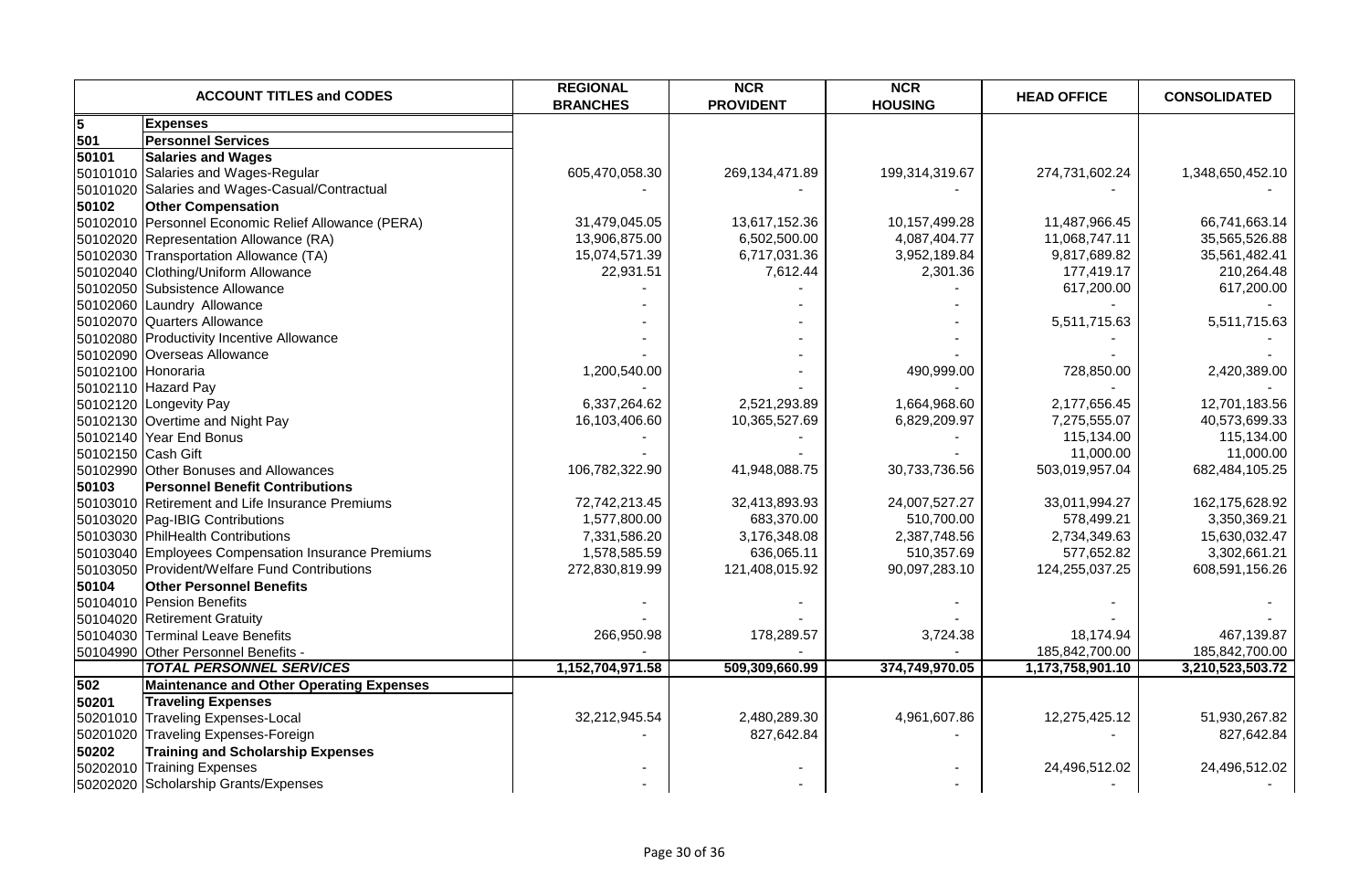|                 | <b>ACCOUNT TITLES and CODES</b>                              | <b>REGIONAL</b><br><b>BRANCHES</b> | <b>NCR</b><br><b>PROVIDENT</b> | <b>NCR</b><br><b>HOUSING</b> | <b>HEAD OFFICE</b> | <b>CONSOLIDATED</b> |
|-----------------|--------------------------------------------------------------|------------------------------------|--------------------------------|------------------------------|--------------------|---------------------|
| 50203           | <b>Supplies and Materials Expenses</b>                       |                                    |                                |                              |                    |                     |
|                 | 50203010 Office Supplies Expenses                            | 46,271,876.58                      | 25,428,554.57                  | 8,725,600.39                 | 12,817,539.20      | 93,243,570.74       |
|                 | 50203020 Accountable Forms Expenses                          | 27,259,623.94                      | 12,838,007.17                  | 2,709,456.70                 | 478,100.00         | 43,285,187.81       |
|                 | 50203030 Non-Accountable Forms Expenses                      |                                    |                                |                              |                    |                     |
|                 | 50203040 Animal/Zoological Supplies Expenses                 |                                    |                                |                              |                    |                     |
|                 | 50203050 Food Supplies Expenses                              |                                    |                                |                              |                    |                     |
|                 | 50203060 Welfare Goods Expenses                              |                                    |                                |                              |                    |                     |
|                 | 50203070 Drugs and Medicines Expenses                        | 383,532.81                         | 158,700.02                     |                              | 713,818.30         | 1,256,051.13        |
|                 | 50203080 Medical, Dental and Laboratory Supplies Expenses    | 17,209.50                          | 46,747.61                      |                              | 83,440.70          | 147,397.81          |
|                 | 50203090 Fuel, Oil and Lubricants Expenses                   | 11,631,755.88                      | 3,295,338.43                   | 783,895.96                   | 7,800,533.72       | 23,511,523.99       |
|                 | 50203100 Agricultural and Marine Supplies Expenses           |                                    |                                |                              |                    |                     |
|                 | 50203110 Textbooks and Instructional Materials Expenses      |                                    |                                |                              |                    |                     |
|                 | 50203120 Military, Police and Traffic Supplies Expenses      |                                    |                                |                              |                    |                     |
|                 | 50203130 Chemical and Filtering Supplies Expenses            |                                    |                                |                              |                    |                     |
|                 | 50203140 Linens and Beddings Expenses                        |                                    |                                |                              |                    |                     |
|                 | 50203210 Semi-Expendable Machinery and Equipment Expenses    | 2,585,530.57                       | 1,028,322.80                   | 110,076.00                   | 2,328,973.00       | 6,052,902.37        |
| 50203220        | Semi-Expendable Furniture, Fixtures and Books Expenses       |                                    |                                |                              |                    |                     |
|                 |                                                              | 7,080,679.34                       | 3,654,911.40                   | 5,909,499.02                 | 13,029,173.48      | 29,674,263.24       |
|                 | 50203990 Other Supplies and Materials Expenses               | 2,754,330.76                       | 1,480,017.86                   | 28,585.00                    | 1,704,824.65       | 5,967,758.27        |
| 50204           | <b>Utility Expenses</b>                                      |                                    |                                |                              |                    |                     |
|                 | 50204010 Water Expenses                                      | 3,966,525.32                       | 3,227,673.03                   | 840,129.20                   | 1,793,817.94       | 9,828,145.49        |
|                 | 50204020 Electricity Expenses                                | 73, 183, 767. 77                   | 40,185,538.96                  | 14,802,648.26                | 28,657,312.07      | 156,829,267.06      |
|                 | 50204030 Gas/Heating Expenses                                |                                    |                                |                              |                    |                     |
| 50204990        | <b>Other Utility Expenses</b>                                |                                    |                                |                              |                    |                     |
| 50205           | <b>Communication Expenses</b>                                |                                    |                                |                              |                    |                     |
|                 | 50205010 Postage and Courier Services                        | 17,090,355.34                      | 7,100,167.55                   | 1,705,633.00                 | 40,077.00          | 25,936,232.89       |
|                 | 50205020 Telephone Expenses                                  | 8,627,305.30                       | 4,658,030.33                   | 2,275,571.29                 | 5,052,788.70       | 20,613,695.62       |
| 50205030        | Internet Subscription Expenses                               | 2,945,619.10                       | 3,474,773.78                   | 2,957,572.03                 | 45,500,664.85      | 54,878,629.76       |
|                 | 50205040 Cable, Satellite, Telegraph and Radio Expenses      | 289,317.06                         | 57,058.29                      | 33,285.59                    | 194,993.11         | 574,654.05          |
| 50206           | Awards/Rewards, Prizes and Indemnities                       |                                    |                                |                              |                    |                     |
|                 | 50206010 Awards/Rewards Expenses                             |                                    |                                |                              |                    |                     |
| 50206020 Prizes |                                                              |                                    |                                |                              |                    |                     |
|                 | 50206030 Indemnities                                         |                                    |                                |                              |                    |                     |
| 50207           | Survey, Research, Exploration and Development                |                                    |                                |                              |                    |                     |
|                 | <b>Expenses</b>                                              |                                    |                                |                              |                    |                     |
|                 | 50207010 Survey Expenses                                     |                                    |                                |                              |                    |                     |
|                 | 50207020 Research, Exploration and Development Expenses      | 5,503,650.01                       | 2,594,195.74                   | 1,455,645.72                 | 26,685,670.78      | 36,239,162.25       |
| 50208           | <b>Demolition/Relocation and Desilting/Drilling/Dredging</b> |                                    |                                |                              |                    |                     |
|                 | <b>Expenses</b>                                              |                                    |                                |                              |                    |                     |
|                 | 50208010 Demolition and Relocation Expenses                  |                                    |                                |                              |                    |                     |
|                 | 50208020 Desilting, Drilling and Dredging Expenses           |                                    |                                |                              |                    |                     |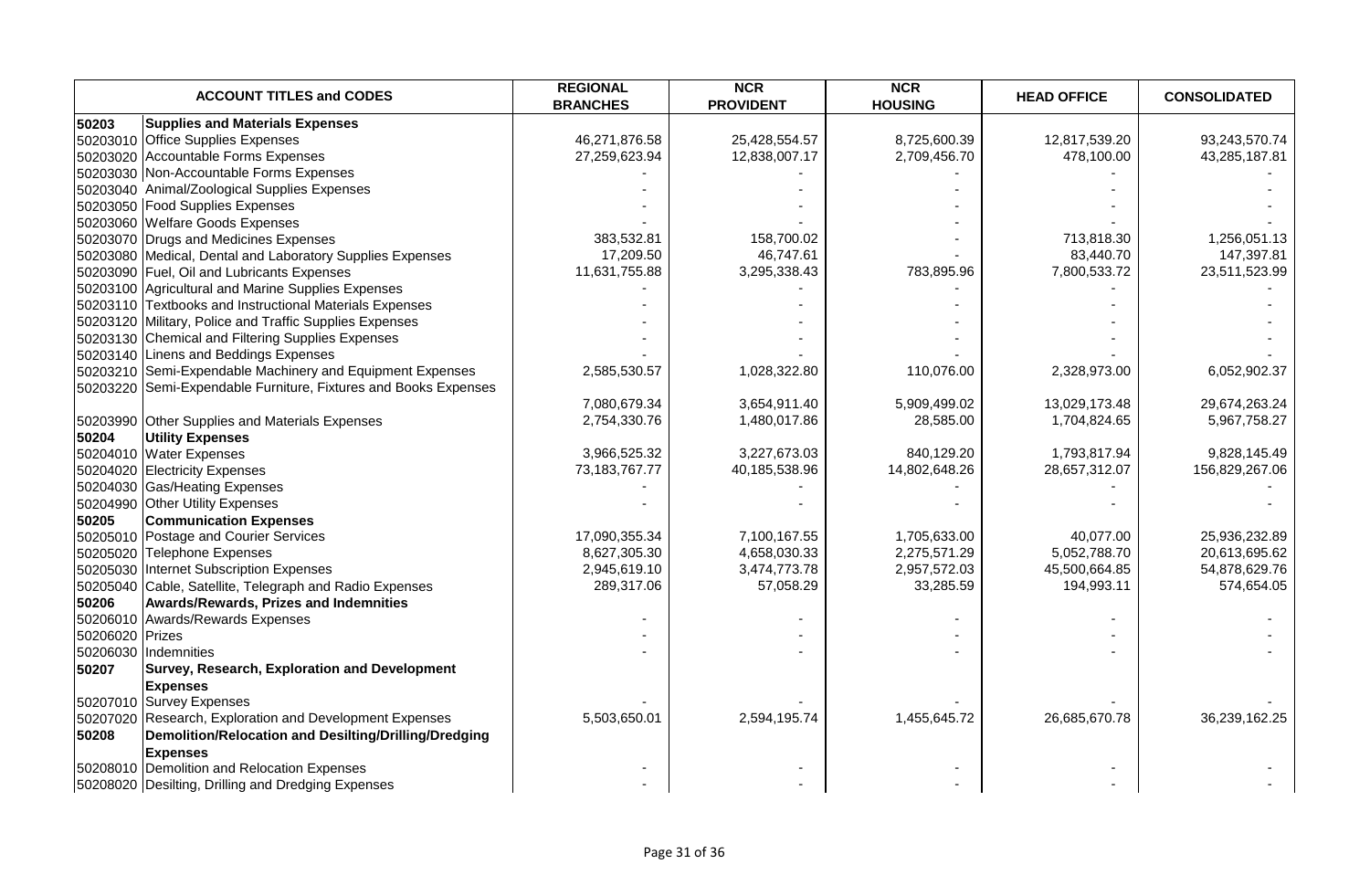|       | <b>ACCOUNT TITLES and CODES</b>                                                                                      | <b>REGIONAL</b><br><b>BRANCHES</b> | <b>NCR</b><br><b>PROVIDENT</b> | <b>NCR</b><br><b>HOUSING</b> | <b>HEAD OFFICE</b> | <b>CONSOLIDATED</b> |
|-------|----------------------------------------------------------------------------------------------------------------------|------------------------------------|--------------------------------|------------------------------|--------------------|---------------------|
| 50209 | <b>Generation, Transmission and Distribution Expenses</b>                                                            |                                    |                                |                              |                    |                     |
| 50210 | 50209010 Generation, Transmission and Distribution Expenses<br>Confidential, Intelligence and Extraordinary Expenses |                                    |                                |                              |                    |                     |
|       |                                                                                                                      |                                    |                                |                              |                    |                     |
|       | 50210010 Confidential Expenses                                                                                       |                                    |                                |                              |                    |                     |
|       | 50210020 Intelligence Expenses                                                                                       |                                    |                                |                              |                    |                     |
|       | 50210030 Extraordinary and Miscellaneous Expenses                                                                    | 56,532,087.11                      | 386,790.19                     | 335,742,780.86               |                    | 392,661,658.16      |
| 50211 | <b>Professional Services</b>                                                                                         |                                    |                                |                              |                    |                     |
|       | 50211010 Legal Services                                                                                              | 293,125.00                         | 760.00                         | 482,150.00                   |                    | 776,035.00          |
|       | 50211020 Auditing Services                                                                                           |                                    |                                |                              | 40,237,564.16      | 40,237,564.16       |
|       | 50211030 Consultancy Services                                                                                        |                                    |                                |                              | 11,652,764.80      | 11,652,764.80       |
|       | 50211990 Other Professional Services                                                                                 |                                    |                                |                              |                    |                     |
| 50212 | <b>General Services</b>                                                                                              |                                    |                                |                              |                    |                     |
|       | 50212010 Environment/Sanitary Services                                                                               |                                    |                                |                              |                    |                     |
|       | 50212020 Janitorial Services                                                                                         | 64,277,993.70                      | 45,862,371.71                  | 17,121,218.19                | 57,603,659.26      | 184,865,242.86      |
|       | 50212030 Security Services                                                                                           | 63,595,016.98                      | 42,971,339.80                  | 8,091,469.24                 | 28,233,355.55      | 142,891,181.57      |
|       | 50212990 Other General Services                                                                                      | 489,212,174.04                     | 314,284,353.03                 | 164,022,072.67               | 88,810,688.78      | 1,056,329,288.52    |
| 50213 | <b>Repairs and Maintenance</b>                                                                                       |                                    |                                |                              |                    |                     |
|       | 50213010 Repairs and Maintenance-Investment Property                                                                 |                                    |                                |                              |                    |                     |
|       | 50213020 Repairs and Maintenance-Land Improvements                                                                   |                                    |                                |                              |                    |                     |
|       | 50213030 Repairs and Maintenance-Infrastructure Assets                                                               |                                    |                                |                              |                    |                     |
|       | 50213040 Repairs and Maintenance-Buildings and Other Structures                                                      |                                    |                                |                              |                    |                     |
|       |                                                                                                                      | 1,804,272.04                       |                                |                              | 208,625.00         | 2,012,897.04        |
|       | 50213050 Repairs and Maintenance-Machinery and Equipment                                                             | 5,253,471.63                       | 2,766,419.26                   |                              | 30,190,532.55      | 38,210,423.44       |
|       | 50213060 Repairs and Maintenance-Transportation Equipment                                                            | 6,409,361.87                       | 1,723,359.54                   | 509,412.60                   | 4,080,306.57       | 12,722,440.58       |
|       | 50213070 Repairs and Maintenance-Furniture and Fixtures                                                              |                                    |                                |                              |                    |                     |
|       | 50213080 Repairs and Maintenance-Leased Assets                                                                       |                                    |                                |                              |                    |                     |
|       | 50213090 Repairs and Maintenance-Leased Assets Improvements                                                          |                                    |                                |                              |                    |                     |
|       | 50213100 Restoration and Maintenance-Heritage Assets                                                                 |                                    |                                |                              |                    |                     |
|       | 50213110 Repairs and Maintenance-Service Concession Assets                                                           |                                    |                                |                              |                    |                     |
|       | 50213120 Repairs and Maintenance-Exploration and Evaluation Assets                                                   |                                    |                                |                              |                    |                     |
|       |                                                                                                                      |                                    |                                |                              |                    |                     |
|       | 50213210 Repairs and Maintenance-Semi-Expendable Machinery and                                                       |                                    |                                |                              |                    |                     |
|       | Equipment                                                                                                            |                                    |                                |                              |                    |                     |
|       | 50213220 Repairs and Maintenance-Semi-Expendable Furniture,                                                          |                                    |                                |                              |                    |                     |
|       | <b>Fixtures and Books</b>                                                                                            |                                    |                                | $\sim$                       |                    |                     |
|       | 50213990 Repairs and Maintenance-Other Property, Plant and                                                           |                                    |                                |                              |                    |                     |
|       | Equipment                                                                                                            | 2,646.50                           | 277,457.76                     |                              |                    | 280,104.26          |
| 50214 | <b>Financial Assistance/Subsidy/Contribution</b>                                                                     |                                    |                                |                              |                    |                     |
|       | 50214020 Financial Assistance to NGAs                                                                                |                                    |                                |                              |                    |                     |
|       | 50214030 Financial Assistance to Local Government Units                                                              |                                    |                                |                              |                    |                     |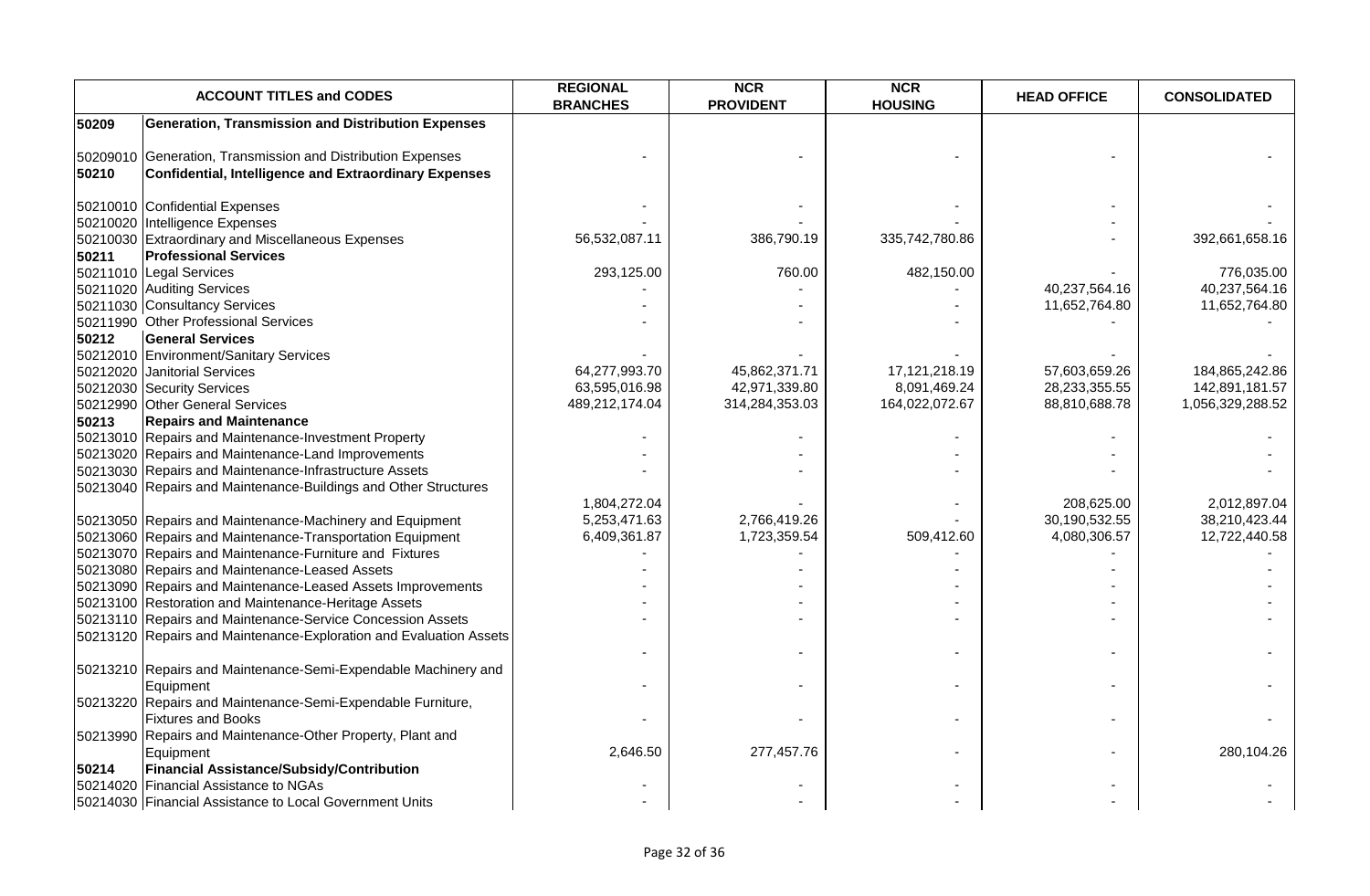| <b>ACCOUNT TITLES and CODES</b>                             | <b>REGIONAL</b><br><b>BRANCHES</b> | <b>NCR</b><br><b>PROVIDENT</b> | <b>NCR</b><br><b>HOUSING</b> | <b>HEAD OFFICE</b> | <b>CONSOLIDATED</b> |
|-------------------------------------------------------------|------------------------------------|--------------------------------|------------------------------|--------------------|---------------------|
| 50214050 Financial Assistance to NGOs/POs                   |                                    |                                |                              |                    |                     |
| 50214070 Subsidy to Regional Offices/Staff Bureaus          |                                    |                                |                              |                    |                     |
| 50214080 Subsidy to Operating Units                         |                                    |                                |                              |                    |                     |
| 50214090 Subsidy to Other Funds                             |                                    |                                |                              |                    |                     |
| 50214100 Financial Assistance to Government Corporations    |                                    |                                |                              |                    |                     |
| 50214110 Contribution to AFP Modernization                  |                                    |                                |                              |                    |                     |
| 50214120 Charity Expenses                                   |                                    |                                |                              |                    |                     |
| 50214990 Financial Assistance/Subsidy/Contribution-Others   | 45,504.34                          |                                |                              | 606,527.49         | 652,031.83          |
| 50215<br><b>Taxes, Insurance Premiums and Other Fees</b>    |                                    |                                |                              |                    |                     |
| 50215010 Taxes, Duties and Licenses                         | 2,666,896.27                       | 36,372.86                      | 7,900.15                     | 3,115,442.93       | 5,826,612.21        |
| 50215020 Fidelity Bond Premiums                             | 971,825.09                         | 514,370.67                     | 93,562.21                    | 232,898.10         | 1,812,656.07        |
| 50215030 Insurance Expenses                                 | 3,514,907.78                       | 1,119,412.46                   | 46,815.60                    | 4,803,725.65       | 9,484,861.49        |
| 50215040 Income Tax Expenses                                |                                    |                                |                              |                    |                     |
| 50216<br><b>Labor and Wages</b>                             |                                    |                                |                              |                    |                     |
| 50216010 Labor and Wages -                                  |                                    |                                |                              |                    |                     |
| 50217<br><b>Members' Benefits</b>                           |                                    |                                |                              |                    |                     |
| 50217010 Members' Benefits -                                | 6,000.00                           | 157,711.63                     |                              | 129,756,856.56     | 129,920,568.19      |
| 50218<br><b>Receivership and Liquidation Expense</b>        |                                    |                                |                              |                    |                     |
| 50218010 Receivership and Liquidation Expense               |                                    |                                |                              |                    |                     |
| <b>Other Maintenance and Operating Expenses</b><br>50299    |                                    |                                |                              |                    |                     |
| 50299010 Advertising, Promotional and Marketing Expenses    | 484,227.29                         | 979,514.23                     | 82,075.00                    | 94,919,151.34      | 96,464,967.86       |
| 50299020 Printing and Publication Expenses                  | 949,436.40                         | 1,746,093.28                   | 3,171,411.57                 | 5,979,059.51       | 11,846,000.76       |
| 50299030 Representation Expenses                            | 13,275,055.92                      | 6,972,863.37                   | 1,878,986.04                 | 3,390,359.09       | 25,517,264.42       |
| 50299040 Transportation and Delivery Expenses               | 8,659,601.29                       | 2,761,170.42                   | 8,151.18                     | 1,819,191.18       | 13,248,114.07       |
| 50299050 Rent/Lease Expenses                                | 182, 191, 657. 38                  | 123,762,718.70                 | 80,017,084.84                | 153,203,662.23     | 539, 175, 123. 15   |
| 50299060 Membership Dues and Contributions to Organizations | 118,300.00                         | 53,000.00                      | 15,000.00                    | 339,700.55         | 526,000.55          |
| 50299070 Subscription Expenses                              | 341,003.25                         | 106,314.50                     | 47,730.00                    | 199,139.68         | 694,187.43          |
| 50299080 Donations                                          |                                    |                                |                              |                    |                     |
| 50299090 Litigation/Acquired Assets Expenses                | 301,172,829.79                     |                                | 259,012,007.76               |                    | 560, 184, 837.55    |
| 50299110 International Mail Exchange Expenses               |                                    |                                |                              |                    |                     |
| 50299120 Directors and Committee Members' Fees              |                                    |                                |                              | 3,060,867.00       | 3,060,867.00        |
| 50299130 Lottery Draws Expenses                             |                                    |                                |                              |                    |                     |
| 50299140 Documentary Stamps Expenses                        |                                    |                                |                              |                    |                     |
| 50299150 Fees and Commission Expenses                       | 144,711,257.24                     | 721,142.19                     | 268,761,169.11               | 140,708,352.92     | 554,901,921.46      |
| 50299170 Underwriting Expenses                              |                                    |                                |                              |                    |                     |
| 50299180 Major Events and Conventions Expenses              |                                    |                                |                              |                    |                     |
| 50299190 Crop/Non-Crop Insurance Benefits                   |                                    |                                |                              |                    |                     |
| 50299200 Deposit Claims Pay-out Expenses                    |                                    |                                |                              |                    |                     |
| 50299990 Other Maintenance and Operating Expenses           | 5,694,015.99                       | 2,930,260.37                   | 2,012,014.68                 | 240,696,076.63     | 251,332,367.67      |
| <b>TOTAL MAINTENACE AND OTHER OPERATING</b>                 |                                    |                                |                              |                    |                     |
| <b>EXPENSES</b>                                             | 1,593,986,691.72                   | 662,669,765.65                 | 1,188,422,217.72             | 1,227,502,172.17   | 4,672,580,847.26    |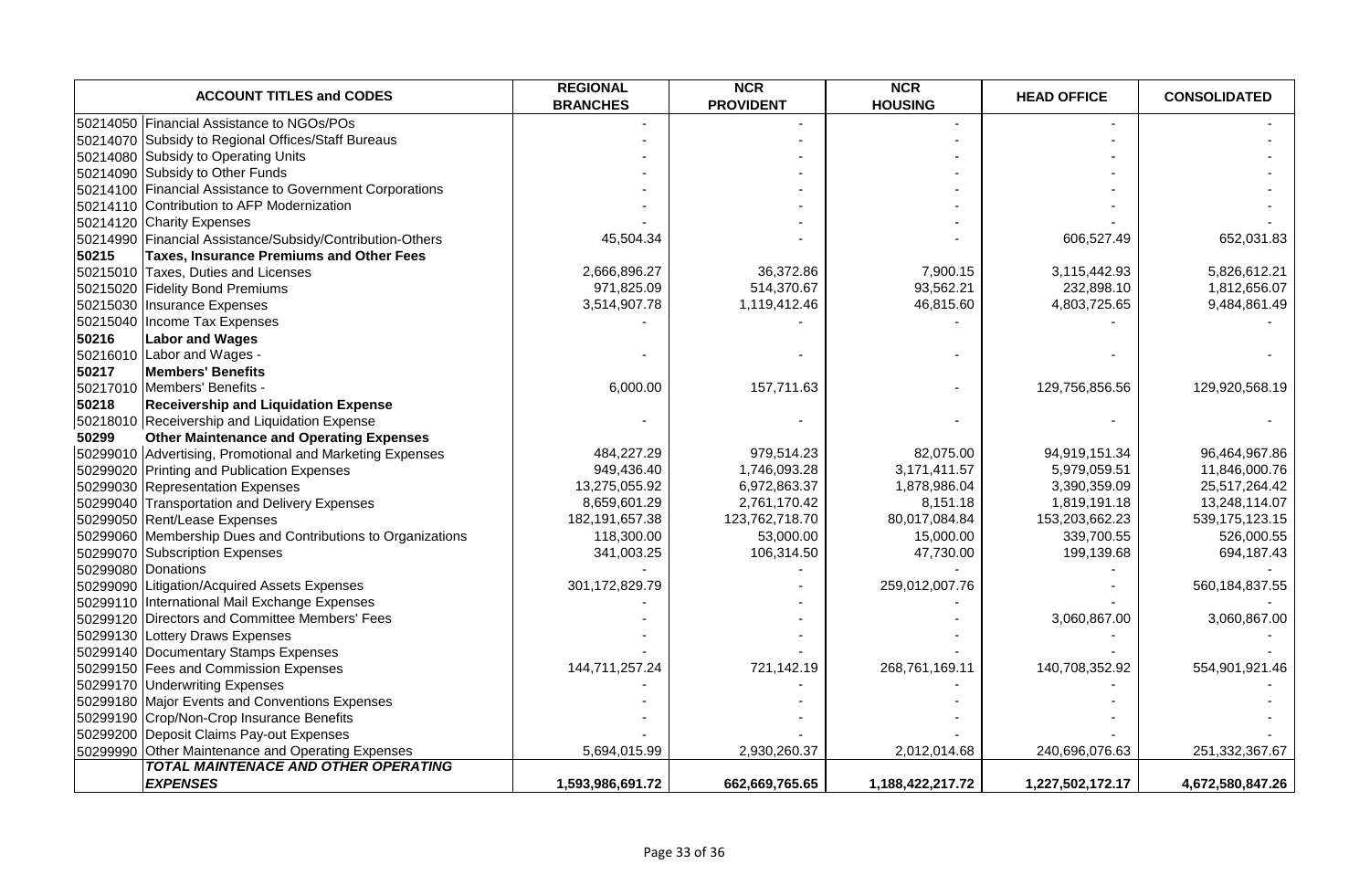|       | <b>ACCOUNT TITLES and CODES</b>                            | <b>REGIONAL</b><br><b>BRANCHES</b> | <b>NCR</b><br><b>PROVIDENT</b> | <b>NCR</b><br><b>HOUSING</b> | <b>HEAD OFFICE</b> | <b>CONSOLIDATED</b> |
|-------|------------------------------------------------------------|------------------------------------|--------------------------------|------------------------------|--------------------|---------------------|
| 503   | <b>Financial Expenses</b>                                  |                                    |                                |                              |                    |                     |
| 50301 | <b>Financial Expenses</b>                                  |                                    |                                |                              |                    |                     |
|       | 50301010 Management Supervision/Trusteeship Fees           |                                    |                                |                              |                    |                     |
|       | 50301020 Interest Expenses                                 |                                    |                                |                              |                    |                     |
|       | 50301030 Guarantee Fees                                    |                                    |                                |                              |                    |                     |
|       | 50301040 Bank Charges                                      | 20,010.00                          | 475,016.10                     | 31,300.00                    | 701,416.30         | 1,227,742.40        |
|       | 50301050 Commitment Fees                                   |                                    |                                |                              |                    |                     |
|       | 50301990 Other Financial Charges                           | 5,171,865.76                       |                                | 11,767,946.65                |                    | 16,939,812.41       |
| 504   | <b>Direct Costs</b>                                        |                                    |                                |                              |                    |                     |
| 50401 | <b>Cost of Goods Manufactured</b>                          |                                    |                                |                              |                    |                     |
|       | 50401010 Direct Labor                                      |                                    |                                |                              |                    |                     |
|       | 50401020 Manufacturing Overhead                            |                                    |                                |                              |                    |                     |
|       | 50401030 Direct Materials                                  |                                    |                                |                              |                    |                     |
| 50402 | <b>Cost of Sales</b>                                       |                                    |                                |                              |                    |                     |
|       | 50402010 Cost of Sales                                     |                                    |                                |                              |                    |                     |
|       | <b>TOTAL FINANCIAL EXPENSES</b>                            | 5,191,875.76                       | 475,016.10                     | 11,799,246.65                | 701,416.30         | 18, 167, 554.81     |
| 505   | <b>Non-Cash Expenses</b>                                   |                                    |                                |                              |                    |                     |
| 50501 | <b>Depreciation</b>                                        |                                    |                                |                              |                    |                     |
|       | 50501010 Depreciation-Investment Property                  | 348,276,900.81                     |                                | 46,970,215.84                | 91,421.46          | 395,338,538.11      |
|       | 50501020 Depreciation-Land Improvements                    | 53,108.19                          |                                |                              |                    | 53,108.19           |
|       | 50501030 Depreciation-Infrastructure Assets                |                                    |                                |                              |                    |                     |
|       | 50501040 Depreciation-Buildings and Other Structures       | 13,515,038.81                      |                                |                              | 861,651.36         | 14,376,690.17       |
|       | 50501050 Depreciation-Machinery and Equipment              | 49,288,350.69                      | 18,264,405.49                  | 4,403,753.82                 | 44,923,552.88      | 116,880,062.88      |
|       | 50501060 Depreciation-Transportation Equipment             | 8,838,073.50                       | 2,469,632.85                   |                              | 9,313,643.40       | 20,621,349.75       |
|       | 50501070 Depreciation-Furniture, Fixtures and Books        | 11,293,491.73                      | 3,164,957.49                   | 100,068.75                   | 2,913,312.93       | 17,471,830.90       |
|       | 50501080 Depreciation-Leased Assets                        |                                    |                                |                              |                    |                     |
|       | 50501090 Depreciation-Leased Assets Improvements           |                                    |                                |                              |                    |                     |
|       | 50501100 Depreciation-Heritage Assets                      |                                    |                                |                              |                    |                     |
|       | 50501110 Depreciation-Service Concession Assets            |                                    |                                |                              |                    |                     |
|       | 50501120 Depreciation-Exploration and Evaluation Assets    |                                    |                                |                              |                    |                     |
|       | 50501130 Depreciation-Biological Assets                    |                                    |                                |                              |                    |                     |
|       | 50501990 Depreciation-Other Property, Plant and Equipment  |                                    |                                |                              |                    |                     |
| 50502 | Amortization                                               |                                    |                                |                              |                    |                     |
|       | 50502010 Amortization-Intangible Assets                    | 10,987,713.32                      | 4,313,111.04                   |                              | 44,245,086.82      | 59,545,911.18       |
|       | 50502020 Amortization-Service Concession-Intangible Assets |                                    |                                |                              |                    |                     |
| 50503 | <b>Impairment Loss</b>                                     |                                    |                                |                              |                    |                     |
|       | 50503010 Impairment Loss-Financial Assets Held to Maturity |                                    |                                |                              |                    |                     |
|       | 50503020 Impairment Loss-Loans and Receivables             | 2,222,550,838.99                   | 1,822,613.48                   | 1,394,484,010.37             | 422,565.98         | 3,619,280,028.82    |
|       | 50503030 Impairment Loss-Lease Receivables                 |                                    |                                |                              |                    |                     |
|       | 50503050 Impairment Loss-Investments in Joint Venture      |                                    |                                |                              |                    |                     |
|       | 50503060 Impairment Loss-Other Receivables                 |                                    |                                |                              |                    |                     |
|       | 50503070 Impairment Loss-Inventories                       |                                    |                                |                              |                    |                     |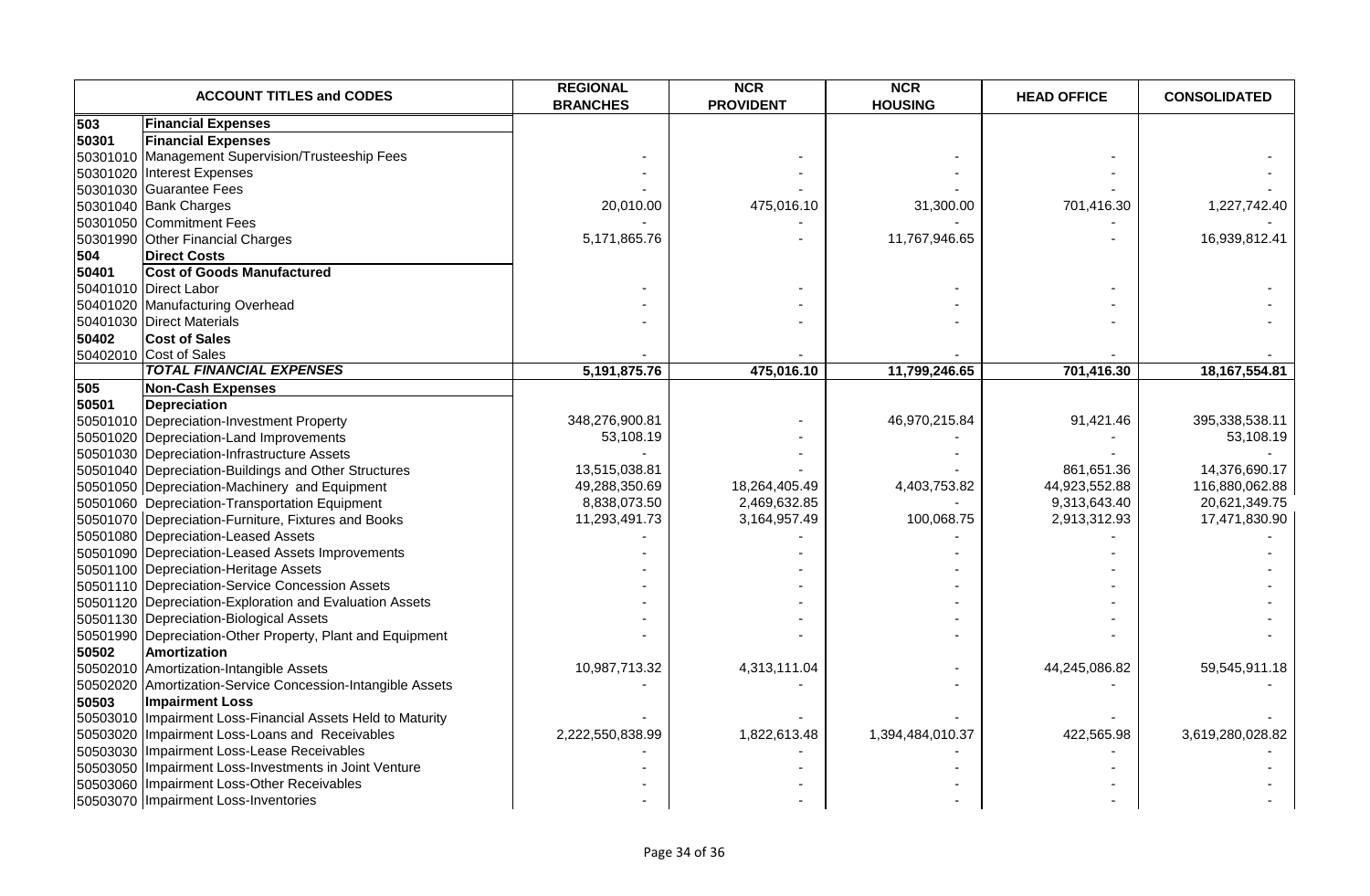| <b>ACCOUNT TITLES and CODES</b>                                    | <b>REGIONAL</b><br><b>BRANCHES</b> | <b>NCR</b><br><b>PROVIDENT</b> | <b>NCR</b><br><b>HOUSING</b> | <b>HEAD OFFICE</b> | <b>CONSOLIDATED</b> |
|--------------------------------------------------------------------|------------------------------------|--------------------------------|------------------------------|--------------------|---------------------|
| 50503080 Impairment Loss-Investment Property                       | 34,931,508.69                      |                                | 145,027,435.15               |                    | 179,958,943.84      |
| 50503090 Impairment Loss-Property, Plant and Equipment             |                                    |                                |                              |                    |                     |
| 50503100 Impairment Loss-Biological Assets                         |                                    |                                |                              |                    |                     |
| 50503110   Impairment Loss-Intangible Assets                       |                                    |                                |                              |                    |                     |
| 50503120 Impairment Loss-Investments in Affiliates/Associates      |                                    |                                |                              |                    |                     |
| 50503130 Impairment Loss-Domestic Investments                      |                                    |                                |                              |                    |                     |
| 50503140   Impairment Loss-Investments in Stocks                   |                                    |                                |                              |                    |                     |
| 50503150 Impairment Loss-Investments in Subsidiaries               |                                    |                                |                              |                    |                     |
| 50503160 Impairment Loss-Non-Current Assets Held for Sale          |                                    |                                |                              |                    |                     |
| 50503170   Impairment Loss-Service Concession-Intangible Assets    |                                    |                                |                              |                    |                     |
| 50503180 Impairment Loss-Other Investments                         |                                    |                                |                              |                    |                     |
| 50503190   Impairment Loss-Investment Securities at Amortized Cost |                                    |                                |                              |                    |                     |
| 50503200 Impairment Loss-Financial Assets-Available for Sale       |                                    |                                |                              |                    |                     |
| <b>Securities</b>                                                  |                                    |                                |                              |                    |                     |
| 50503990 Impairment Loss-Other Assets                              |                                    |                                |                              |                    |                     |
| 50504<br><b>Losses</b>                                             |                                    |                                |                              |                    |                     |
| 50504010 Loss on Foreign Exchange (FOREX)                          |                                    | 1,712,715.71                   |                              | 267,245,565.46     | 268,958,281.17      |
| 50504020 Loss on Sale/Redemption/Transfer of Investments           | 1,139,678.05                       |                                | 2,528,697.04                 | 44,294,696.32      | 47,963,071.41       |
| 50504030 Loss on Sale of Investment Property                       | 9,959,469.64                       |                                | 3,234,698.18                 |                    | 13,194,167.82       |
| 50504040 Loss on Sale of Property, Plant and Equipment             | 3,629,399.38                       | 196,311.19                     |                              | 152.97             | 3,825,863.54        |
| 50504050 Loss on Sale of Biological Assets                         |                                    |                                |                              |                    |                     |
| 50504060 Loss on Sale of Agricultural Produce                      |                                    |                                |                              |                    |                     |
| 50504070 Loss on Sale of Intangible Assets                         |                                    |                                |                              |                    |                     |
| 50504080 Loss on Sale of Assets                                    |                                    |                                |                              |                    |                     |
| 50504090 Loss of Assets                                            |                                    |                                |                              |                    |                     |
| 50504110 Loss on Initial Recognition of Biological Assets          |                                    |                                |                              |                    |                     |
| 50504120 Loss from Changes in Fair Value of Financial Instruments  |                                    |                                |                              | 53,774,910.29      | 53,774,910.29       |
| 50504130 Loss from Changes in Fair Value Less Cost to Sell of      |                                    |                                |                              |                    |                     |
| Biological Assets Due to Physical Change                           |                                    |                                | $\blacksquare$               |                    |                     |
| 50504140 Loss from Changes in Fair Value Less Cost to Sell of      |                                    |                                |                              |                    |                     |
| Biological Assets Due to Price Change                              |                                    |                                |                              |                    |                     |
| 50504150 Loss on Sale/Redemption/Transfer of Financial Liabilities |                                    |                                |                              |                    |                     |
| 50504160 Loss on Securitization                                    |                                    |                                |                              |                    |                     |
| 50504170 Loss from Fair Value Adjustment in Hedge Accounting       |                                    |                                |                              |                    |                     |
| 50504180 Loss from Changes in Fair Value of Investment Property    |                                    |                                |                              |                    |                     |
| 50504190 Loss on Guaranty                                          |                                    |                                |                              |                    |                     |
| 50504200 Share in the Loss of Joint Venture                        |                                    |                                |                              |                    |                     |
| 50504210 Share in the Loss of Associates/Affiliates                |                                    |                                |                              |                    |                     |
|                                                                    |                                    |                                |                              |                    |                     |